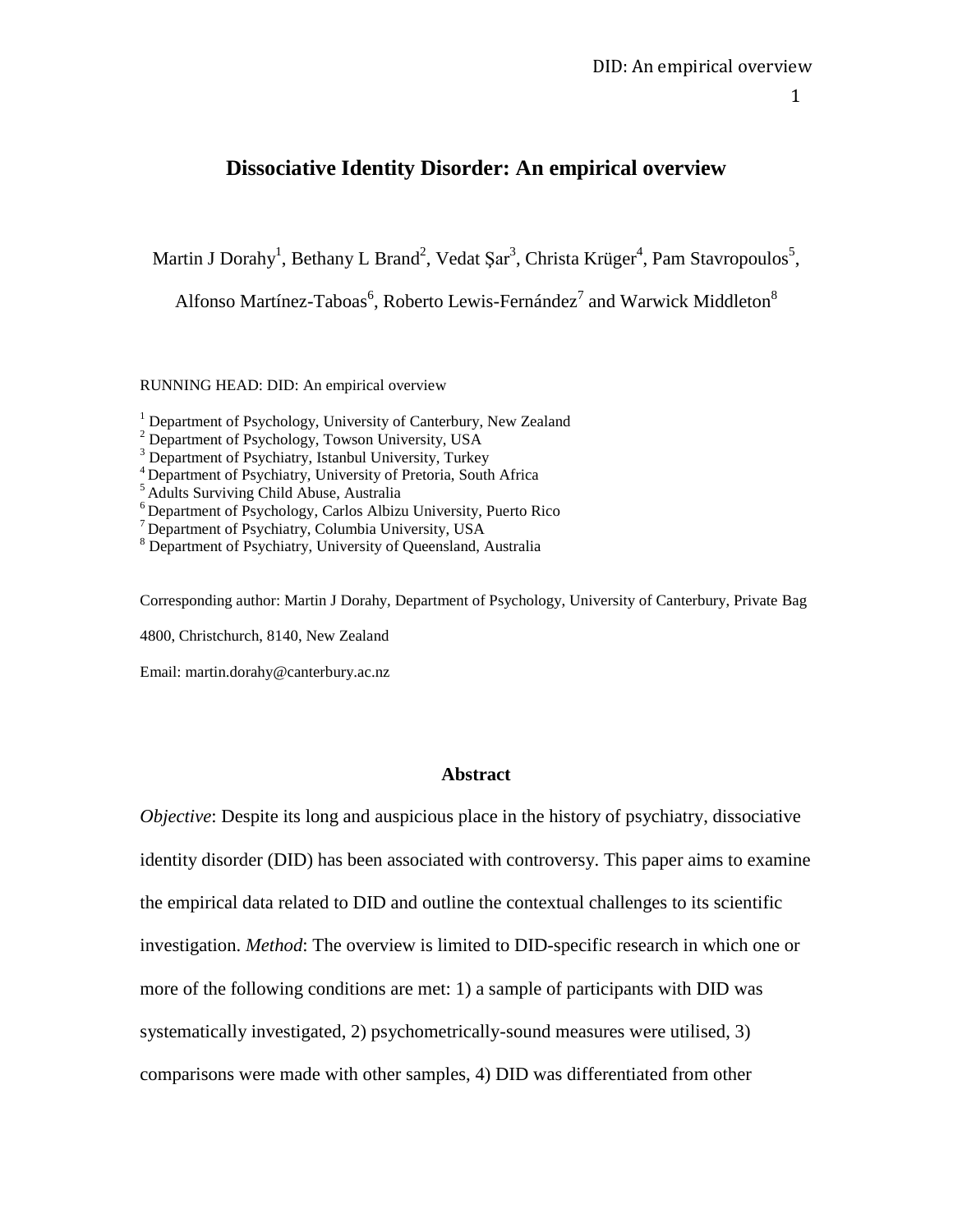disorders, including other Dissociative Disorders, 5) extraneous variables were controlled or 6) DID diagnosis was confirmed. Following an examination of challenges to research, data is organised around the validity and phenomenology of DID, its aetiology and epidemiology, the neurobiological and cognitive correlates of the disorder, and finally its treatment. *Results*: DID was found to be a complex yet valid disorder across a range of markers. It can be accurately discriminated from other disorders, especially when structured diagnostic interviews assess identity alterations and amnesia. DID is aetiologically associated with a complex combination of developmental and cultural factors, including severe childhood relational trauma. The prevalence of DID appears highest in emergency psychiatric settings and affects approximately 1% of the general population. Psychobiological studies are beginning to identify clear correlates of DID associated with diverse brain areas and cognitive functions. They are also providing an understanding of the potential metacognitive origins of amnesia. Phase-oriented empirically-guided treatments are emerging for DID. *Conclusions*: The empirical literature on DID is accumulating, although some areas remain under-investigated. Existing data show DID as a complex, valid, and not uncommon disorder, associated with developmental and cultural variables, that is amenable to psychotherapeutic intervention.

#### **Keywords**

Dissociative identity disorder, validity, phenomenology, aetiology, psychobiology, treatment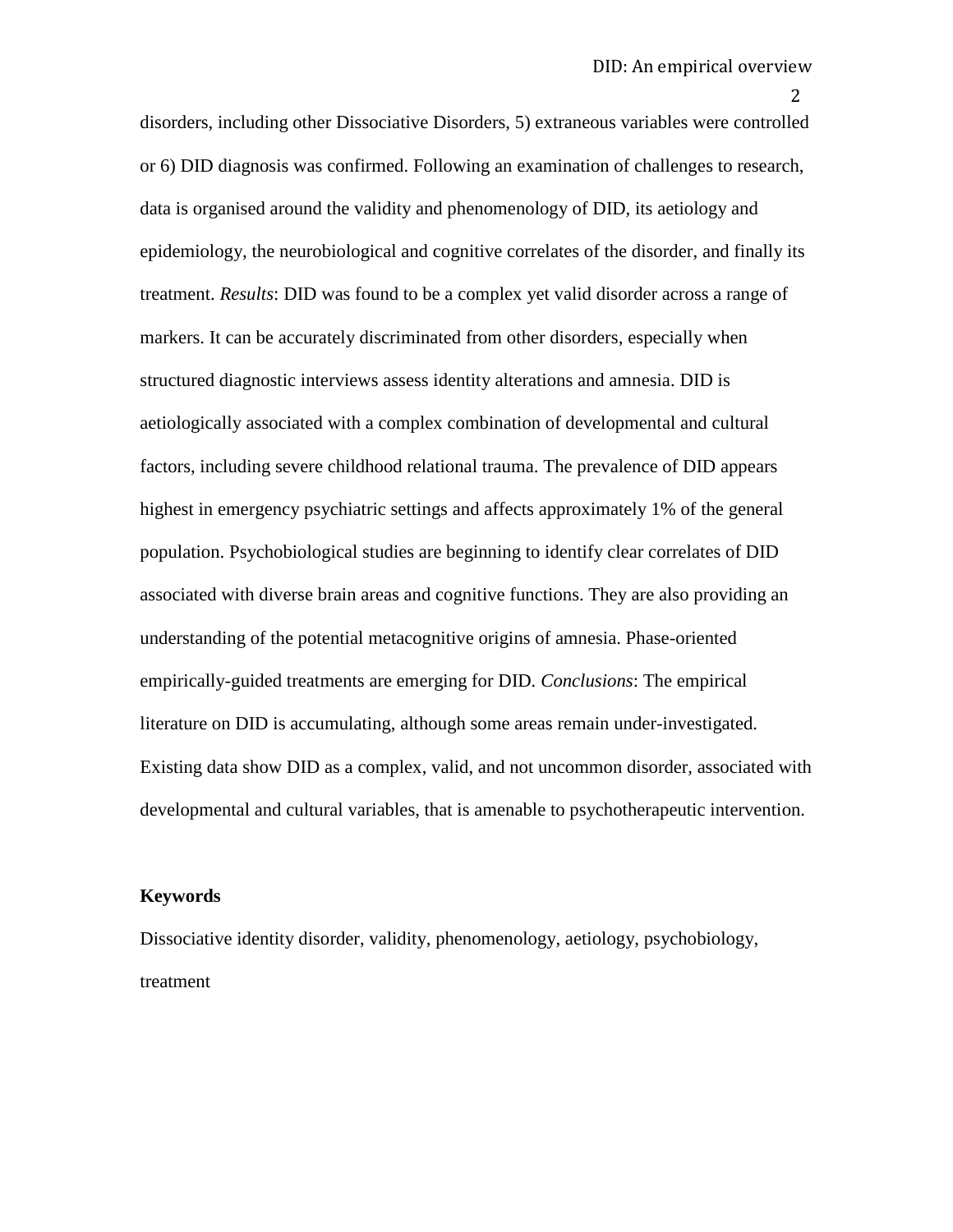Dissociative identity disorder (DID) has an auspicious place in the archives of psychiatry. It captured the attention of many of the great  $19<sup>th</sup>$  and early- $20<sup>th</sup>$  century thinkers, whose ideas form the foundation of modern psychiatric thought (James, 1896 [see Taylor, 1983], Janet, 1907; Prince, 1905). More recently DID has become the subject of considerable debate (e.g., Dalenberg et al., 2012; Gleaves, 1996; McHugh and Putnam, 1995; Merskey, 1992), especially around its validity, aetiology and prevalence. Often overlooked is the empirical understanding of DID accrued over 30 years, and which commenced in earnest with the adoption of DID (then referred to as Multiple Personality Disorder) as a discrete diagnostic entity in the third edition of the Diagnostic and Statistical Manual of Mental Disorders (DSM-III; American Psychiatric Association, 1980). The accumulation of empirical knowledge paints a clear and consistent picture of DID.

This overview is designed to provide a current "broad-brush" outline of the scientific foundation of DID by focusing on DID-specific research. Thus the overview excludes opinion pieces and papers without DID data and is confined to studies identified in searches of major psychological (e.g., Psycinfo) and psychiatric databases (e.g., Medline) which investigated individuals with DID where one or more of the following conditions were met: 1) a sample of participants with DID was systematically investigated, 2) psychometrically-sound measures were utilised, 3) comparisons were made with other samples, 4) DID was differentiated from other disorders, including other Dissociative Disorders<sup>1</sup>, 5) extraneous variables were controlled or 6) DID diagnosis was

 $\overline{a}$ 

<sup>1</sup> Some studies on DID and dissociative disorder not otherwise specified (DDNOS)– type 1, a condition closely resembling DID, were included.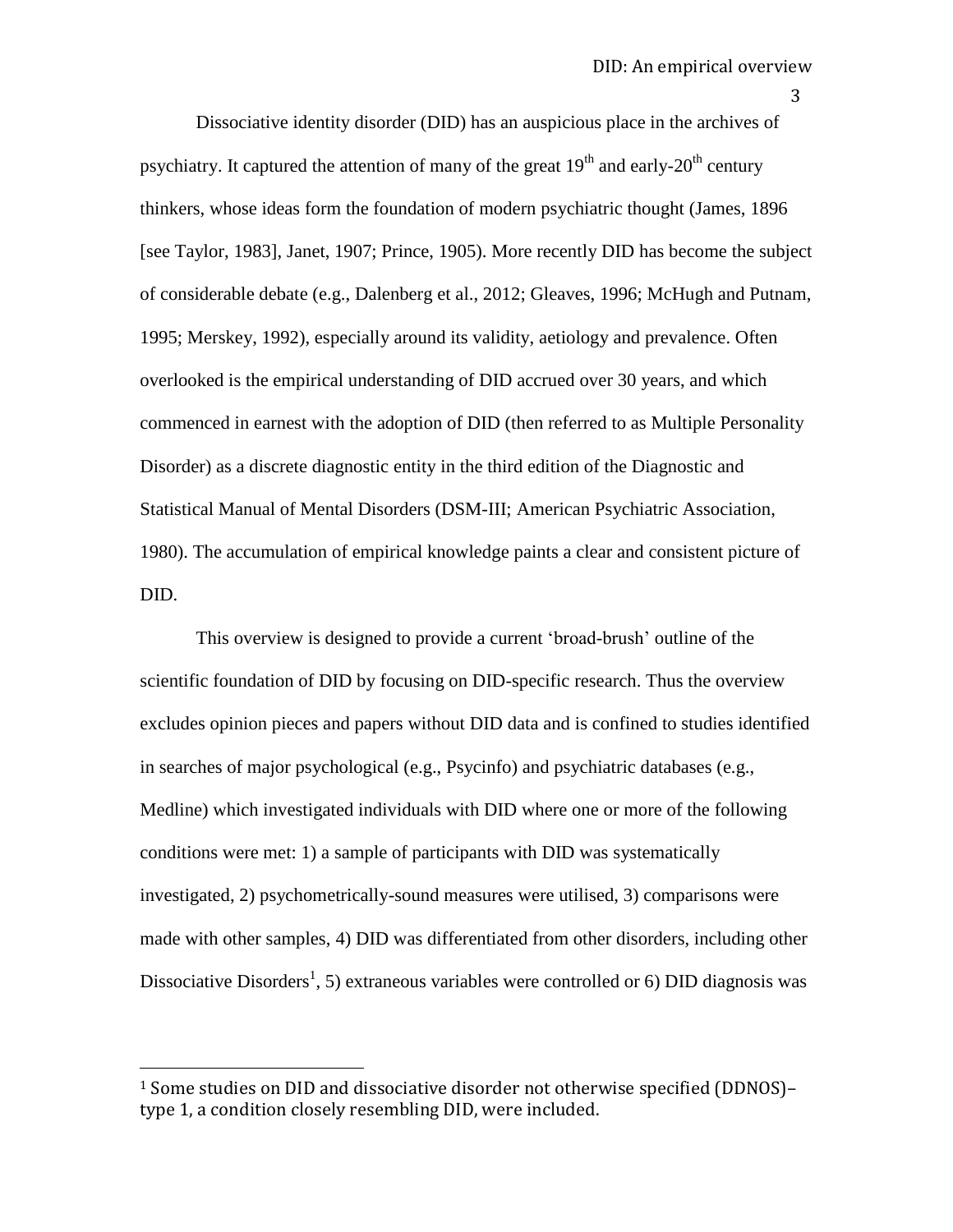confirmed (e.g., with structured interview). Sociological and contextual issues, especially with reference to the scientific study of DID, are explored.

We have chosen to limit the current overview to empirical research on DID, thereby bypassing a wide literature on dissociation and dissociative disorders. This literature provides abundant, consistent evidence that dissociative experiences, symptoms and disorders exist throughout the world (Spiegel et al., 2013). Stein et al. (2013) found dissociative symptoms among 14.4% of individuals with PTSD from a sample of 25,018 respondents from 16 different countries. In a review of the cross-cultural assessment of dissociation, Lewis-Fernández et al. (2007) provide extensive evidence that reliably assessed dissociative symptoms and disorders are found in many different countries.

Limiting the overview to DID data precludes important discussions about the commonalities among the dissociative disorders and the conceptual nature of dissociation (e.g., whether it is best conceived as a continuum, as a set of discrete categories or as a combination of these). Recent reviews examine these and other relevant issues (e.g., Dalenberg et al., 2012; Spiegel et al., 2013). Our aim is to provide an up-to-date overview of scientific evidence about DID by reviewing the most compelling research in a variety of areas, including DID"s *construct validity*, *aetiology*, *prevalence*, *psychobiological and cognitive foundations*, and *treatment*. Challenges in the empirical investigation of DID will first be considered, to provide the contextual landscape for the work that follows. Each section might fruitfully be reviewed in depth following this broad overview.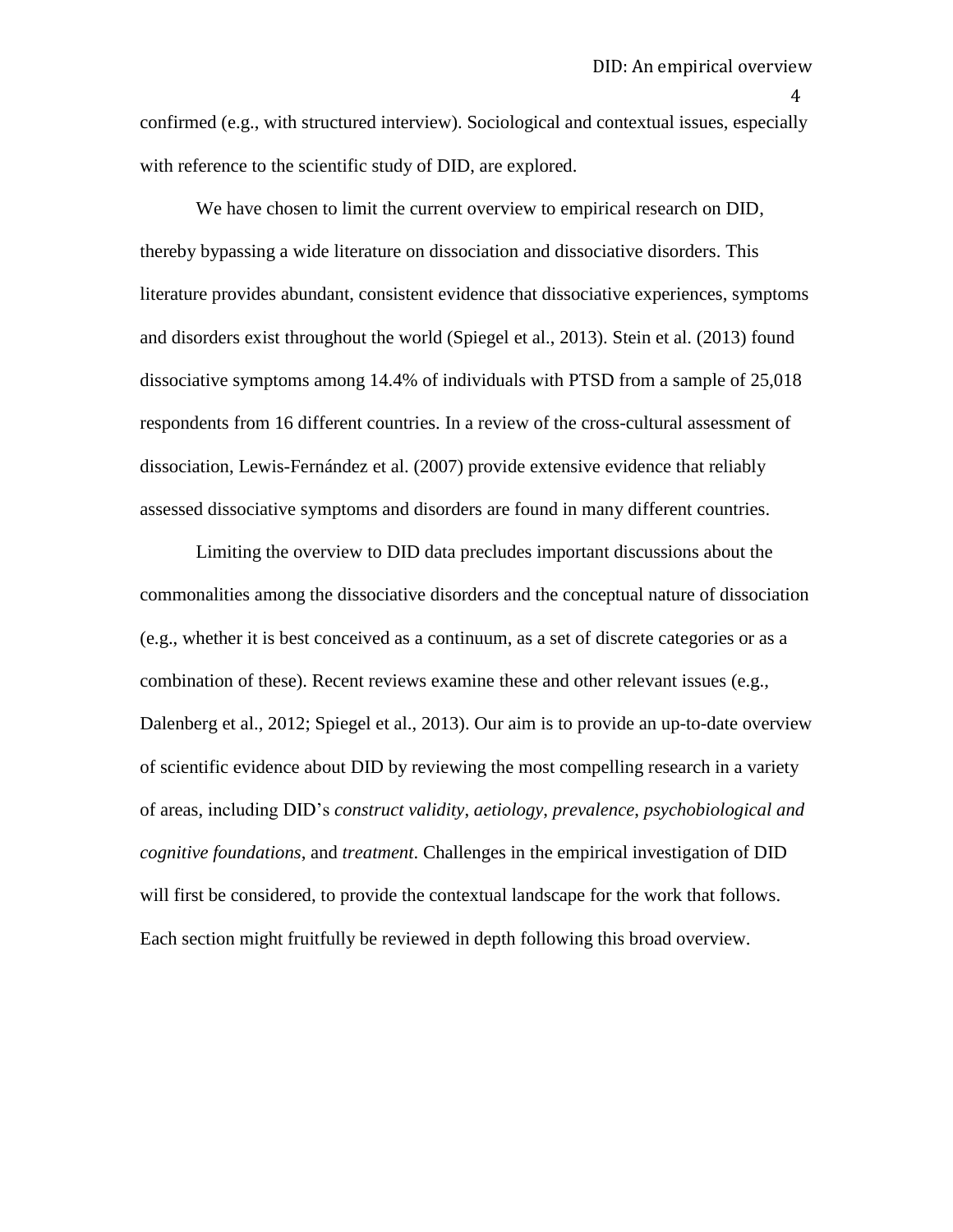#### **'Contextual Challenges in Empirical Investigation of DID**

Research on DID is constrained by obstacles atypical for those of other psychiatric disorders. The impediments cover five areas: *diagnostic concerns, cultural issues, post-traumatic avoidance, cost-benefit issues*, and *conceptual challenges*.

#### *Diagnostic concerns*

DID is only weakly represented in the  $10<sup>th</sup>$  edition of the International Classification of Diseases (ICD-10; among "other" dissociative disorders). In the DSM-5 it is more fully elaborated. The discrepancy of definition hampers international research efforts. DID patients usually present a plethora of diverse symptoms in addition to core diagnostic features (Şar and Ross, 2006; see "construct validity", below). This polysymptomatic profile may obscure DID unless dissociative symptoms are systematically assessed. Since major general psychiatric diagnostic instruments used in epidemiological and clinical research (e.g., the Structured Clinical Interview for DSM-IV [SCID] and the Composite International Diagnostic Interview [CIDI]) lack a Dissociative Disorders (DD) section (Şar and Ross, 2009), DID is repeatedly under-researched. However, many researchers outside the field of dissociation are now including questions about dissociation, which may lead to increased assessment for DD, including DID, more widely. Adding DID symptoms to existing diagnostic and screening tools, and developing shorter diagnostic instruments specific for DID is crucial.

#### *Cultural issues*

Cultural variation in the clinical manifestation of DID remains under-researched (see "Aetiological Pathways and Influences in the Development of DID", below). Challenges that have contributed to the paucity of cross-cultural research include lack of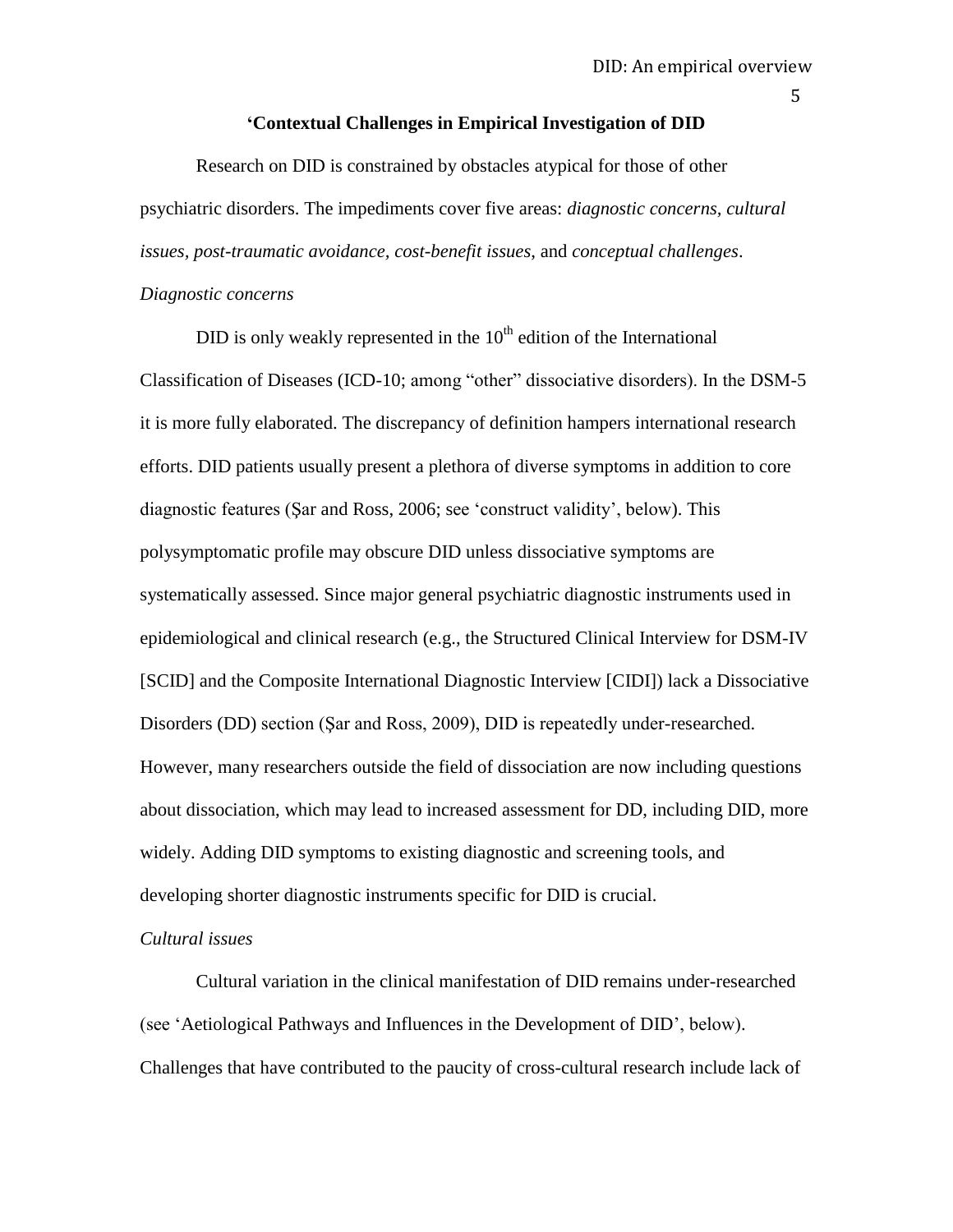uniformity between international diagnostic classifications (ICD and DSM), and the difficulty of assessing for diverse modes of dissociative self-representation (e.g., different idioms in different regions can preclude meaningful comparative research).

A further contextual challenge to DID research pertains to the varying nature of identity across cultures, that 'identity' *per se* may not be unified, and that 'self' is constructed as more relational in some contexts and cultures than in others (Castillo, 1997). Whereas the "Western" conception of self emphasises autonomy, DID challenges the notion of identity as fixed, unitary and autonomous. Thus it is not surprising that identity-related cultural differences complicate comparative DID research.

# *Post-traumatic avoidance*

DID is consistently linked to childhood relational trauma (see "Aetiological Pathways and Influences in the Development of DID", below) and post-traumatic avoidance operates at several levels, both individually and socially. Many DID patients are conditioned "not to tell" of their trauma, which pertains to intra-psychic factors (selfdenial, shame), threats from perpetrators, and/or experiences of being disbelieved. This reticence may hinder their participation in research studies.

A major challenge in researching DID relates to the reaction of the human mind when confronted with terrible, unspeakable events directed at children - that is, defensive denial of their occurrence or minimisation of their severity. Such denial, to which researchers, clinicians and policy makers are also subject (Herman, 1992), sabotages understanding and effective treatment of the impact of such events on victims.

The abuse of adult power over children (which violates the central societal norm of protection of the young) calls into question such mainstream social institutions as the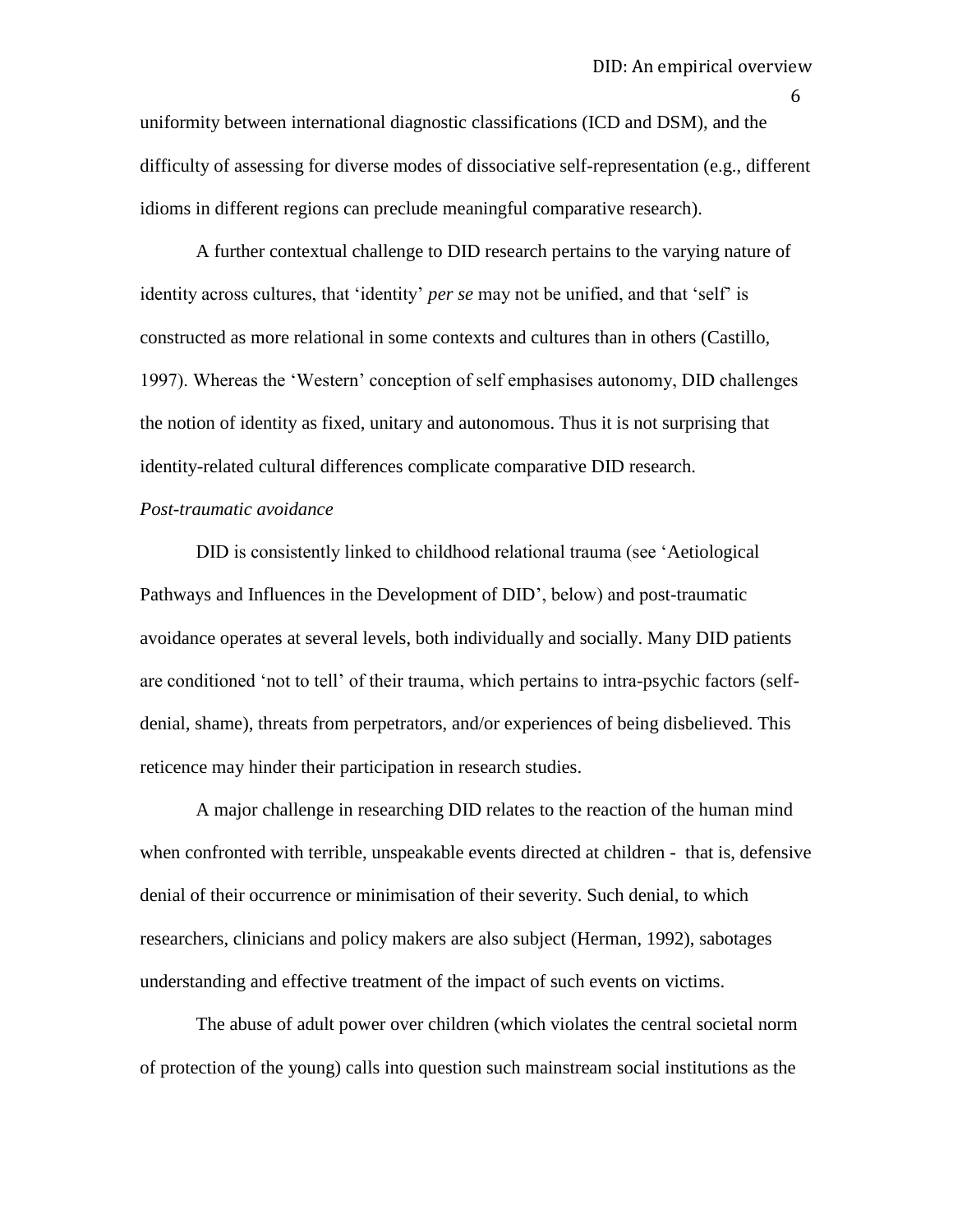family and other organisations which ostensibly operate in the provision of care. Since the aetiology of DID is associated with childhood relational trauma, the discomfort caused by studying DID may serve as a potent disincentive to its investigation. Thus avoiding study of DID protects mainstream social institutions – at the expense of the children who are violated by them – as well as enabling researchers, clinicians, and the public to retain a comforting denial of both the occurrence of abuse and its disabling psychiatric legacy. Hence avoidance of the central issues associated with DID operates not only in the patient, but in society at large.

#### *Cost-Benefit Issues*

Further challenges to DID research include the expensive treatment for these complicated, heterogeneous patients, and lack of funding for both long-term treatment and the long-term research needed to study treatment outcome. The cost of DID to health systems and its amenability to treatment remain largely outside the awareness of researchers, clinicians and policy makers. Thus DID is not targeted as a research priority in mental health.

As neurobiological studies on DID accrue, they show that DID is as suitable for biological investigation as any other psychiatric disorder (see "Unique neurophysiological profile of DID"). But as DID shows only limited responsiveness to existing medication, it falls outside the purview of many researchers who focus on disorders that respond better to pharmacotherapy and short-term treatments, and that are diagnosed by current standardised interviews.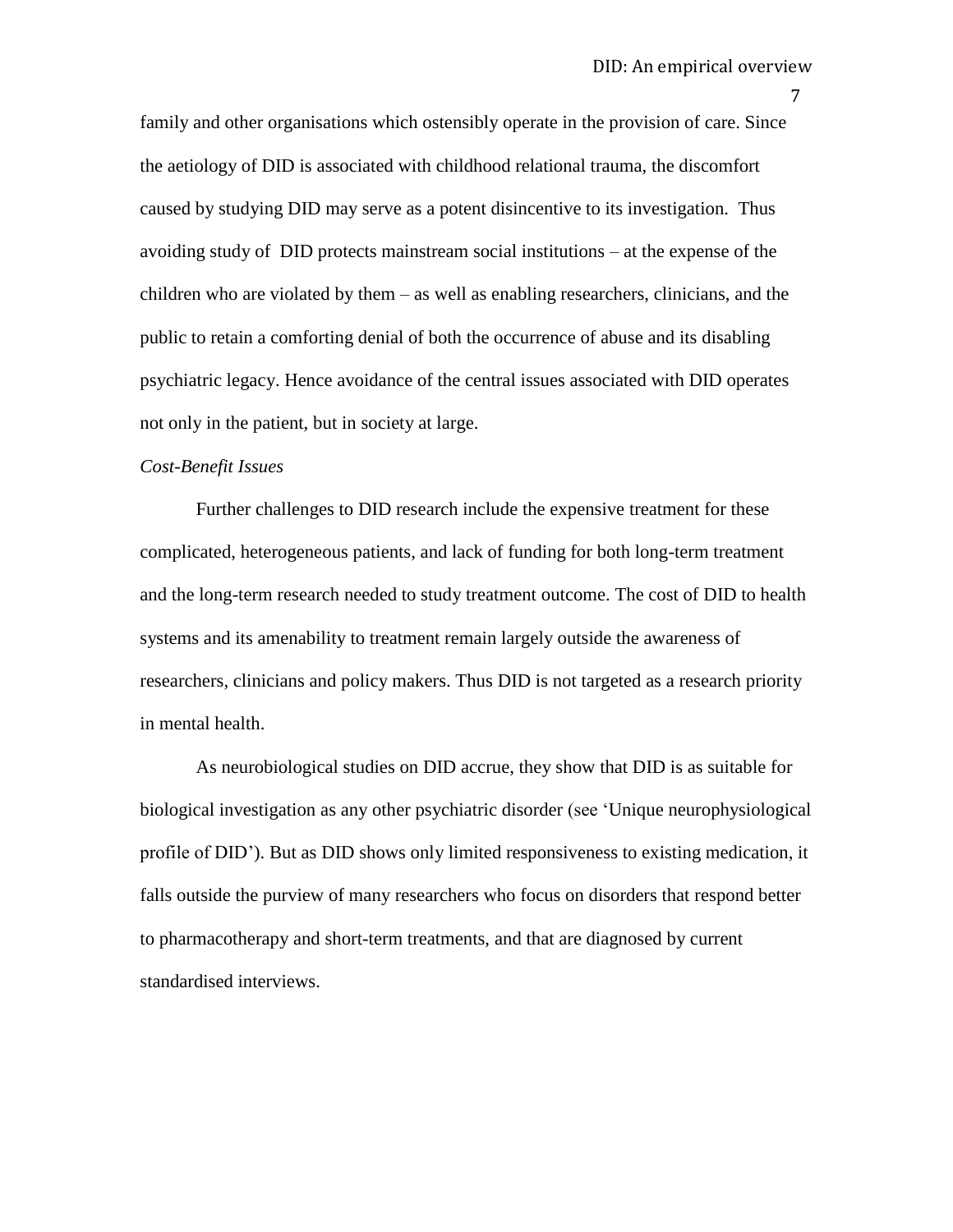# *Conceptual challenges*

Other contextual challenges relate to the concept of self as an autonomous and integrated entity (which is challenged by the psychic fragmentation of DID), and the limits of objectivity and neutrality when addressing the enormity of psychological trauma associated with DID. Conceptual and methodological challenges include the risk of abstraction of symptomatology from its social context, the discounting of lived experience as a form of evidence (and corresponding need for phenomenological approaches) and the reductionism of standard classificatory nomenclature as accurate representation of complex dimensions of subjectivity: "*At issue here are core questions about what constitutes the appropriate data upon which to base our understandings of mental life"* (Hornstein, 2013:31).

#### **Validity and phenomenology of DID**

The validity of psychiatric disorders is established by demonstrating *content validity* (i.e., a consistent, detailed clinical presentation found by independent researchers), *criterion validity* (i.e., data from laboratory, psychological and neurobiological tests must be consistent with the clinical presentation), and *construct validity* (the disorder can be distinguished from other disorders and from simulation; Robins and Guze, 1970). Data support all three types of validity for DID (Gleaves et al., 2001).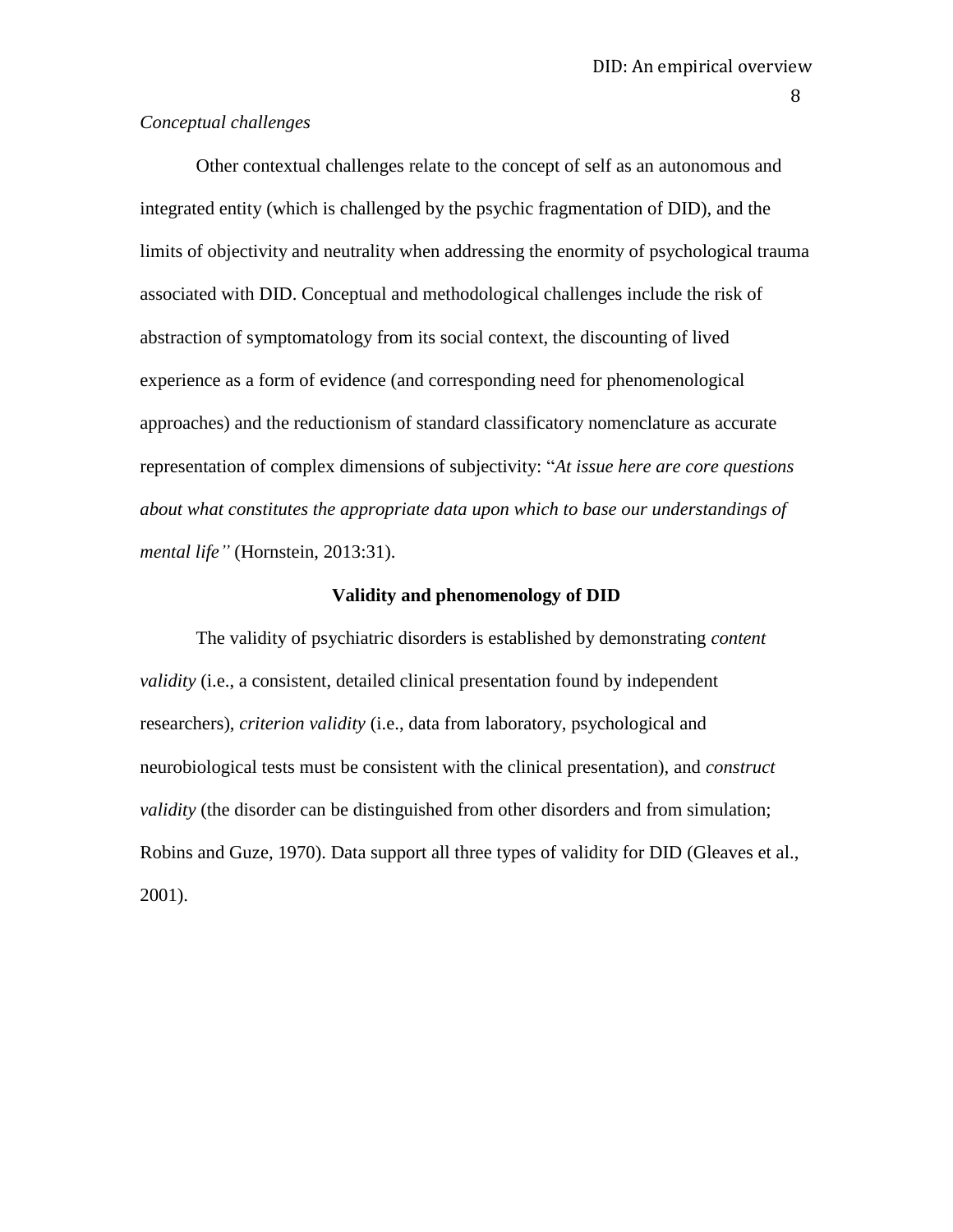*Content Validity: Repeated, detailed, independently-observed clinical presentation.*

The dissociative symptoms of *identity confusion*, *identity alteration* and *amnesia<sup>2</sup>* form the core symptoms differentiating DID from other disorders in the DSM-5, with only the latter two required in ICD-10 (APA, 2013; World Health Organization [WHO], 1993). While common among individuals with DID, *derealisation* and *depersonalisation<sup>3</sup>* are not required for the diagnosis (APA, 2013; Steinberg et al., 1994a). Researchers from Asia, North and South America, Europe, and Australia have found these five dissociative symptoms are typically present in DID, often at severe levels (e.g., Boon and Draijer, 1993a; Gingrich, 2009; Martínez-Taboas, 1991; Middleton and Butler, 1998; see "construct validity" section for further discussion). The consistent clinical picture across cultures and research laboratories supports the content validity of DID.

*Criterion Validity: Consistency across multiple methods of assessment* 

 $\overline{a}$ 

The structured clinical interviews for diagnosing DID show inter-rater reliability rates that are as high, and generally higher, than those for other psychiatric disorders (e.g., .80 or higher for the Structured Clinical Interview for DSM-IV Dissociative Disorders [SCID-D; Steinberg, Rounsaville and Cicchetti, 1990; See Gleaves et al., 2001]). The SCID-D/SCID-D-Revised (Steinberg, 1994a; 1994b; Steinberg et al., 1990) assesses five categories of dissociative symptoms (identity confusion, identity alteration, amnesia, depersonalisation, derealisation) and allows diagnosis of DID. For example,

<sup>2</sup> *Identity confusion* is the subjective sense of conflict or uncertainty about one's identity due to non-integrated or fragmented self-states; *identity alteration* refers to the objective behaviours that are observable manifestations of different identities; *amnesia* is an inability to recall autobiographical information. (Steinberg, 1994a). <sup>3</sup> The DSM-5 defines depersonalisation as "experiences of unreality or detachment from one's self" and derealisation as "experiences of unreality or detachment from one's surroundings" (p. 291).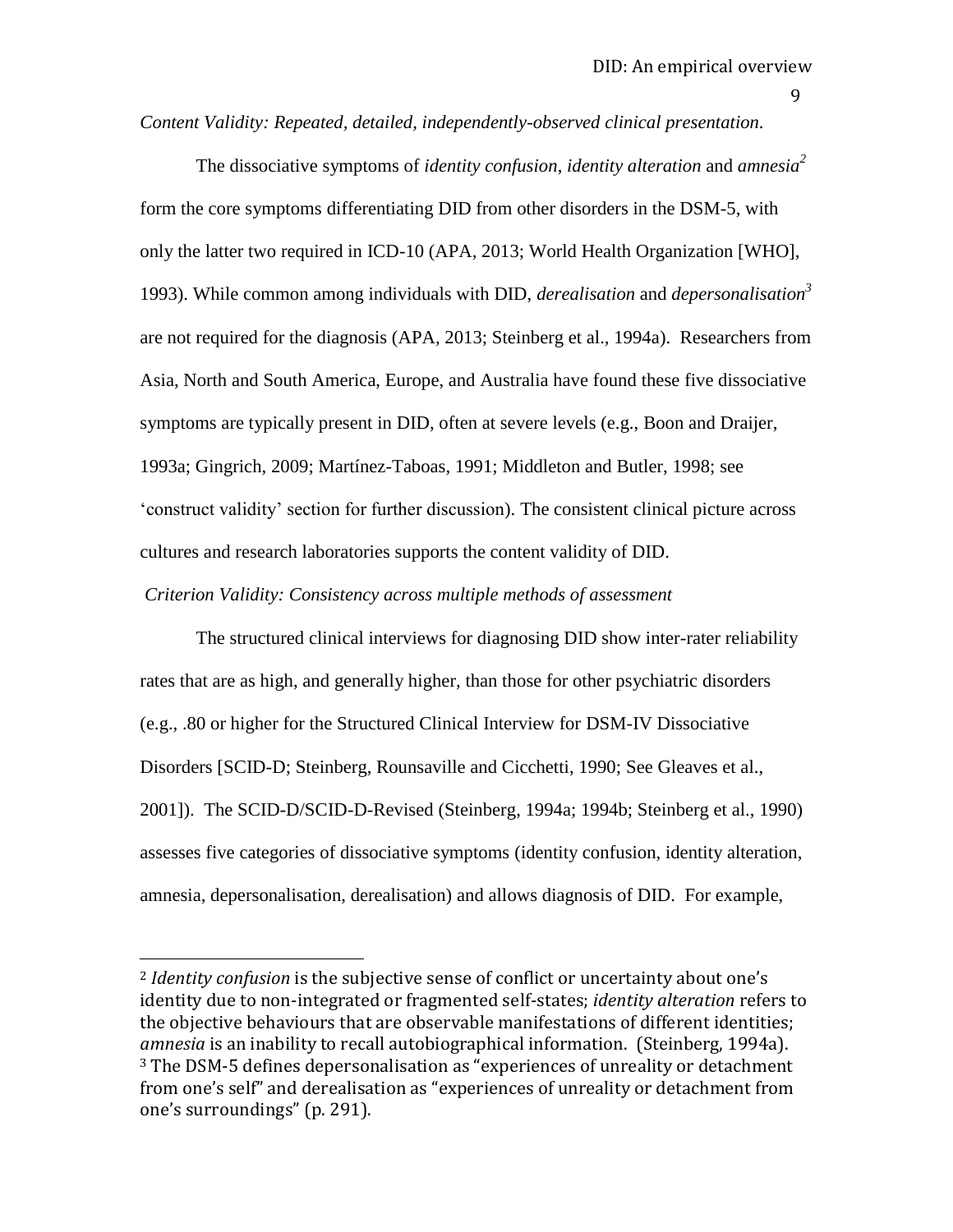Dutch researchers using the SCID-D found excellent inter-rater reliability for symptom severity scores as well as the presence of a DD, including DID (weighted kappas ranging from .85-.98; Friedl and Draijer, 2000). Scientists in numerous countries have found the SCID-D effective in detecting DID (e.g., Gingrich, 2009; Mueller-Pfeiffer et al., 2013; Ross et al., 2002).

Another structured interview, the Dissociative Disorders Interview Schedule (DDIS; Ross et al., 1989b) assesses the symptoms of the five DSM-IV dissociative disorders, and has good reliability and validity. For example, in detecting DID and dissociative disorder not otherwise specified (DDNOS), the DDIS shows good inter-rater reliability with a clinical interview (kappa=.71), the self-report Dissociative Experiences Scale (DES; Bernstein and Putnam, 1986) taxon (i.e., an empirically derived subscale that distinguishes individuals with a high probability of having a DD from those with other disorders and controls; kappa=.81; [Waller et al., 1996]), and the SCID-D (kappa=.74; Ross et al., 2002).

The DES is an effective screening tool for DID and DDNOS-I (a presentation with dissociative identities but without amnesia), although there appear to be cultural differences in the most effective cut-off scores for adequate sensitivity and specificity (Mueller-Pfeiffer et al., 2013). This may be due to differences in reporting and experiencing dissociation in different countries, and differences in translated versions of the DES and research methodology (Mueller-Pfeiffer et al., 2013). Such findings highlight the importance of determining dissociation scale norms within specific cultural settings.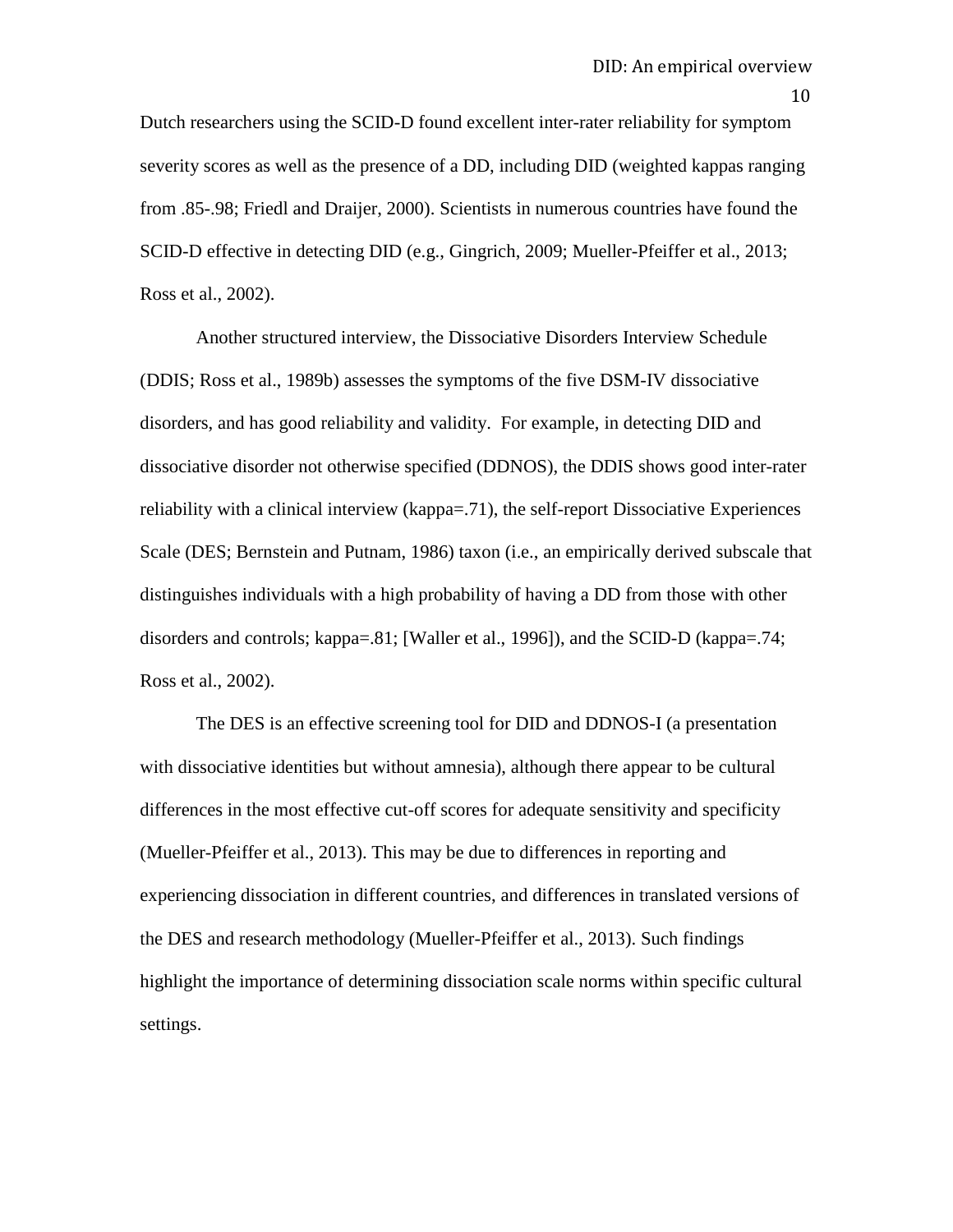*Construct Validity - Discriminant type: Distinctiveness from other disorders*

DID can be distinguished accurately from other psychiatric disorders and nonpatients using structured interviews and self-report measures of dissociation. Two core symptoms (identity alteration, amnesia) differentiate DID from other disorders (Steinberg, 1994a). So, too, does the combined frequency of other dissociative symptoms, including identity confusion, depersonalisation/derealisation, and somatoform dissociation (Dell, 2006; Nijenhuis et al., 1999).

The dissociative symptoms in DID and DDNOS appear to be qualitatively different (e.g., identity alteration, amnesia) from other kinds of dissociation (Putnam et al., 1996; Rodewald et al., 2011a). This suggests that assessing a range of dissociative symptoms facilitates differential diagnosis. The core symptoms of DID (identity alteration, amnesia) contribute considerably to detriments in global functioning beyond other dissociative symptoms (e.g., depersonalisation) and Axis I symptoms (Mueller-Pfeiffer et al., 2012).

The severity and breadth of multiple dissociative symptoms, particularly the pathognomonic symptoms of identity alteration and amnesia, are characteristic of DID. Despite these classic indicators of DID, multiple covert dissociative (e.g., flashbacks, auditory hallucinations) and non-dissociative (e.g., affective instability) symptoms may obscure from clinical view the true nature of the pathology, thereby delaying accurate diagnosis of DID (Rodewald et al., 2011b; Ross and Ness, 2010; Ross et al., 1990a). Research shows, however, that careful assessment of the range of dissociative symptoms can accurately distinguish DID.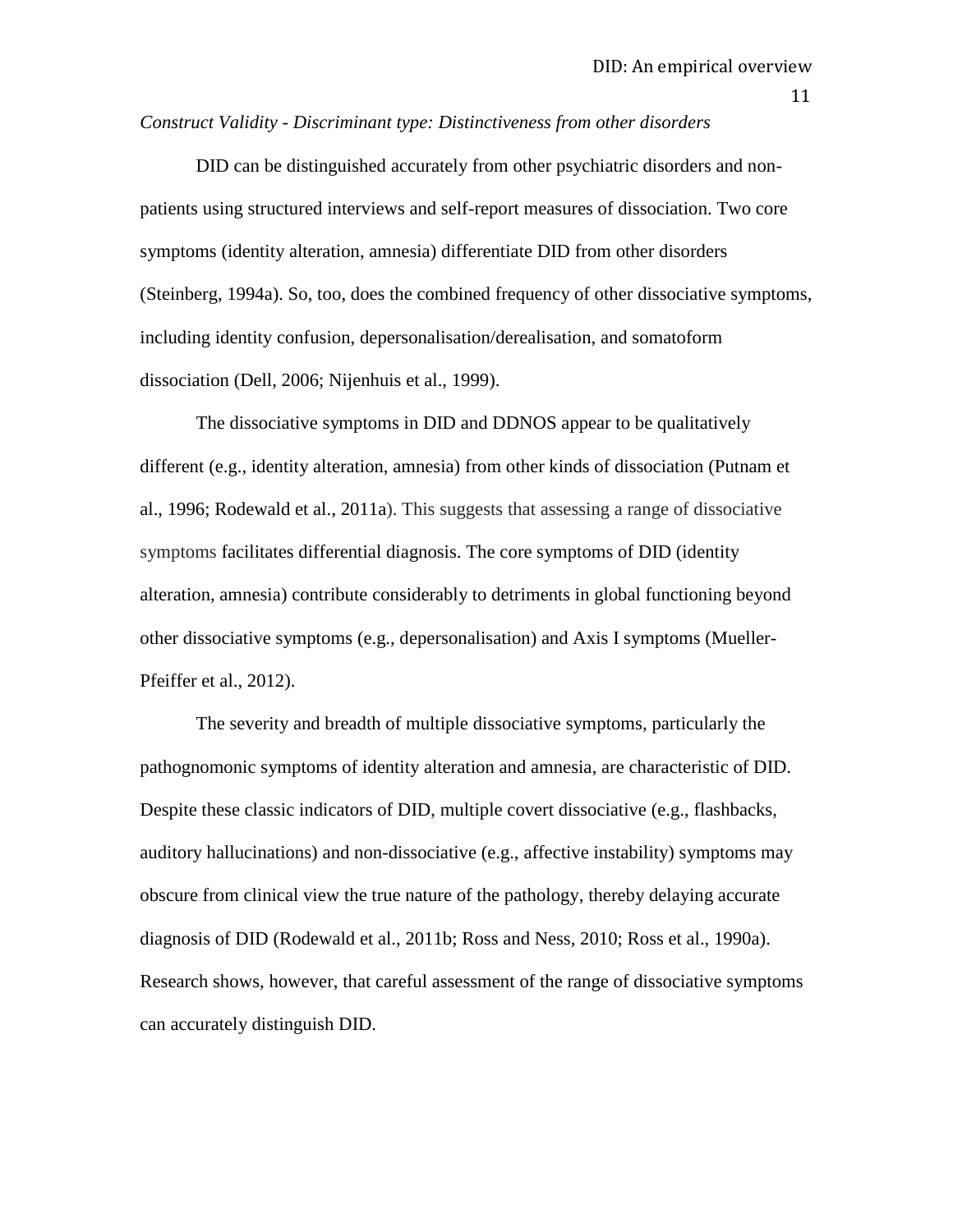Psychotic and dissociative disorders show symptoms that resemble each other, including most of the Schneiderian symptoms (Kluft, 1987; Ross et al., 1990a; Welburn et al., 2003). For example, studies show that individuals with DID have auditory hallucinations emanating from both inside and outside the head, not unlike in schizophrenia (Dorahy et al., 2009; Honig et al., 1998). Yet patients with DID are more likely to hear more than two voices, including those of children and adults, beginning before 18 years of age (Dorahy et al., 2009).

DID patients do not have true delusions (e.g., they tend not to endorse delusional perception; Kluft, 1987). Patients with DID or allied forms of DDNOS have better cognitive insight than patients with schizophrenia, and similar levels compared to those with obsessive-compulsive disorder or depression (Sar et al., 2012). Dissociative patients also have self-reflective capacities indicating cognitive insight in the non-psychotic range (Brand et al., 2009c; Şar et al., 2012).

 Patients with DID may decompensate to a dissociative psychosis as a transient crisis state which may be confused with schizophrenia (Tutkun, Yargic, and Şar, 1995). Patients with such a dissociative (formerly called hysterical) psychosis (Van der Hart et al., 1993) may appear functionally "psychotic" due to temporarily poor reality-testing and disorganised behaviour. The aetiology of the process is post-traumatic and dissociative (e.g., post-traumatic content may manifest in hallucinatory symptoms; Şar and Öztürk, 2009). On the other hand, some patients with a schizophrenic disorder may present with symptoms associated with DID,, thereby fitting the proposed dissociative subtype of schizophrenia (Ross, 2004). Alternatively, this presentation may be due to comorbidity between schizophrenia and DID among traumatised individuals (Şar et al., 2010).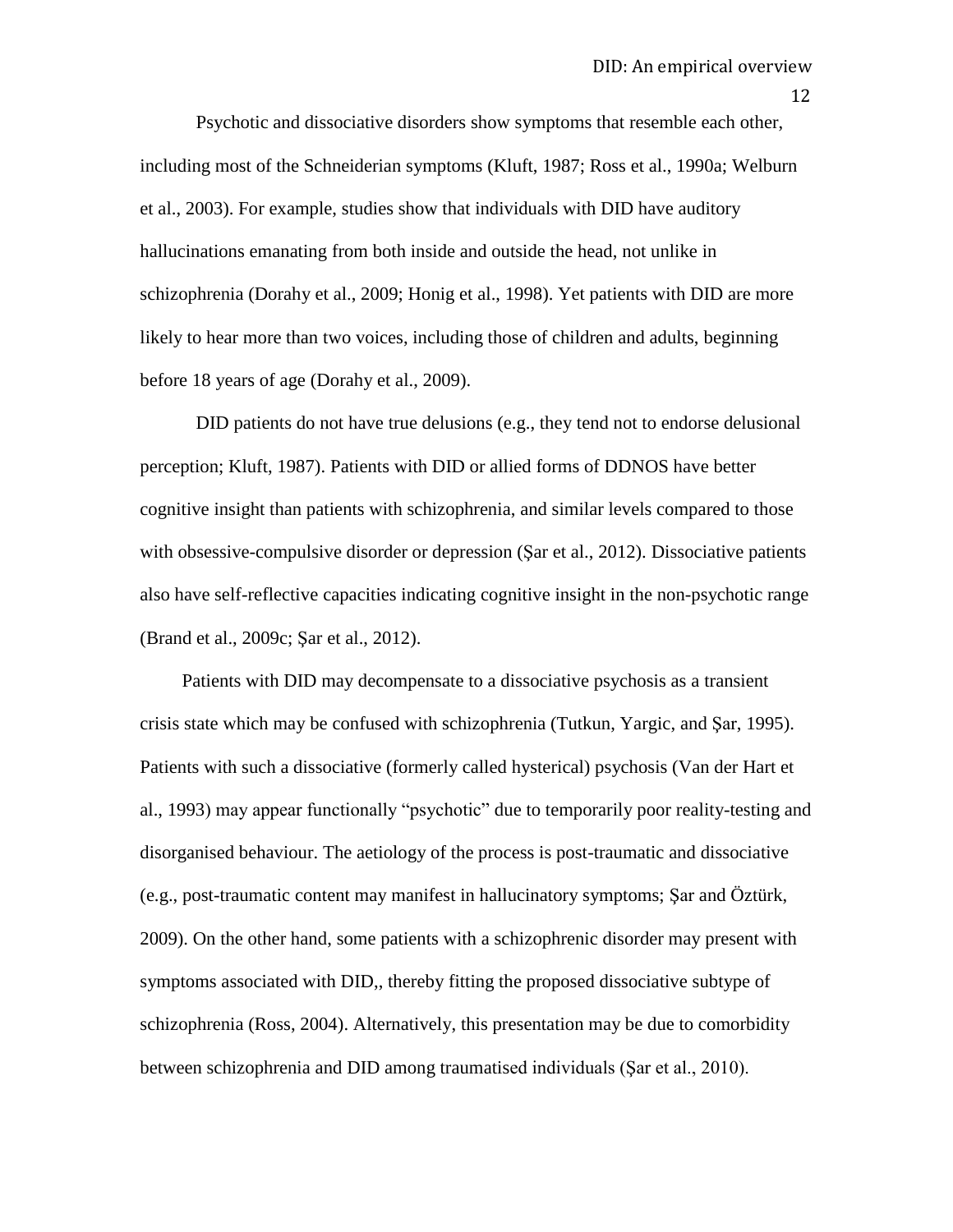No study to date has found DID without multiple non-dissociative comorbid psychopathology (e.g., Boon and Draijer, 1993a; Mueller-Pfeiffer et al., 2012; Rodewald et al., 2011b). Depression and associated symptoms (lability, suicidal ideation) are among the most frequent (e.g., Ellason et al., 1996; Middleton and Butler, 1998). Posttraumatic stress disorder (PTSD) is present in the majority of cases (e.g., Boon and Draijer, 1993a; Middleton and Butler, 1998; Vermetten et al., 2006). Of the anxiety disorders, panic disorder is the most common and generalised anxiety disorder is the least common (Rodewald et al., 2011b). Increased comorbid anxiety disorders may differentiate DID from other conditions, including borderline personality disorder (BPD) and schizophrenia (Fink and Golinkoff, 1990).

Self-harm and substance abuse are typically found in over 50% of people with DID (e.g., Boon and Draijer, 1993a; McDowell et al., 1999). Over a third have eating or somatoform disorders (Ellason et al., 1996). BPD is the most common personality disorder, and is typically present in between a half to two-thirds of cases (Ellason et al., 1996; Horevitz and Braun, 1984; Middleton and Butler, 1998), with some studies reporting higher rates (Lipsanen et al., 2004; Şar et al., 2003). Crisis states prompting emergency service visits in DID include self-mutilation, flashbacks, non-epileptic seizures and suicide attempts. They also include acute episodes of mixed dissociative and psychotic symptoms characterised by a "revolving door" (rapid switching among identities) or "co-consciousness" (temporary breakdown of internal dissociative barriers) crises (Tutkun et al., 1995). The interplay between psychotic and dissociative processes requires further empirical investigation in these crisis episodes.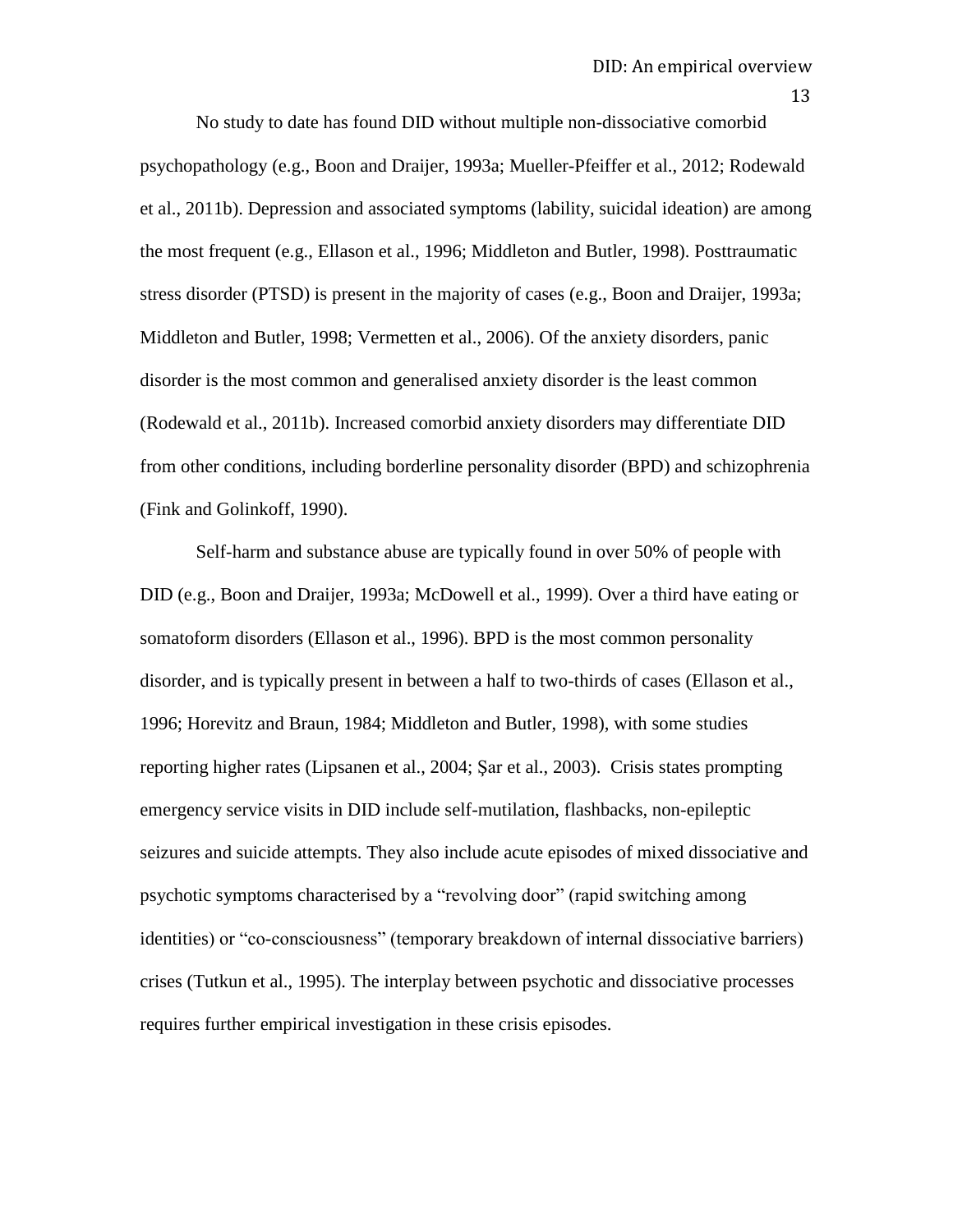This complex clinical picture complicates assessment and diagnosis. The empirical phenomenological literature (which can be used to assess discriminate validity) suggests that dissociative symptoms, as measured by instruments such as the SCID-D or the DDIS, differentiate DID from other disorders (e.g., Ross et al., 1989a; Welburn et al., 2003). While individuals with DID present a multifaceted symptom profile that goes beyond the dissociative domain, neither personality measures (e.g., Minnesota Multiphasic Personality Inventory–2 [MMPI-2]; Millon Clinical Multiaxial Inventory-III) nor non-dissociative symptom measures reliably differentiate DID from other disorders (e.g., Kemp et al., 1988; Welburn et al., 2003). One exception in the personality domain, however, may be projective tests (e.g., Rorschach) which detect some differences, including those with DID having a greater capacity to develop a working therapeutic alliance (e.g., Brand et al., 2009c).

Some psychiatric patients consciously or unconsciously imitate DID (Draijer and Boon, 1999). Thus an important method of establishing construct validity is determining whether simulators who are knowledgeable about a disorder can imitate it on psychological and neurobiological tests. A growing evidence base using both types of tests indicates that genuine DID can be distinguished from feigned (i.e., malingered, factitious or simulated) DID. The dissociative interviews show the most utility in this differential diagnosis, although some personality tests are also useful. Most self-report measures of dissociation are not effective for this purpose because they do not have validity scales. The SCID-D is effective in distinguishing genuine DID from malingered and factitious DID (Draijer and Boon, 1999; Friedl and Draijer, 2000). Welburn and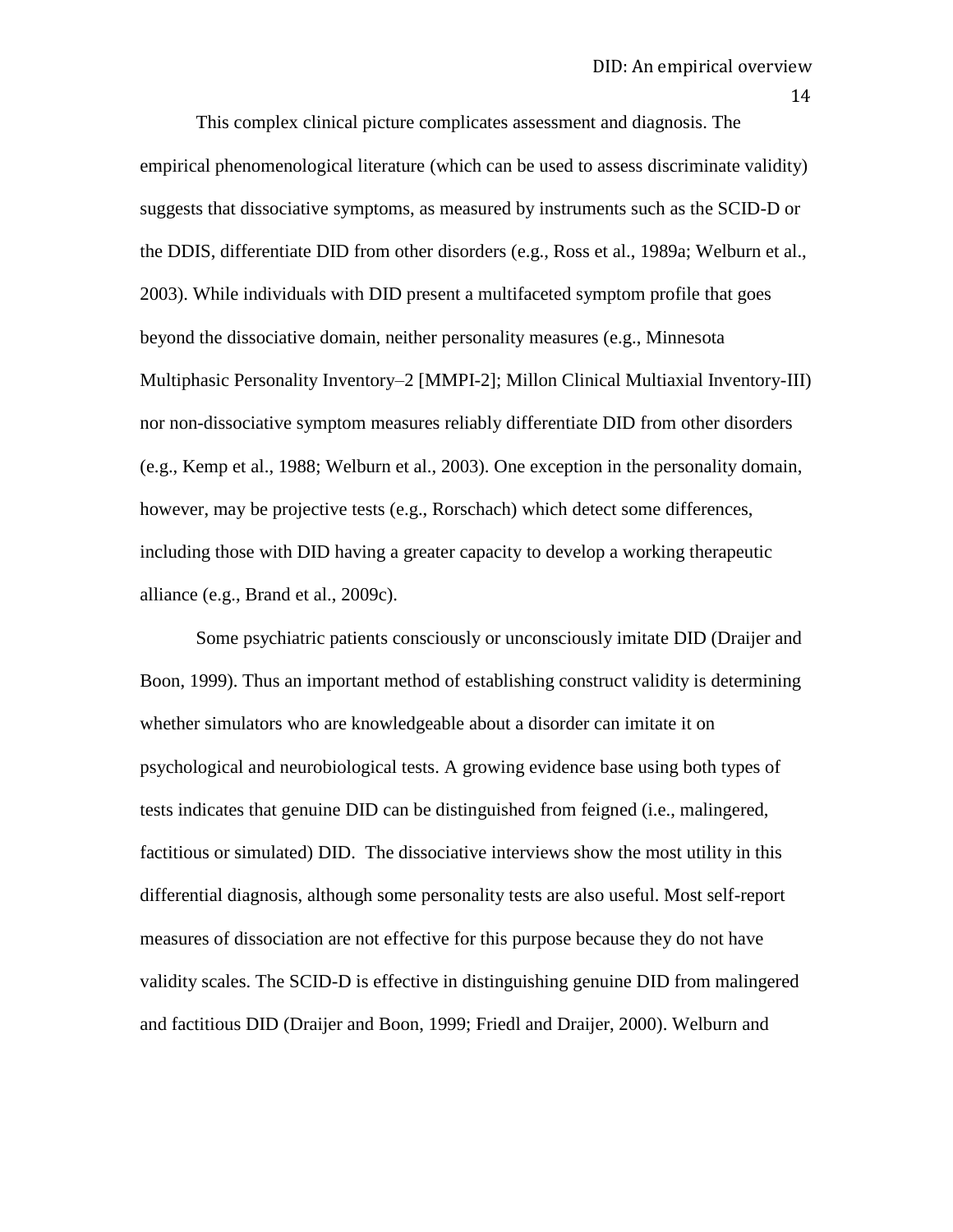15

colleagues (2003) found a 0% false positive rate in distinguishing feigned DID from DID patients using the SCID-D-R.

Psychological tests often include "fake bad" validity scales that consist of items typically endorsed by individuals who are exaggerating symptoms of mental illness. However, research shows that many such validity scales contain items characteristic of the symptoms experienced by traumatised individuals, including those with DID. Thus, paradoxically, they may be endorsed by individuals who are *not* feigning or exaggerating mental illness. For example, a study compared the MMPI-2 profiles (Butcher et al., 2001) of 53 DID patients with 67 uncoached and 77 coached DID simulators. Monetary awards were given to those who best feigned DID following hours of training about DID, including media and internet information about the disorder (Brand and Chasson, in press). The DID group"s scores were more extreme than many psychiatric groups" scores on *validity* and clinical scales, but they were not more extreme than those found among PTSD or child sexual abuse groups. Furthermore, the direction of the correlations between dissociation scores and the MMPI-2 validity and clinical scales were in the opposite direction for the simulators compared to the DID group for 15 out of 18 correlations conducted.

The researchers concluded that the DID group's elevations on the validity scales stemmed from their endorsement of dissociative and trauma-related items (which are mistakenly included on these scales). For example, one "fake bad" validity item, in abbreviated form, asks participants whether they "*Sometimes do things and don't remember doing them*" (i.e., dissociative amnesia typical of DID). Another inquires about whether individuals "*Feel things aren't real*" (i.e., derealisation) (MMPI®-2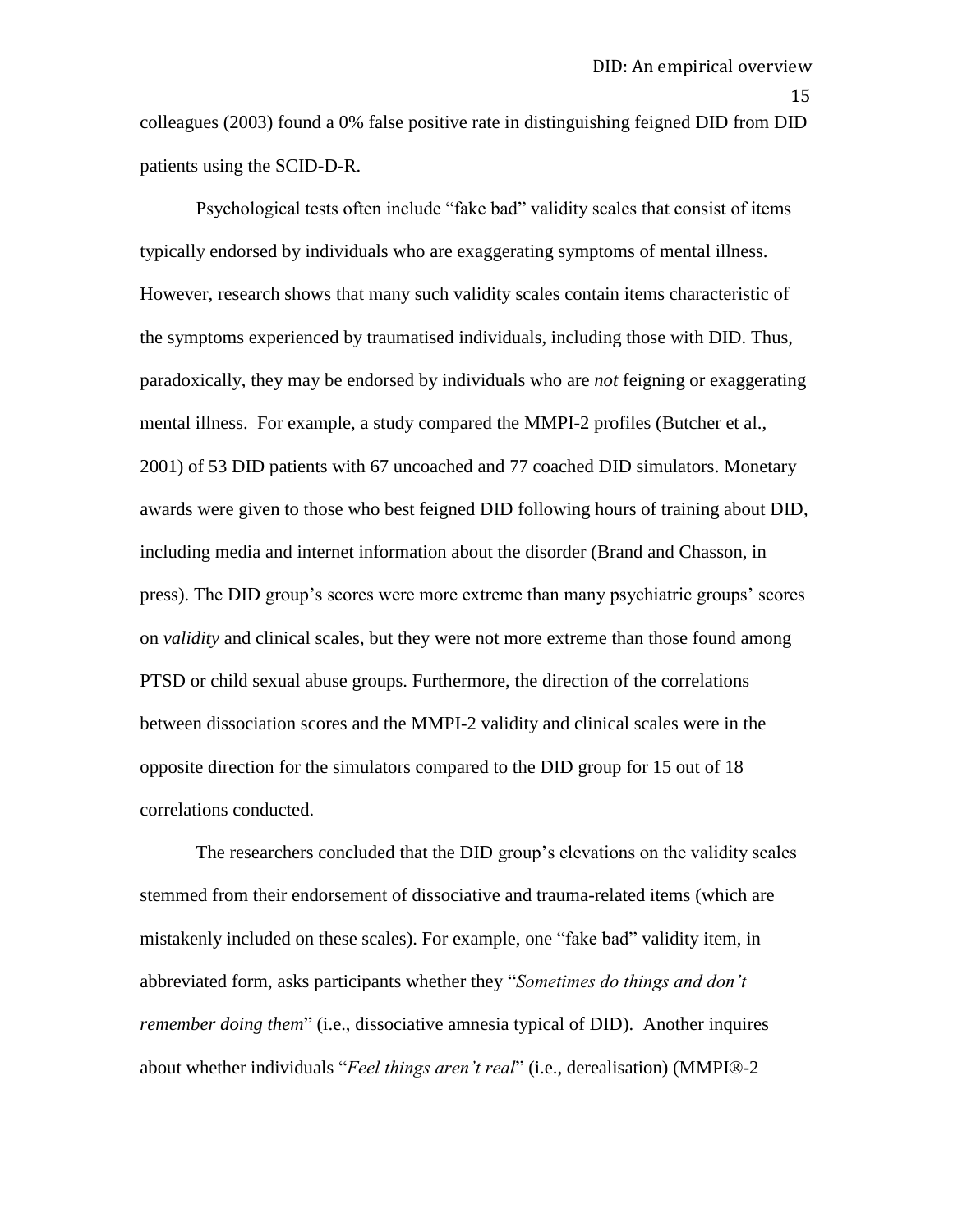Booklet of Abbreviated Items)<sup>4</sup>. Despite these problems with the test's items, in a discriminant function analysis, 83.0% of simulators and 86.0% of the DID cases were correctly classified on the MMPI-2 (Brand and Chasson, in press). That is, despite media exposure, training, and incentives, the feigners still could not accurately imitate DID.

Studies using a well-established forensic interview for assessing feigned mental illness, the Structured Interview of Reported Symptoms (SIRS or SIRS-2; Rogers et al., 2010) indicate that *if a Trauma Index is used,* feigners can be distinguished from DID patients with overall diagnostic power (ODP) as high as 83.3 (Brand et al., 2006; Brand, Tursich, Tzall & Loewenstein, in press). The Trauma Index is an empirically-derived index of subscales that accurately classifies severely traumatised individuals, because unlike some SIRS/SIRS-2 subscales, its subscales *do not* include dissociative and traumarelated items. Without the Trauma Index, the overall utility of the SIRS/SIRS-2 is lower  $(i.e., ODP = 58.7 - 81.0; Brand et al. in press).$ 

Dissociative items are often included on other tests' validity and clinical scales, including the Personality Assessment Inventory"s (PAI) NIM scale (a so-called "fake bad" scale; Morey, 1991). Thus it is not surprising that DID individuals show elevated ratings on validity scales that include dissociative items. Yet DID individuals do not elevate on the PAI"s validity subscales that do not include dissociative, trauma-related items (Brand, Stadnik and Savoca, 2013). Importantly for the validity of the diagnosis, DID individuals do not typically score above ranges found in other trauma samples,

l

16

<sup>4</sup> MMPI-2 Booklet of Abbreviated Items. Copyright © 2005 by the Regents of the University of Minnesota. All rights reserved. Used by permission of the University of Minnesota Press. "MMPI" and "Minnesota Multiphasic Personality Inventory" are registered trademarks owned by the Regents of the University of Minnesota.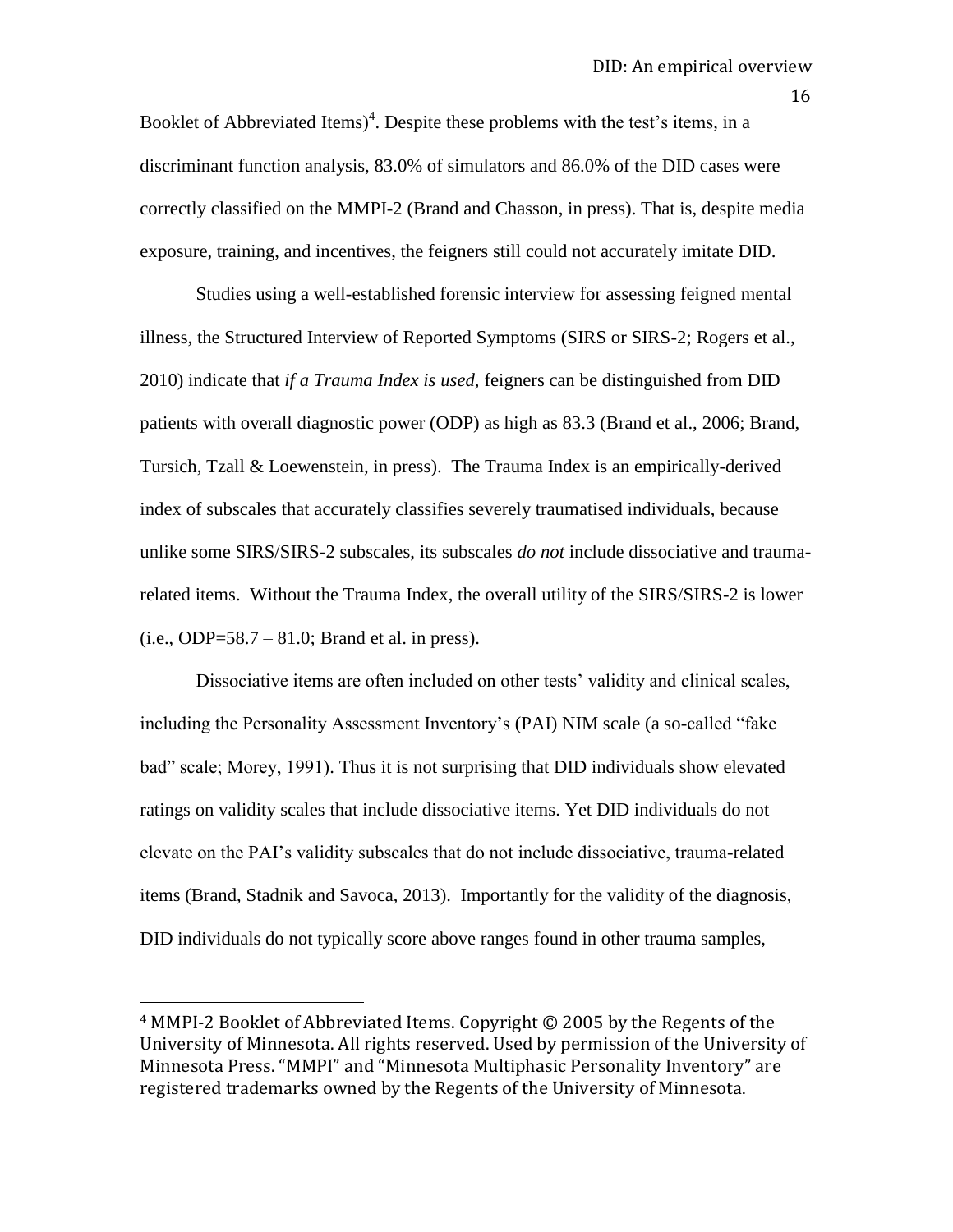particularly if the "fake bad" scales do not include trauma and dissociation content (Brand and Chasson, in press; Brand et al., in press). These data underscore the importance of assessors being informed about research regarding severely dissociative clients to avoid misclassification of those with DID as malingering, exaggerating, or as suffering from a psychotic disorder (i.e., when their pattern of symptoms is in fact characteristic of DID).

Consistent with the psychological tests, neurobiological studies have shown that DID can be accurately differentiated from simulated DID. Reinders and colleagues distinguished DID patients from DID simulators - even simulators high in suggestibility on emotional arousal, cerebral brain flow patterns, heart rate, heart rate variability, and blood pressure (Reinders et al., 2012). Dissociative identities fully aware of trauma experiences showed different subjective, neural, and psychophysiological patterns when listening to autobiographical trauma scripts, compared to dissociative identities who were less aware of trauma experiences. These patterns could not be replicated by simulators, regardless of whether they were high or low in suggestibility (see Schlumpf et al., 2013 for similar findings using a different methodology).

In summary, DID is a disorder that: 1) has a complex clinical presentation; 2) can be discriminated reliably from other disorders according to frequency and severity of multiple dissociative symptoms; and 3) meets accepted standards for content, criterion, and construct validity. Therefore, data consistently indicate DID is a valid diagnosis.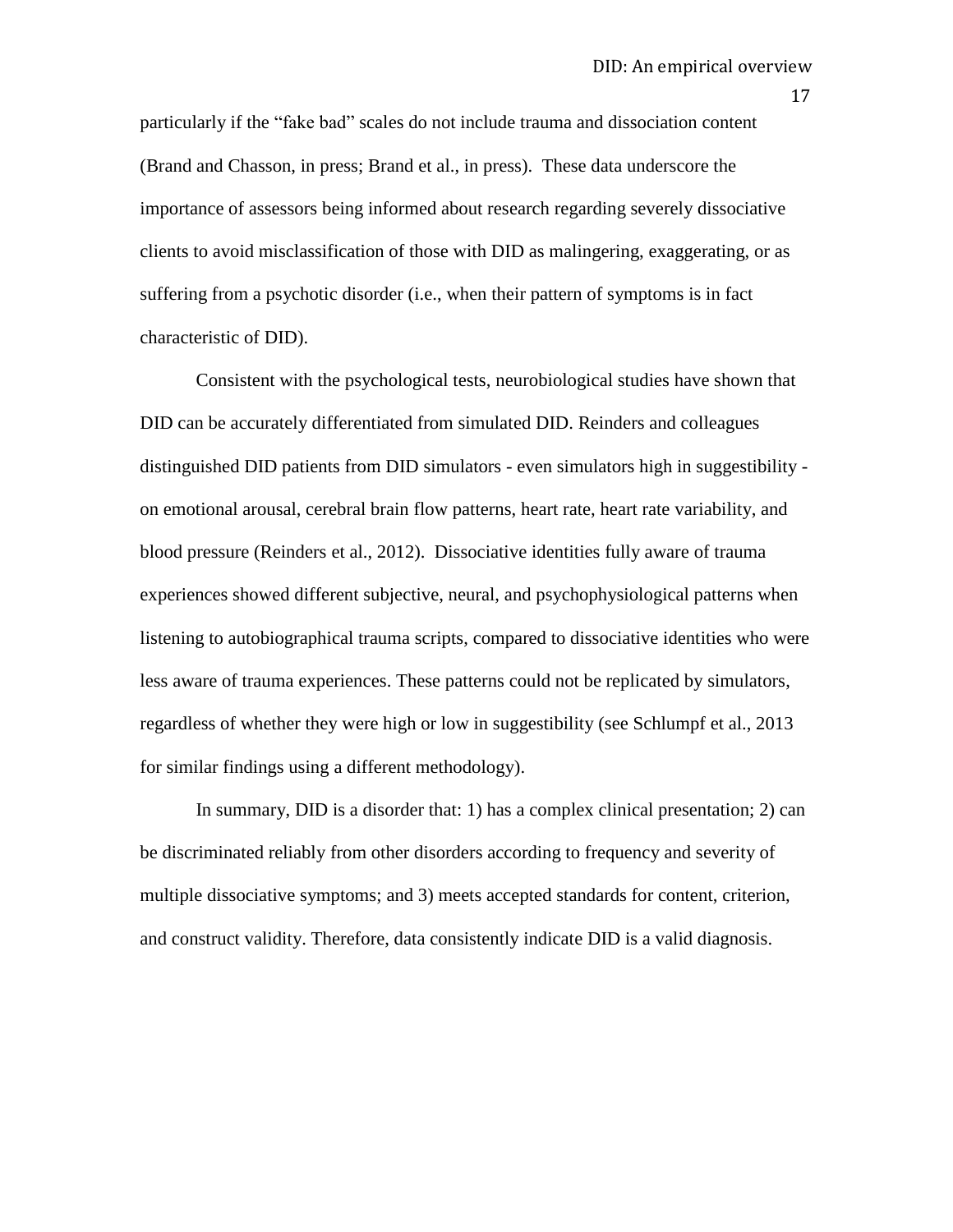# **Aetiological Pathways and Influences in Development of DID: Cultural and Relational Context**

There is wide consensus that the processes and mechanisms intrinsic to the experience of psychopathology are sensitive to cultural and societal influences (Eshun and Gurung, 2009). Culture impacts how individuals display and communicate their symptoms, how such symptoms are interpreted, and what type of care is sought. For example, data support the role of culture in patterning the presentation of eating disorders (Anderson-Fye and Becker, 2004), personality disorders (Mulder, 2012), depressive disorder (Korman and Molina, 2010), schizophrenia (Stompe and Friedmann, 2007), and anxiety disorders (Lewis-Fernández et al., 2010).

Both universal and cultural processes influence the development and phenomenology of DID (Dorahy, 2001a). Dissociation and dissociative disorders (DD) can be found in all cultural settings (e.g., Spiegel et al., 2013; Stein et al., 2013). DID has been documented in Turkey, Puerto Rico, Scandinavia, Japan, Canada, Australia, the United States, Philippines, Ireland, United Kingdom, and Argentina, among many other cultural and geographical contexts (Rhoades and Şar, 2005).

DID is intrinsically related to experiences of self and personhood. This point is of particular importance, because Western views of the person emphasise a conception of self as separate, autonomous, self-contained and independent (Cross and Markus, 1999). In a recent review of the role of culture in construction/s of self, Markus and Kitayama (2010) assert that selves actively engage in a dynamic process in which they influence and are influenced by their sociocultural contexts. Western preoccupation with individualism leads to experiences of self as separate or independent from those of others.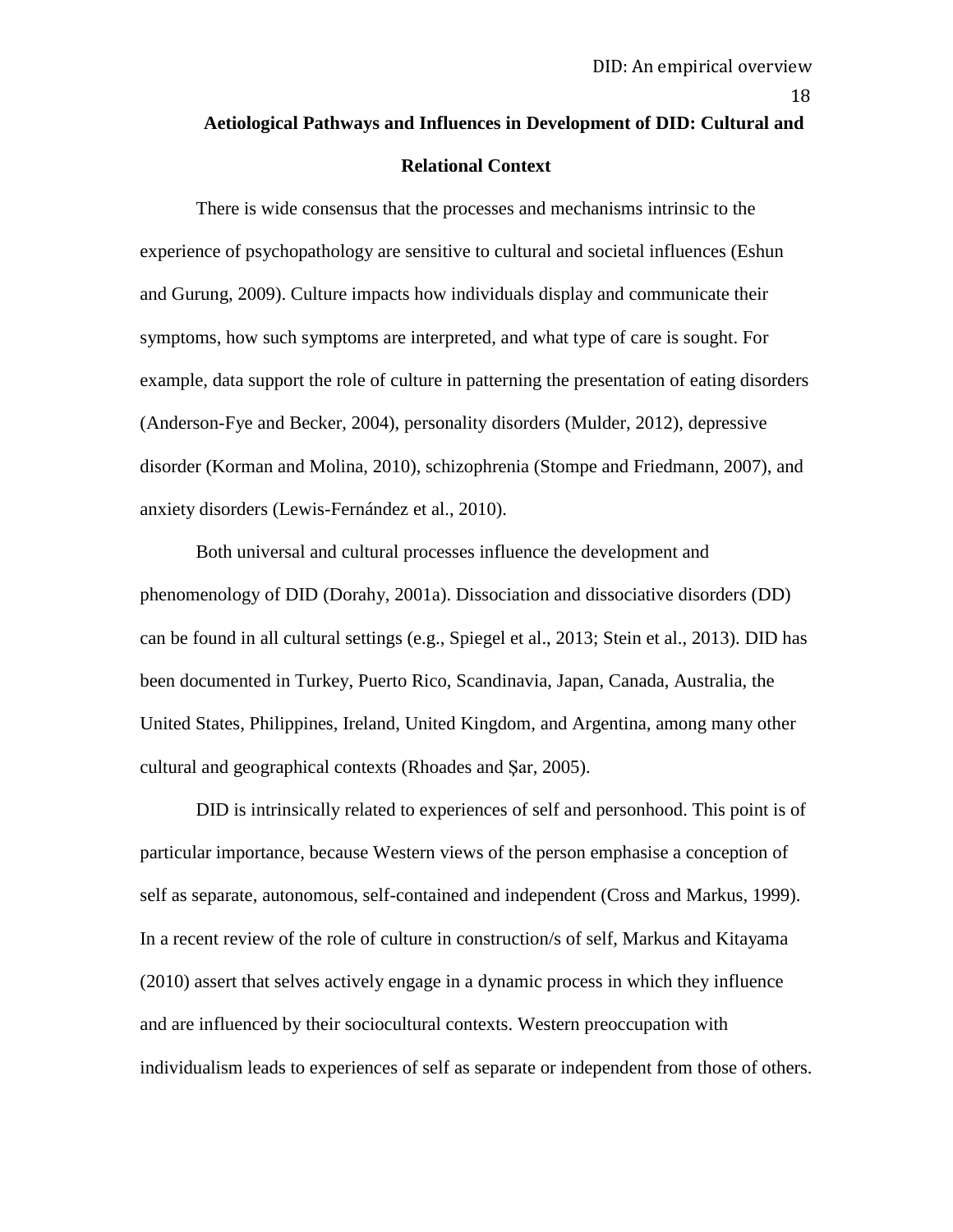In contrast, non-Western societies tend to endorse an *inter*dependent self, which fosters experiences of self as entwined with the expectations and needs of others.

The cultural construction of self means that DID - essentially a dysfunction of self - must be understood as a response to overwhelming, usually traumatic, experiences that are necessarily shaped by cultural norms and behavioural repertoires of the context in which it occurs. In African, Asian, and other non-Western countries - where social constructions of self are relatively porous to influences external to the person - DID usually takes the form of pathological possession experiences which are more congruent with a conception of self as not separate or individual (Cardeña et al., 2009). Thus research in India (Chaturvedi et al., 2010), Japan (Umesue et al., 1996), Oman (Chand et al., 2000), China (Xiao, et al., 2006), and Iran (Alvi and Assad, 2011) has found a high prevalence of DD (>5%), but few, if any, "non-possession-form" DID cases.

This situation may change with inclusion in the DSM-5 (APA, 2013) of presentations characterised by pathological possession in the diagnostic criteria for DID: "Disruption of identity characterized by two or more distinct personality states, which may be described in some cultures as an experience of possession" (p. 292). This diagnostic broadening will likely increase the validity of DID criteria cross-culturally, making the description of the disorder more consonant with cultural constructions of self that are inter-dependent and patterned by religious beliefs about spiritual beings. In such settings, pathological *fragmentation* of self is expressed in the idiom of external malicious forces that disrupt identity and consciousness. There is not, however, a strict dichotomy between Western and non-Western expressions, as a subgroup of patients with DID in North America and Turkey attribute the origin of at least some of their identities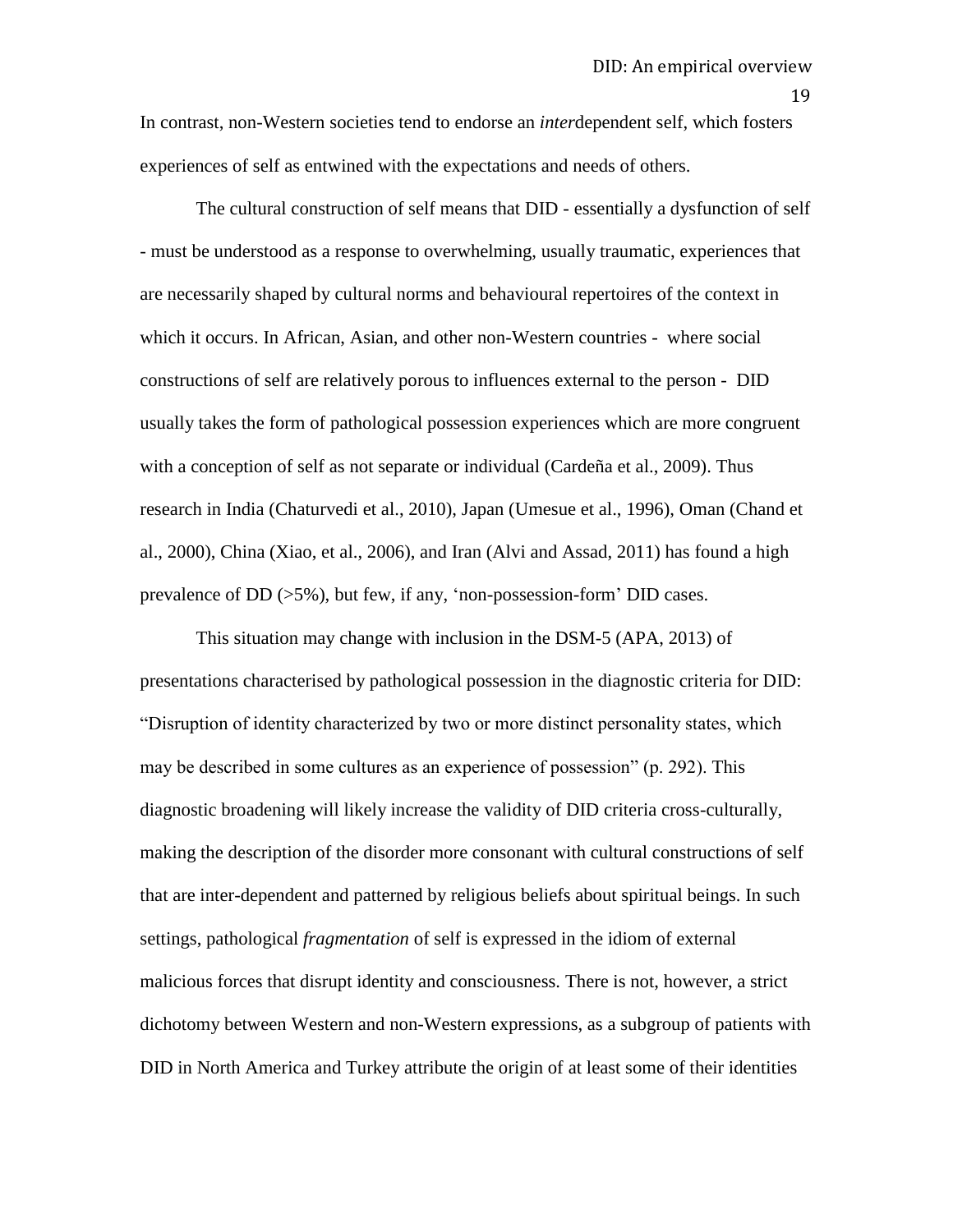to spirit possession (Ross, 2011; Şar et al., 1996). Nor is pathological possession exclusively associated with DID. It represents instead a behavioural "final common pathway" (Carr and Vitaliano, 1985) that is normative in many cultures (though not "normal" when it causes distress) and can present as part of many disorders, not only DID (e.g., how depressive symptoms present in disorders beyond mood disorders). DSM-5 refers to the presentation of pathological possession in individuals with DID, but does not equate all pathological possession with this disorder.

Alongside cultural factors, data have consistently shown that DID is associated with traumatic and stressful experiences. Large-scale clinical and epidemiological studies in the United States, Australia, Turkey, Puerto Rico, and Canada have found that DID is linked to antecedent severe, chronic abusive and traumatic experiences in childhood, typically at the hands of an attachment figure (e.g., Martínez-Taboas, 1991; Middleton and Butler, 1998; Ross et al. 1990b; Şar, 2011). Dalenberg et al. (2012) calculated Ross and Ness" (2010) comparison of DID patients to controls, and found effect sizes of .74- .78 for physical and sexual abuse. More severe and earlier-onset child abuse appears to differentiate DID from other disorders (Boon and Draijer, 1993b). By using corroborating documentation from hospital, police and child protection agencies or witnesses, several studies confirm histories of severe abuse in DID (Coons, 1994; Martínez-Taboas, 1991; Lewis et al., 1997). Studies exploring DID as a longitudinal outcome of confirmed child abuse are needed to examine further the abuse-DID link.

*Every study that has systematically examined aetiology has found that antecedent severe, chronic childhood trauma is present in the histories of almost all individuals with DID.* Yet the interplay between trauma and DID in non-Western countries (Asia, Africa,

20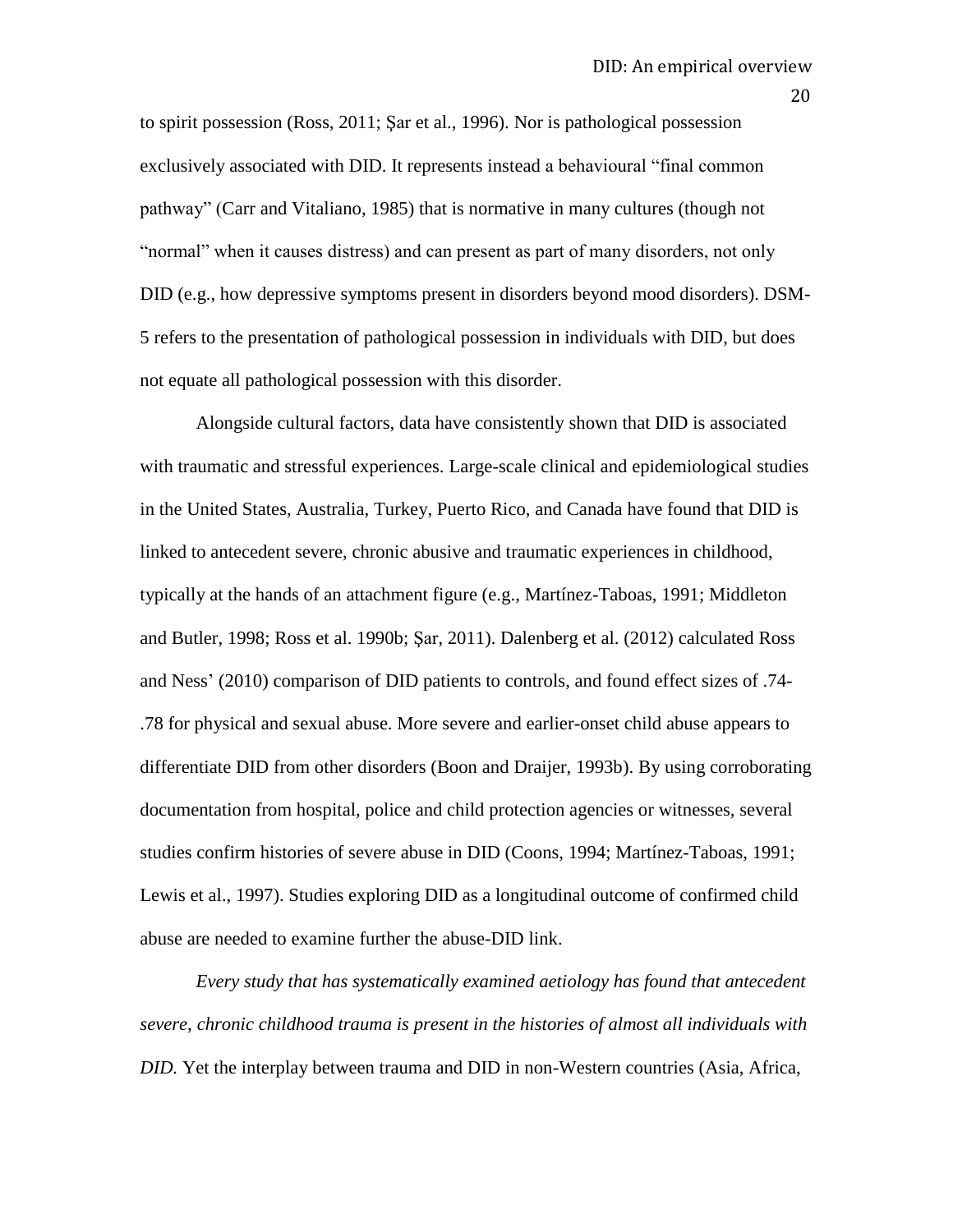Arabia) has been understudied. Ugandan villagers with pathological possession had more psychoform and somatoform dissociation, and had suffered greater traumatic exposure, than randomly selected mentally healthy inhabitants from the same village (Van Duijl et al., 2010). However, research in Turkey suggests that milder presentations of DID are sometimes associated with traumatisation that is covert, such as severely dysfunctional communication and relationship styles in family members (Öztürk and Şar, 2005).

Understanding the aetiology of DID requires the amalgamation of several exposure-, coping- and developmental factors. These include traumatic experiences, family dynamics, child development, attachment (Kluft, 1993; Putnam, 2006; Ross, 1997) and the role culture plays in constructing "alternate" selves (i.e. embodied representations of the metaphor of "a different person" [or spiritual being]) with separate attributes and specific memories for trauma). DID develops when a child is exposed to chaos, coercion, and most commonly, overt severe physical and/or sexual abuse, often with disorganised attachment to caregivers. The child must also have the biological capacity to dissociate to an extreme level, leading to multiple states that do not become integrated over time. Such self-states allow the child to compartmentalise overwhelming and conflicting feelings of betrayal, terror, love and shame (Putnam, 2006; Van der Hart et al., 2006). Overwhelmed by intense conflicting needs and emotions, the child is unable to integrate discrete behavioural and emotional states into a coherent or relatively integrated self according to the appropriate socio-cultural construction/s of self (Putnam, 2006). In certain (e.g., mainstream Western) cultures, this process is consonant with a fragmentation of *internal* identities; in other (e.g., non-Western) cultures it may accord with *external* spiritual entities that take control of the individual"s consciousness and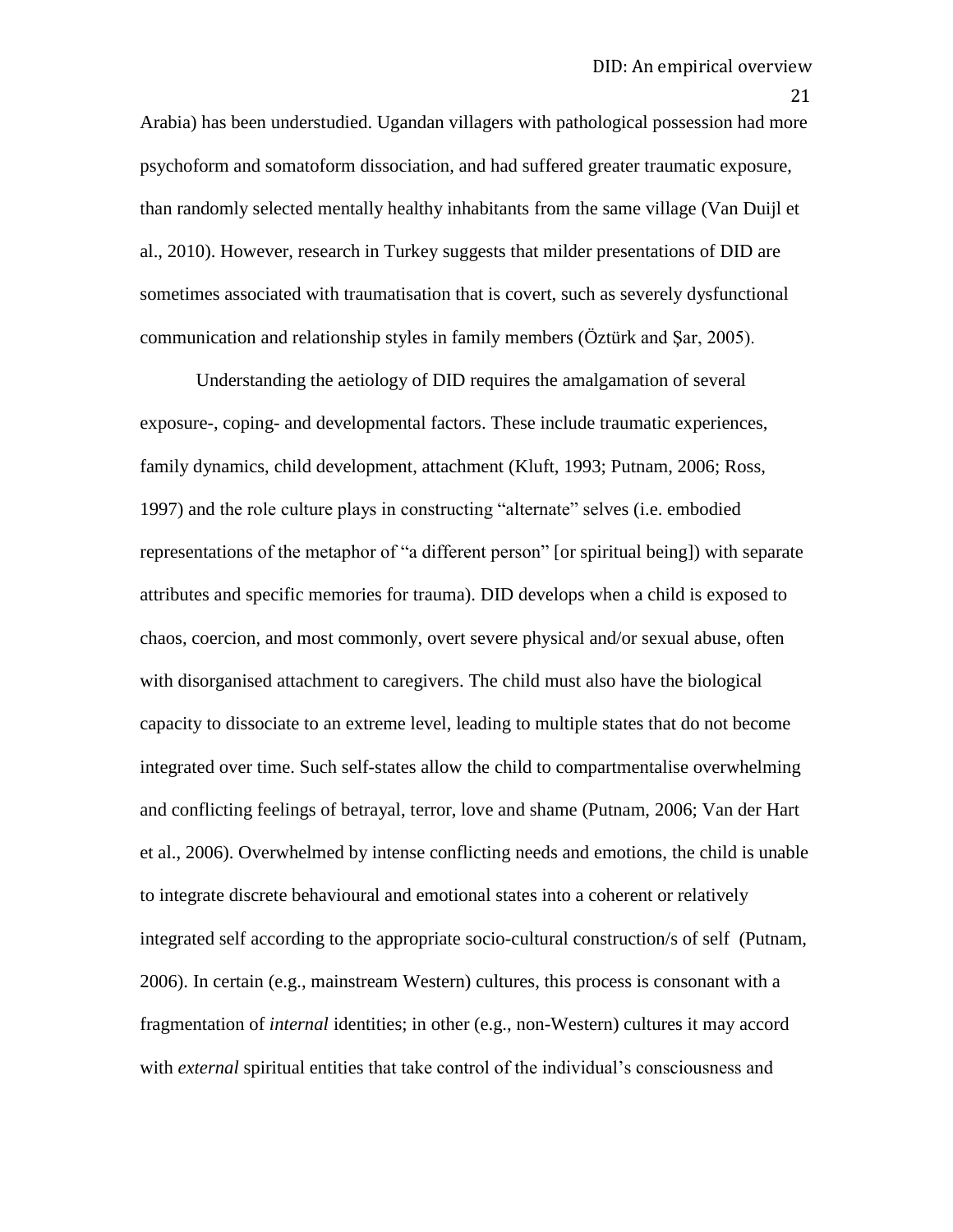identity. In summary, existing data demonstrate that development of DID is likely due to a complex combination of traumatic experiences, dissociative processes, psychosocial mediators and socially constructed understandings of self.

#### **Epidemiology of DID**

The absence of DD modules in diagnostic interviews assessing general psychopathology (e.g., SCID, CIDI; First et al., 1997; World Health Organization, 1997), may account for the lack of DID data from large-scale community-based epidemiological studies (Andrews et al., 2001; Bijl et al., 1998). Measures such as the SCID-D and DDIS have been developed to assess the epidemiology of DID.

#### *Clinical Studies*

Findings from consecutive samples of inpatients and outpatients in general psychiatric clinics in diverse countries vary by clinical setting, and to some extent geographic region. Two cross-sectional studies from North America found that 4.0-5.4% of psychiatric inpatients met DSM-IV criteria for DID (Ross et al., 1991; Saxe et al., 1993). In Turkey, the prevalence rate of DID is 5.4% among general psychiatric inpatients, 2.8% among substance dependence inpatients, and 2.0-2.5% among general psychiatric outpatients (Karadag et al., 2005; Şar et al., 2003; Tutkun et al., 1998). Inpatient rates are 2.0% in the Netherlands (Friedl and Draijer, 2000), 0.9% in Germany (Gast et al., 2001), and 0.4% in Switzerland (Modestin et al., 1996). The highest prevalence is seen in psychiatry emergency departments or outpatient units that receive emergency admissions. For example, cross-sectional rates were 14.0% in a university emergency department in Istanbul (Şar et al., 2007) and 6.0% in an outpatient psychiatric unit in New York City that included emergency admissions (Foote et al., 2006).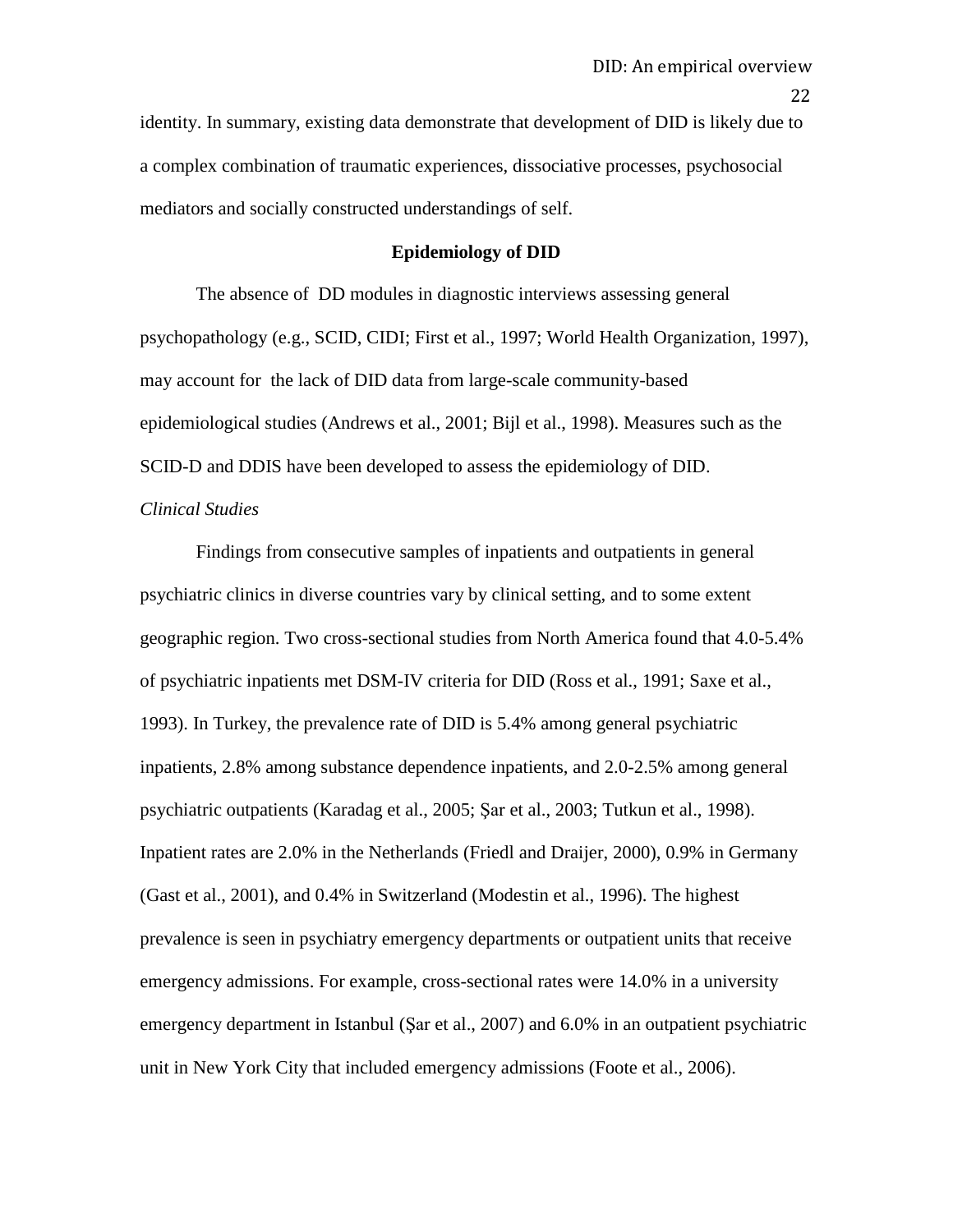Marked variation in prevalence (0.4%-14.0%) is likely due, at least in part, to methodological differences across studies and settings (Friedl et al., 2000). Research using the semistructured SCID-D usually reports lower rates of DID than the fullystructured DDIS. Since the SCID-D requires clinicians to judge which experiences are dissociative in nature, use of the SCID-D may lead to exclusion of more false positive cases than the DDIS. Other explanations for the variation may be cultural factors which influence both emergence of DID and interpretation of symptoms (Şar et al., 2013). For example, European studies report substantially lower rates of DID than Turkish or North American studies. While each European country may be relatively homogenous in sociocultural factors influencing identity formation, North America and Turkey may be characterised by more dramatic cultural diversity.

Overall, cross-sectional prevalence of DID tends to increase with level of psychiatric severity, ranging from about 2% in outpatient clinics to about 5% in inpatient units, with even higher rates in emergency settings.

#### *Community Studies*

Community-based epidemiological studies describe the full extent and distribution of the disorder in the population. This is because clinical epidemiology research is affected by local utilisation patterns for mental health services, as determined by accessibility factors and variations in the severity and impairment associated with the disorder (Fleming and Hsieh, 2002). Unfortunately, community-based research on DID is limited. One representative sample from Manitoba, Canada found a lifetime prevalence of 3.1% for DID using the DDIS and DSM-III-R criteria (Ross, 1991). A representative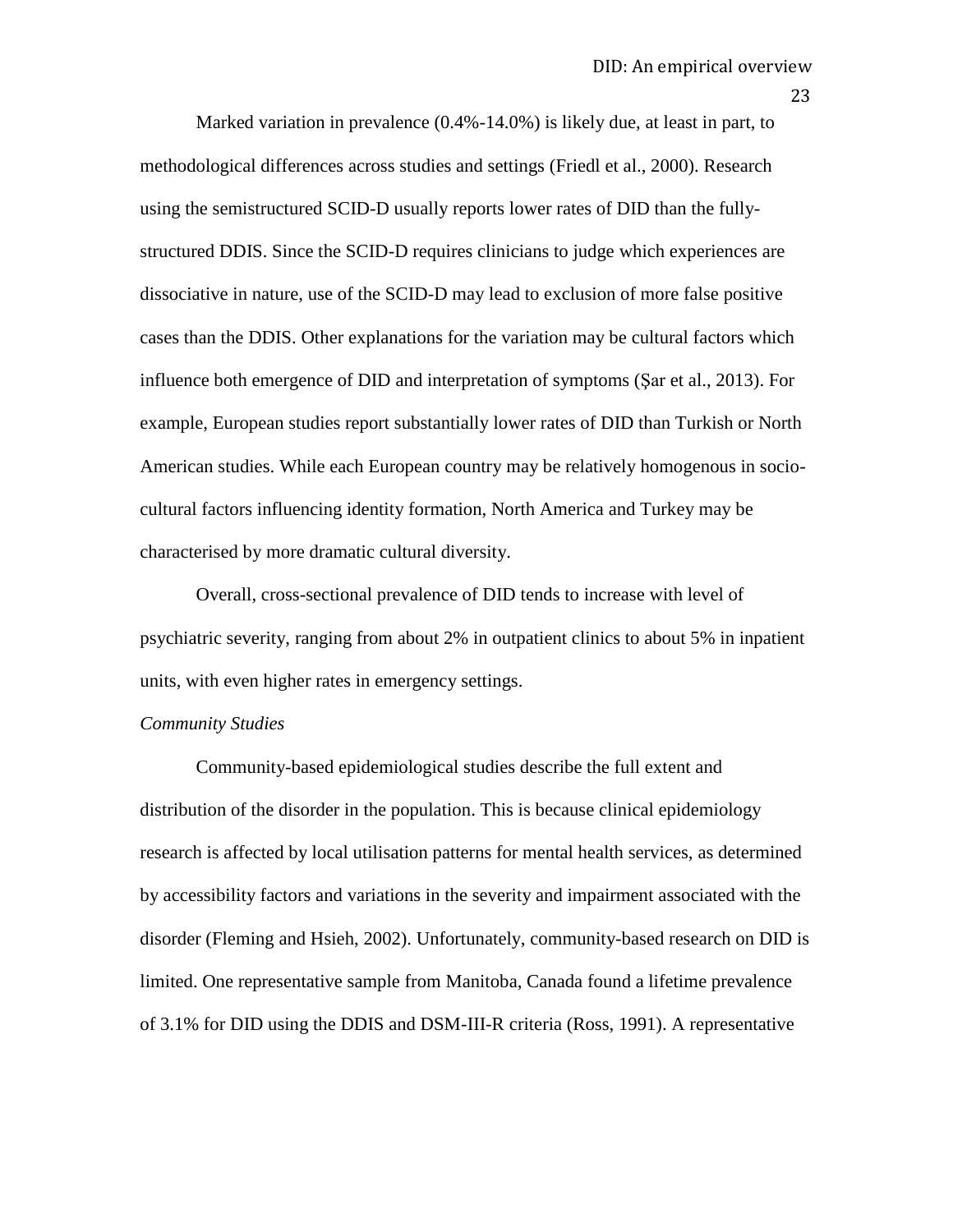sample of women in Sivas City, Turkey (N=648) had a lifetime prevalence of 1.1% using the DSM-IV version of the DDIS (Şar, Akyuz and Dogan, 2007).

For practical reasons, proxy instruments may be used to estimate diagnostic rates. A community-based epidemiological study in New York State (N=658) used the DES-Taxon items for initial screening. Four SCID-D items (2 on dissociative amnesia and 2 on identity alteration) were then administered to approximate a DID diagnosis (Johnson et al., 2006). Results yielded a 12-month prevalence for DID of 1.5%. While the findings in Sivas City and New York State produced similar rates of DID, the prevalence in Manitoba was higher, due to utilisation of the DSM-III-R criteria which did not list amnesia among diagnostic criteria of DID.

Epidemiological studies of DID have utilised DSM-III-R or DSM-IV diagnostic criteria. The DSM-5 introduced specific forms of pathological possession into the DID criteria. A recent general population study of 628 Turkish women (Sar et al., in press) found two of the 13 with an experience of possession had DID (seven women in the sample had DID). The diagnostic heterogeneity of the pathological possession experiences is consistent with the "final common pathway" concept of possession in DSM-5. Yet most epidemiological studies do not distinguish possession trance that meet DID criteria from that which does not. In India, for example, the prevalence of trance and possession disorders was reported at 5.3% among inpatients and 11.5% among outpatients in a tertiary referral psychiatric hospital over a 10-year period (Chaturvedi et al., 2010). However, no diagnosis of DID was made. This is likely to change when DSM-5 criteria are used in future studies.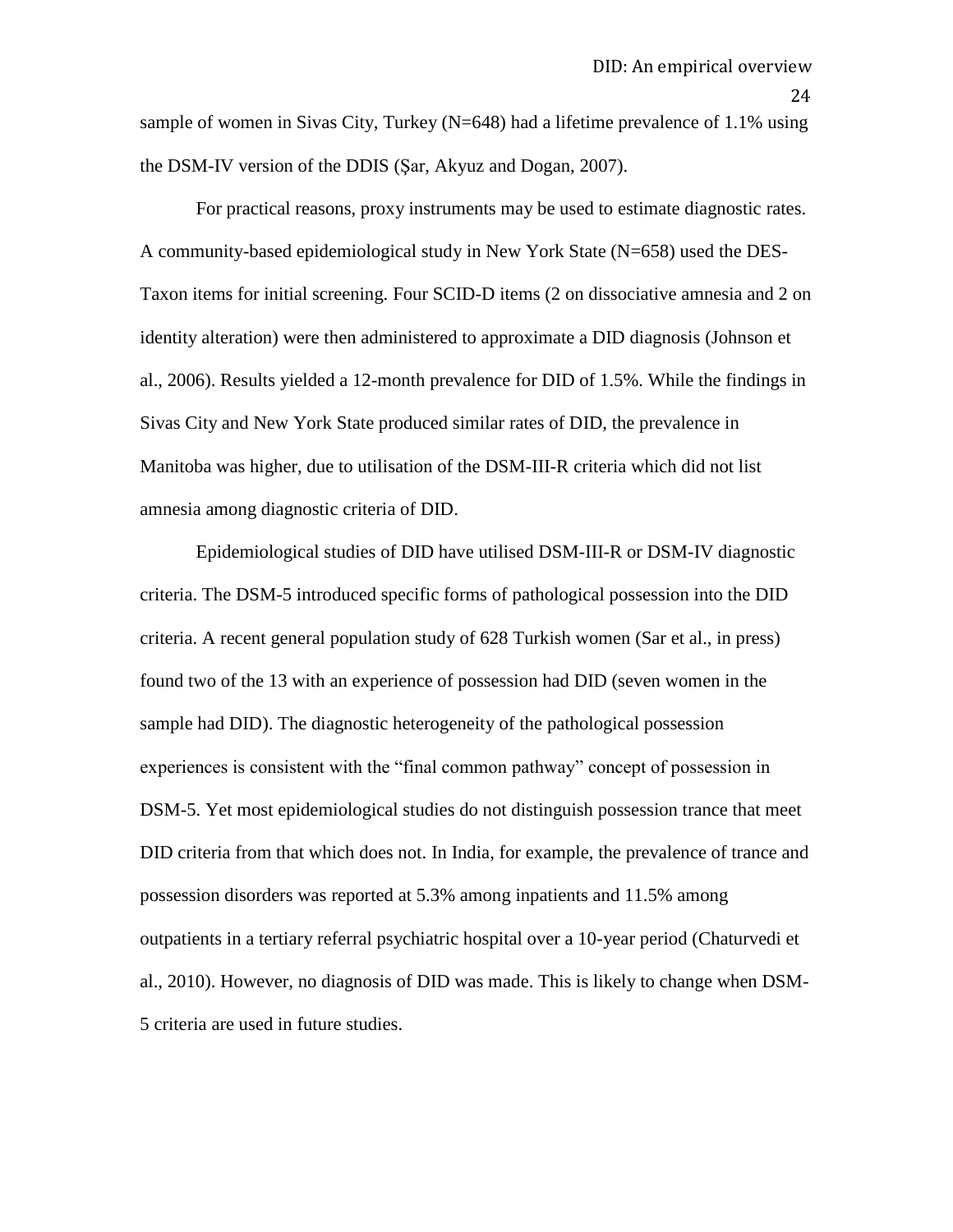#### **Psychobiological Findings Related to DID**

# *Unique neurophysiological profile of DID*

Although imaging studies have elucidated neurophysiological markers of the dissociative response in patients with a range of DD and PTSD, studies performed specifically in DID patients are more circumscribed. Different imaging techniques support three as yet unintegrated hypotheses. On the whole, single photon emission computerised tomography (SPECT) studies support an orbitofrontal hypothesis; magnetic resonance imaging (MRI), functional MRI (fMRI) and positron emission tomography (PET) studies support a cortico-limbic hypothesis; and EEG and QEEG studies support a temporal hypothesis for DID.

Forrest (2001) proposed a neurodevelopmental model for DID, underlining deficient functionality of the orbitofrontal region in the brain. The orbitofrontal lobe has been hypothesised to be affected by early trauma. Consistent with this orbitofrontal hypothesis, DID patients exhibited orbitofrontal hypoperfusion in comparison with normal controls in two SPECT studies (Şar et al., 2001; Şar et al., 2007) conducted in "host" identities (i.e., identities predominantly engaging with the external world). Bilaterally increased perfusion in medial and superior frontal regions and occipital areas accompanied orbito-(inferior) frontal hypoperfusion in one of these studies (Şar et al., 2007). There was no difference in perfusion of any brain area between different identities (Şar et al., 2001).

With respect to the cortico-limbic hypothesis as originally formulated in the context of PTSD studies (Lanius et al., 2006), a structural MRI study established that DID patients have smaller hippocampi and amygdalae than normal controls (Vermetten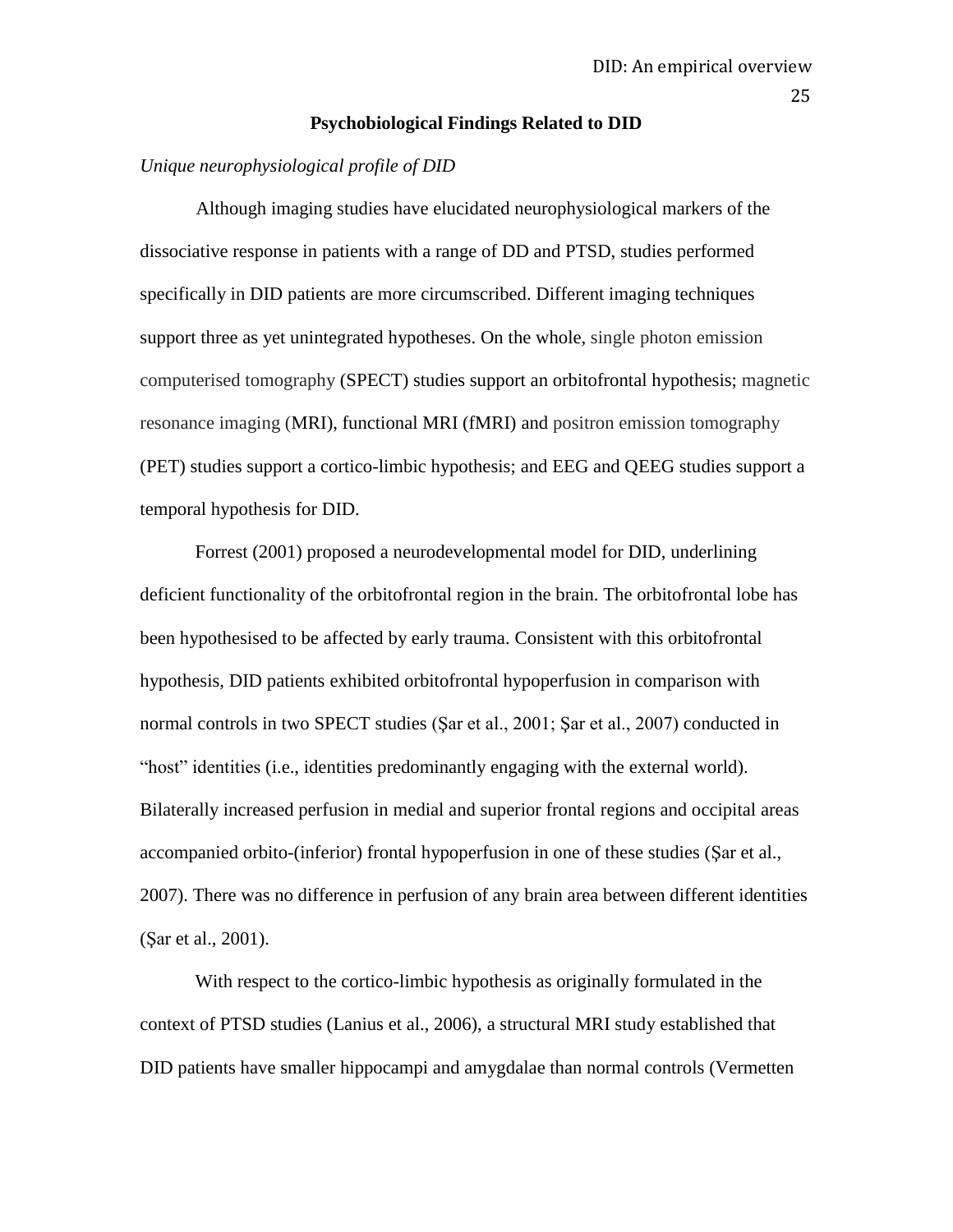et al., 2006). Ehling et al. (2007) also found reduced volumes in the parahippocampal gyrus of individuals with DID and strong correlations between reduction of parahippocampal volume and both psychoform and somatoform dissociation.

Moreover, significant functional brain imaging (PET and fMRI) differences have been found between (1) different identities in DID patients (Reinders et al., 2003, 2006; Schlumpf et al., 2013) and (2) perfusion before versus perfusion during "switching" between identities in a DID patient (Tsai et al., 1999). In the PET studies by Reinders et al. an "emotional" dissociative identity (associated with trauma memories), when compared to an "apparently normal" dissociative identity (numb and depersonalised from trauma memories), showed *increased* cerebral blood flow in the amygdala, insular cortex, and somatosensory areas in the parietal cortex and the basal ganglia, as well as certain areas in the occipital and parietal cortex and anterior cingulate and frontal areas (Reinders et al., 2003, 2006). In a subsequent PET study, healthy controls simulating two identity states were unable to reproduce the same network patterns as DID patients (Reinders et al., 2012).

In the fMRI study by Tsai et al. (1999) bilateral hippocampal *inhibition*, right parahippocampal and medial temporal inhibition, and inhibition in small regions of the substantia nigra and globus pallidus were seen during the switch into another identity, as well as right hippocampal *activation* when the participant was returning to the original identity. The fMRI studies by Wolk and coworkers (Savoy et al., 2012; Wolk et al., 2012) demonstrate activation of the primary sensory and motor cortices, frontal and prefrontal regions and nucleus accumbens during switching in a DID patient. In summary, the switching process in DID is typified by activation and inhibition of a varying array of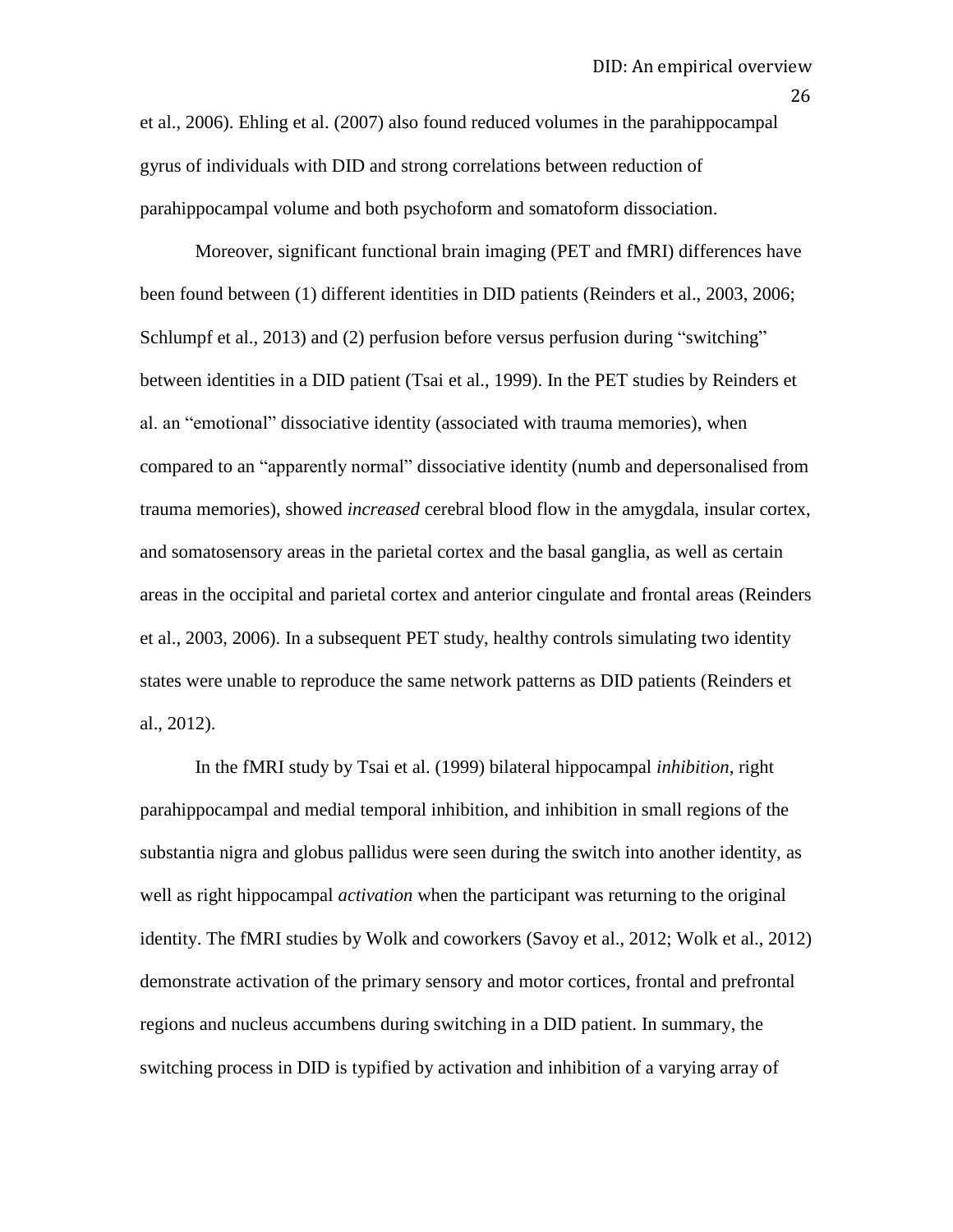neurological areas and structures. The exact patterning of these may be related to the psychobiological characteristics of the dissociative identities involved.

Electrophysiological differences between identity states have also been found in a DID patient, who after 15 years of diagnosed cortical blindness, gradually regained sight during psychotherapeutic treatment. Waldvogel et al. (2007) demonstrated absent visual evoked potentials (VEP) in the blind identity versus normal VEP in the seeing identity. As a neural basis of such psychogenic blindness, the authors assumed a top-down modulation of activity in the primary visual pathway, possibly at the level of the thalamus or the primary visual cortex.

The temporal hypothesis of DID is supported by conventional visual EEG studies (Coons et al., 1988; Mesulam, 1981) as well as some quantitative EEG (QEEG) studies. In the QEEG study by Lapointe et al. (2006), variability between identity states involved mostly beta activity in the frontal and temporal lobes. On the other hand, Cocker et al. (1994) reported increased frontal QEEG delta activity in the hypnotically-induced "baby" identity in a patient with DID. A QEEG brain mapping study by Hughes et al. (1990) demonstrated left temporal and posterior-temporal-occipital changes in the theta and beta-2 frequency range in four of 11 identities in a DID patient. Further partial support for the temporal hypothesis comes from Hopper et al. (2002) who demonstrated that the average alpha coherence on QEEG was lower for "alter" identities than for "host" identities in five DID patients in some temporal, frontal, parietal and central regions.

The temporal hypothesis is also supported by some SPECT studies. Saxe et al. (1992) demonstrated increased activation in the left temporal lobe in four assessed identities of a DID patient. In Şar et al.'s (2001) SPECT study the "host" identity showed

27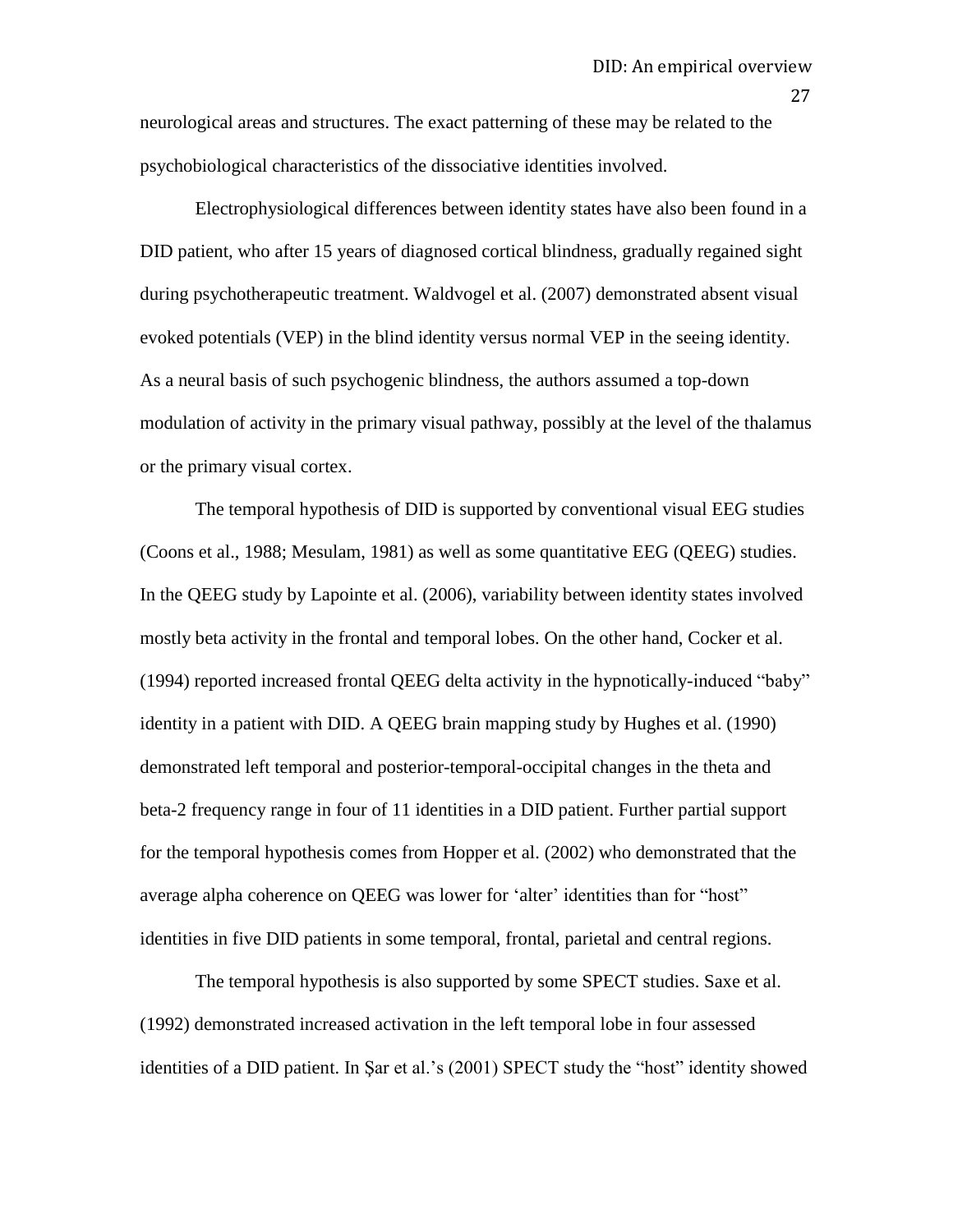increased perfusion in the left (dominant hemisphere) lateral temporal region compared to healthy controls. This lateralisation was not replicated in a follow-up study (Şar, Unal and Öztürk, 2007).

Imaging and neurophysiological studies have shown discrete brain areas of interest in understanding DID. No studies that failed to support any of these hypotheses were found, and it is not clear whether the three hypotheses are competing. The specific areas identified may reflect technical aspects of the specific methods. For example, notwithstanding the EEG"s excellent temporal resolution, it has limited spatial resolution, which might explain its lack of findings on the deeper brain structures and hence its noncontribution to the other two hypotheses.

Future empirical studies using combinations of imaging methodologies specifically in DID might shed light on the relationship between and a possible merging of the orbitofrontal, cortico-limbic and temporal hypotheses, as well as a possible amalgamation of these neurophysiological findings with the findings of cognitive psychological studies.

#### *Cognitive correlates of DID*

The cognitive study of DID is emerging from diagnostic, empirical and anecdotal evidence of memory, attention and information processing anomalies associated with the disorder (e.g., APA, 2013; Dorahy and Huntjens, 2007). Some scientific consideration has been given to attention and working memory processes in DID (Stringer and Cooley, 1994). Results are beginning to suggest a cognitive architecture supporting vigilance and bias for threat stimuli, the nature of which may vary depending on the psychological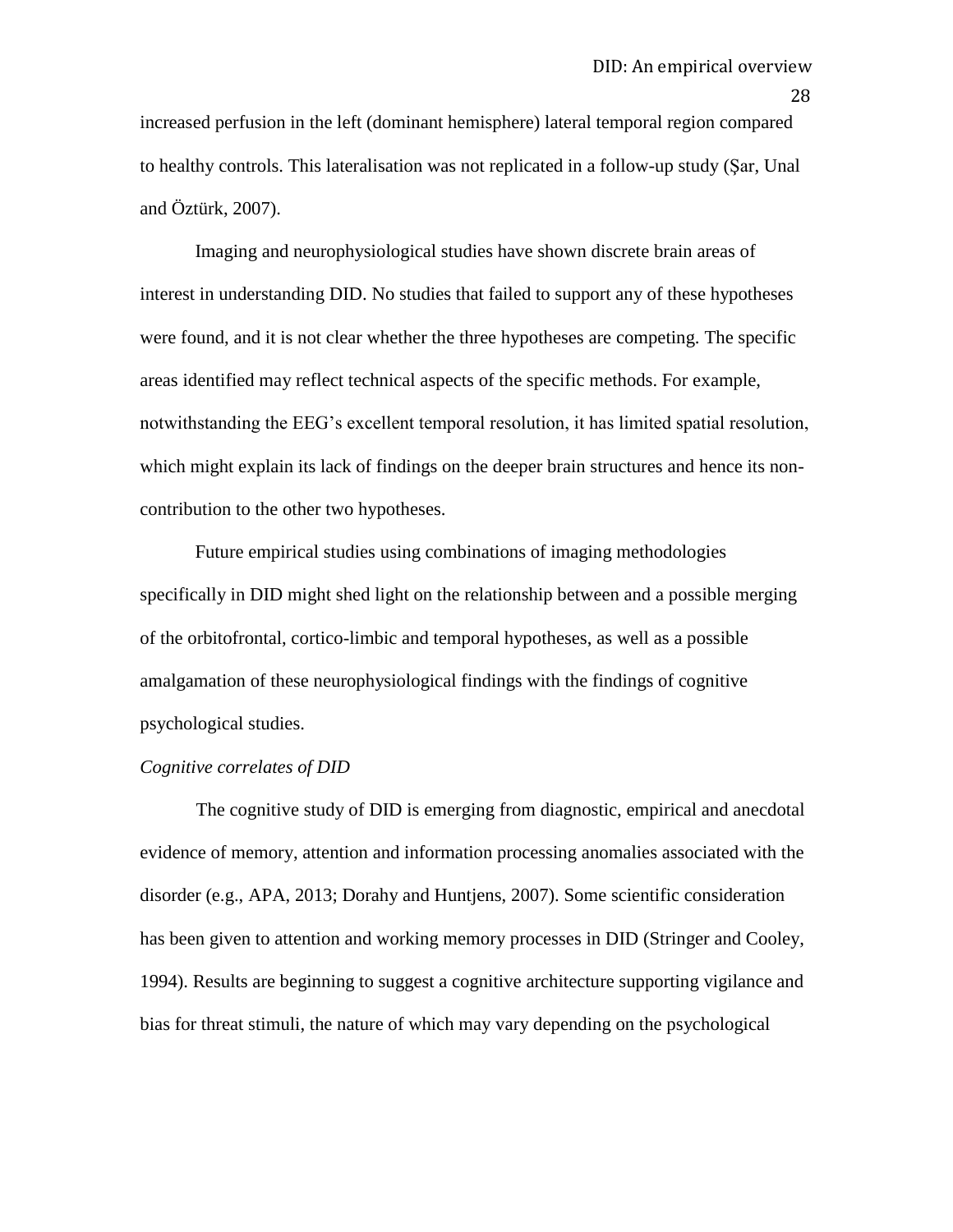characteristics of the dissociative identity assessed (e.g., Dale et al., 2008; Dorahy, Middleton, and Irwin, 2005; Hermans et al., 2006).

A limited number of studies have examined encoding and retrieval processes *within* dissociative identities. Case studies show some evidence of generalised childhood amnesia (Schacter et al., 1989) and that memory retrieval seemingly differs across identities (Bryant, 1995). After the incipient dissolution of amnesia, traumatic childhood memories may return initially as sensorimotor fragments (e.g., images, body sensations) rather than as a verbal narrative among adults with DID (Van der Hart et al., 2005). There are empirical suggestions that within-identity encoding and retrieval may differ for fear versus neutral stimuli, with fear stimuli less effectively encoded (Barlow, 2011). Retrieval appears to be better for 'gist' information than for specific details (Barlow, 2011). This suggests the yet-to-be assessed possibility that DID might be characterised by overgeneralised memory (non-specific retrieval) especially for fear narratives, as has been found in other disorders (e.g., depression, PTSD; see Moore and Zoellner, 2007).

The bulk of contemporary research on cognition in DID has focused on the specific nature of information compartmentalisation (i.e., the isolation of material within a dissociative identity) and transfer (i.e., the transmission of material across dissociative identities; Allen and Iacono, 2001; Dorahy, 2001b). This follows the lead of early investigations (Prince and Peterson, 1909) and is associated with the well-documented apparent amnesia between some dissociative identities for cognitive representations of experience. Research has largely focused on procedural, perceptual and nonautobiographical semantic and episodic information transfer (e.g., Eich et al., 1997; Nissen et al., 1988; Peters et al., 1998).

29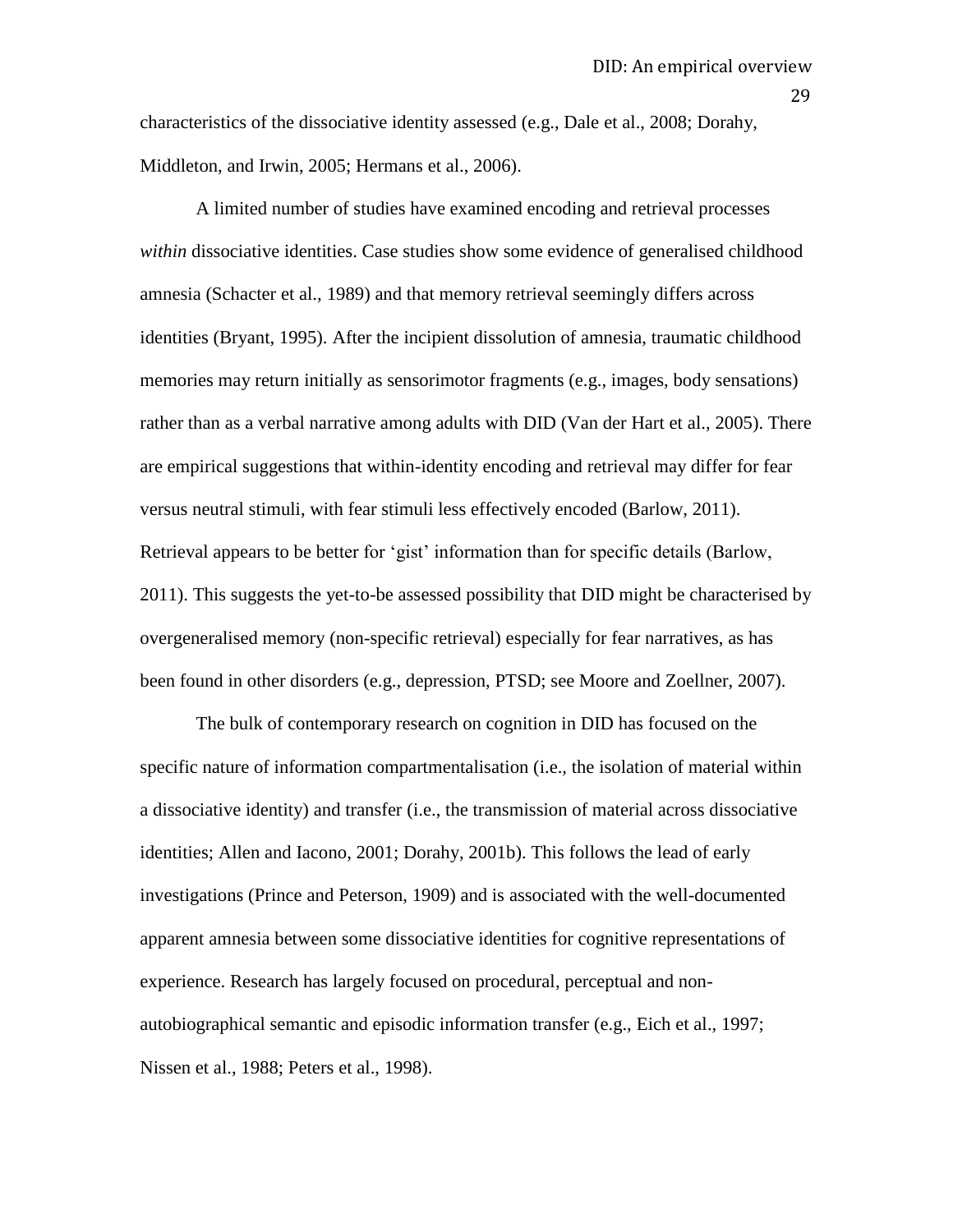Increasing methodological sophistication addressing concerns with external and ecological validity is beginning to question some of the findings from previous work that showed evidence of compartmentalisation (especially for more complex information, such as stories that contained considerable contextual information). For example, in a reaction time study of nine DID patients, Huntjens et al. (2012) found evidence of semantic autobiographical transfer across dissociative identities, despite participants reporting amnesia between identities. Participants provided answers to autobiographical semantic questions (e.g., names of siblings) in two amnestic identities. Two weeks later, participants were presented word lists interspersed with autobiographical but irrelevant words and previously learned target words. They were required to rapidly identify target words. It was hypothesised that the reaction time for autobiographically-salient words would be slower than that for non-autobiographical words (including the autobiographically-salient words of the other identity). However, the DID sample showed the same slower response to words in both identities" word lists, suggesting that semantic autobiographical information is not compartmentalised despite being experienced as such. The pattern of findings was not replicated in controls or individuals simulating DID.

These findings, as well as other studies (e.g., Huntjens et al., 2003; Kong et al., 2008), challenge complete compartmentalisation of information. In short, research indicates that dissociative amnesia operates at a metacognitive level, such that the person subjectively experiences alterations in memory retrieval between identities that are not verified in the laboratory (i.e., the person believes they are unaware of the information,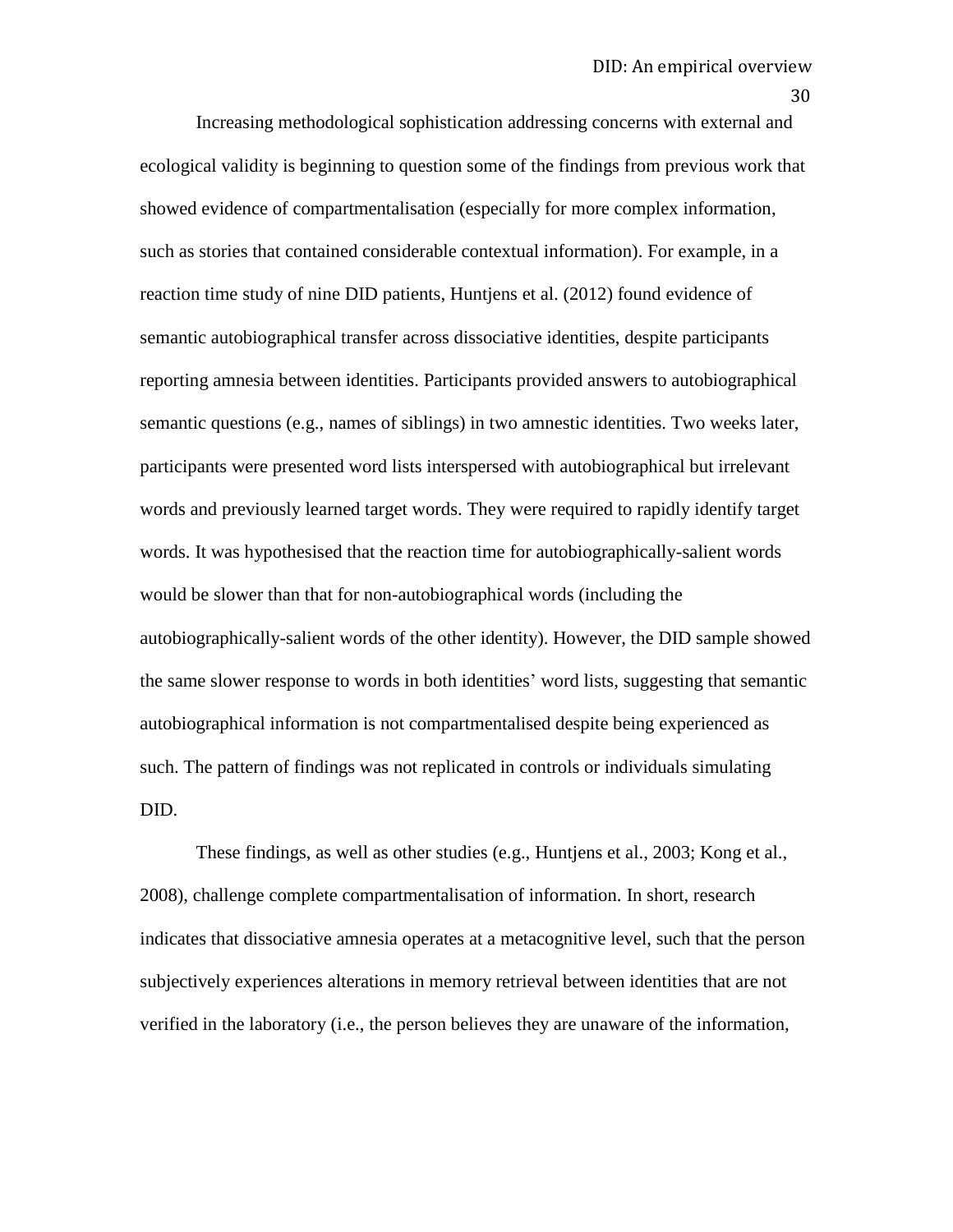perhaps due to major alterations in conscious faculties, despite laboratory evidence to the contrary).

Thus amnesia in DID appears to operate in the same (metacognitive) way as many symptoms in other disorders (e.g., perceived fatness in anorexia, perceived danger or amnesia in PTSD, perceived catastrophe in panic disorder). In terms of phenomenology as well as aetiology, amnesia in DID can be likened to conversion symptoms. Both amnesia and conversion in DID are functional neurological symptoms. Similarly, sensorimotor functions vary between identities in DID without structural neurological pathology, yet functional neurobiological variations are found (Bhuvaneswar and Spiegel, 2013).

Future research should explore the nature and mechanisms of amnesia, as well as elucidating the nature of attentional processes in DID. Emotionally-charged episodic autobiographical memory transfer across functionally amnesic identities likewise merits thorough investigation.

#### **Treatment of DID**

DID treatment outcome has been systematically studied for three decades via case studies, case series, cost-efficacy studies, and naturalistic outcome studies with followups as long as 10 years (e.g., Coons and Bowman, 2001; Coons and Sterne, 1986; Kluft, 1984). Research indicates that therapy utilising a phasic trauma treatment model consistent with expert consensus guidelines is beneficial to DID individuals (Brand et al., 2009b; International Society for the Study of Trauma and Dissociation [ISSTD], 2011). A meta-analysis of eight non-controlled DD studies found pre/post within-participant effect sizes in the medium-to-large range for outcomes including improved dissociation,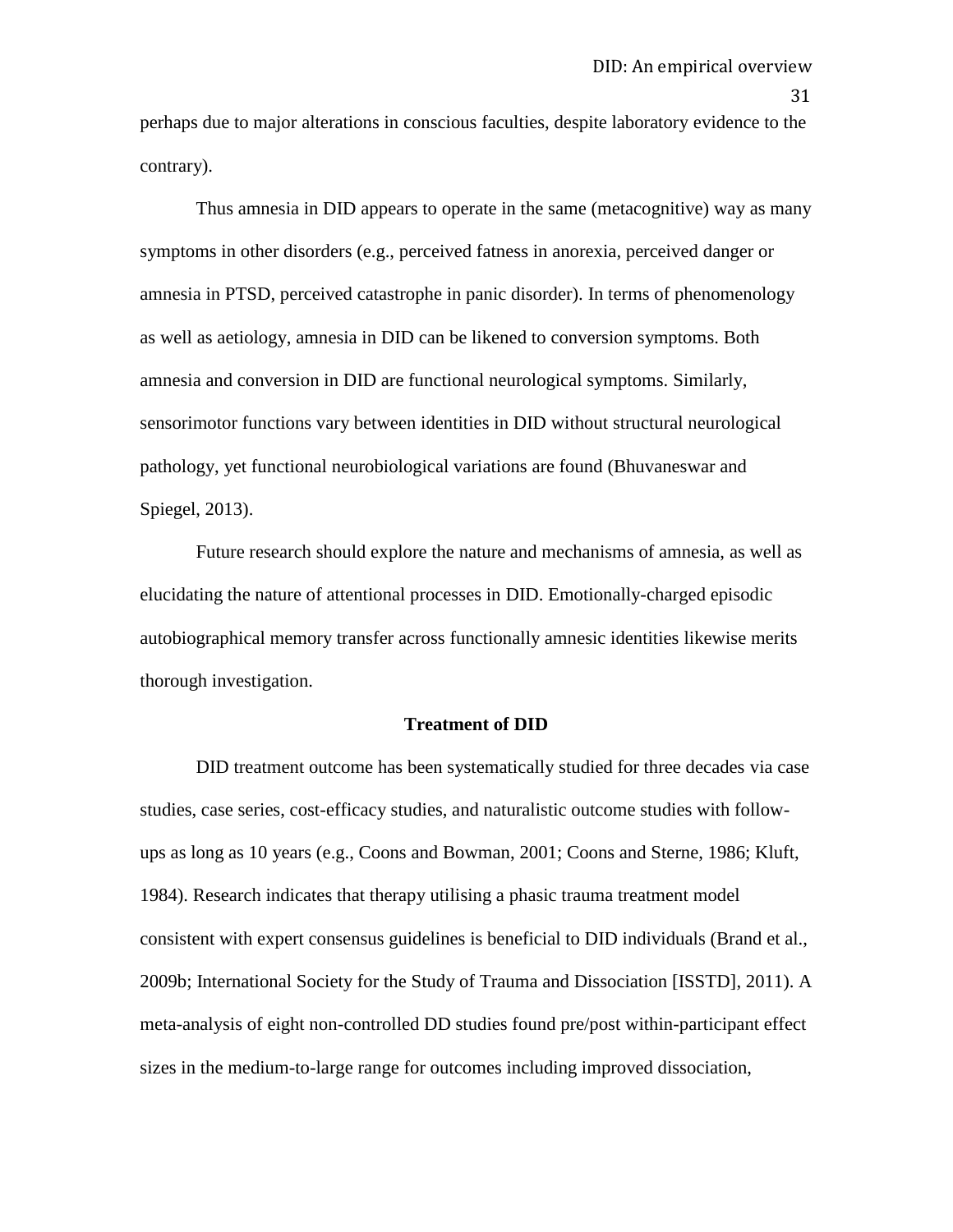anxiety, distress, and depression (Brand et al., 2009b). Treatment was associated with reductions in diagnoses of comorbid axis I and II disorders, suicidality, and substance abuse; improvements were maintained at two-year follow-up (Brand et al., 2009b; Ellason and Ross, 1997).

The phasic model of DID treatment involves patients working towards establishing safety and stability in Stage 1. Some DID patients may lack interest in, and/or the psychological or practical resources for, moving beyond Stage 1. In Stage 2, the focus is on maintaining stability while exploring trauma narratives and resolving trauma-related emotions, beliefs, and behaviours. In Stage 3, the treatment emphasises integration of identities and living without reliance on dissociation. A survey of international DID experts coalesced in recommending interventions to be used with DID patients across the stages of treatment (Brand et al., 2012). *Stabilising safety and containment of traumatic material were highly endorsed in all but the last stage of treatment.* Core interventions recommended at every stage of treatment included: providing psychoeducation; increasing awareness and tolerance of emotion; developing impulse control; fostering grounding skills to manage dissociation; nurturing the therapeutic alliance; and managing stressors, current relationships and daily functioning. The consistency between these experts" recommendations, those described in the ISSTD Treatment Guidelines (2011), and the interventions documented in the Treatment of Patients with Dissociative Disorders (TOP DD) study (Brand et al., 2009a) suggest that a standard of care for the treatment of DID is emerging. Detailed discussions of DID treatment are also available (e.g., Boon et al., 2011; Chu, 2011; Howell, 2011; ISSTD, 2011).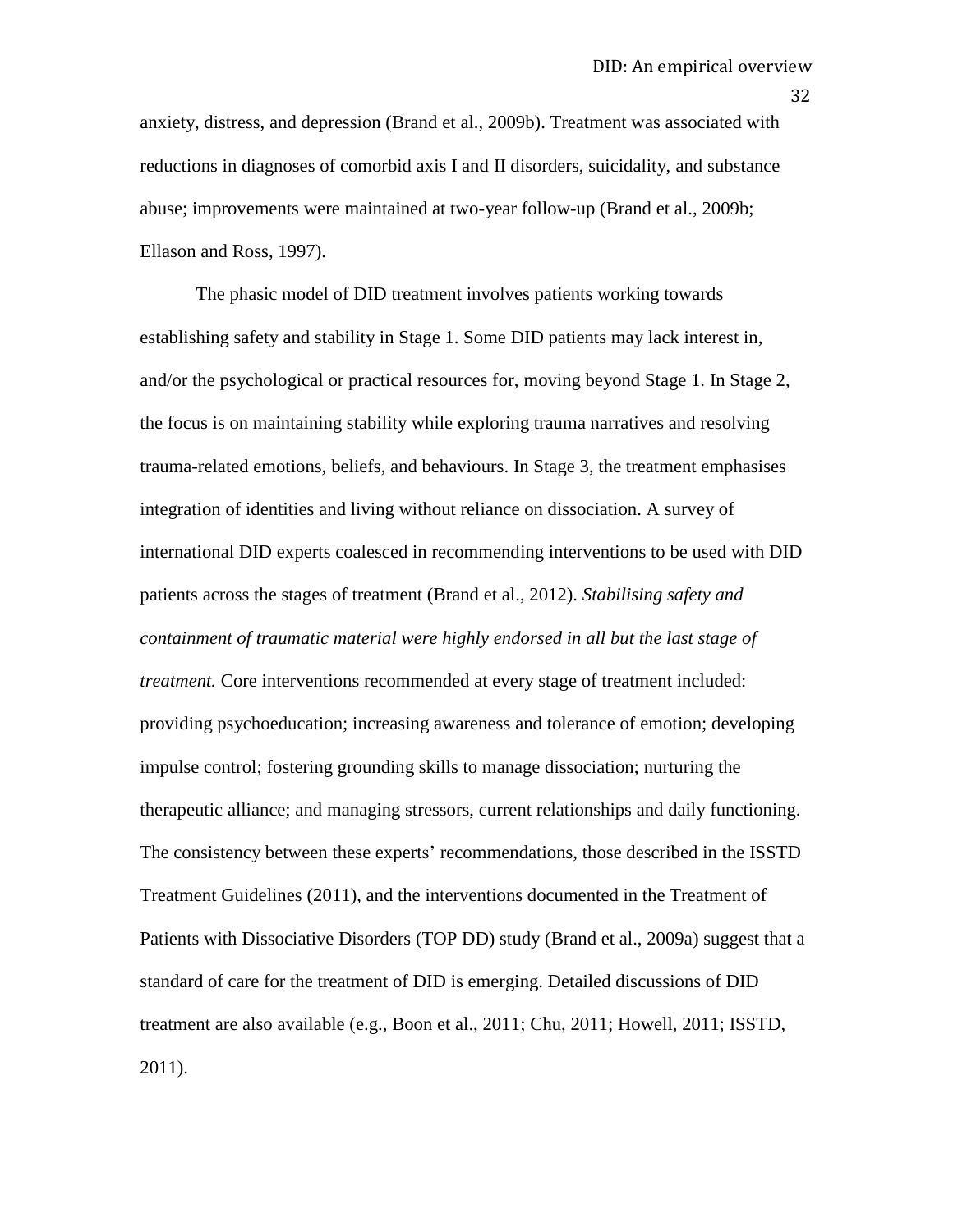Case studies have yielded critical insights into the treatment of DID (Kluft, 1984). One of the most rigorous - a single case experimental design - demonstrated that cognitive analytic treatment resulted in statistically and clinically significant improvements that remained stable or continued to increase over six months of follow-up for a woman with DID (Kellett, 2005). The patient also showed sudden improvements following targeted interventions, indicating that the treatment was central to the improvements.

The longitudinal, international TOP DD study is providing new understanding of DID treatment. The TOP DD study prospectively assessed treatment response from 230 DID patients and their therapists from 19 countries, across four data collection points over 30 months (Brand et al., 2009b; Brand et al., 2013). Over time, patients showed statistically significant reductions in dissociation, PTSD, distress, depression, hospitalisations, suicide attempts, self-harm, dangerous behaviours, drug use, and physical pain, as well as higher Global Assessment of Functioning scores (Brand et al., 2013).

Even participants with the highest levels of dissociation and the most severe depression showed improvement over time (Engelberg and Brand, 2013; Stadnik and Brand, 2013). Younger patients stabilised self-destructive and suicidal behaviours more rapidly than older patients, suggesting the importance of early diagnosis and treatment (Myrick et al., 2012). Rates of revictimisation showed a trend towards reduction, and more patients showed "sudden improvement" than "sudden worsening" (i.e., 20% decrease or increase in symptoms, respectively; Myrick et al., 2013). Those who suddenly improved had fewer revictimisations and stressors compared to those who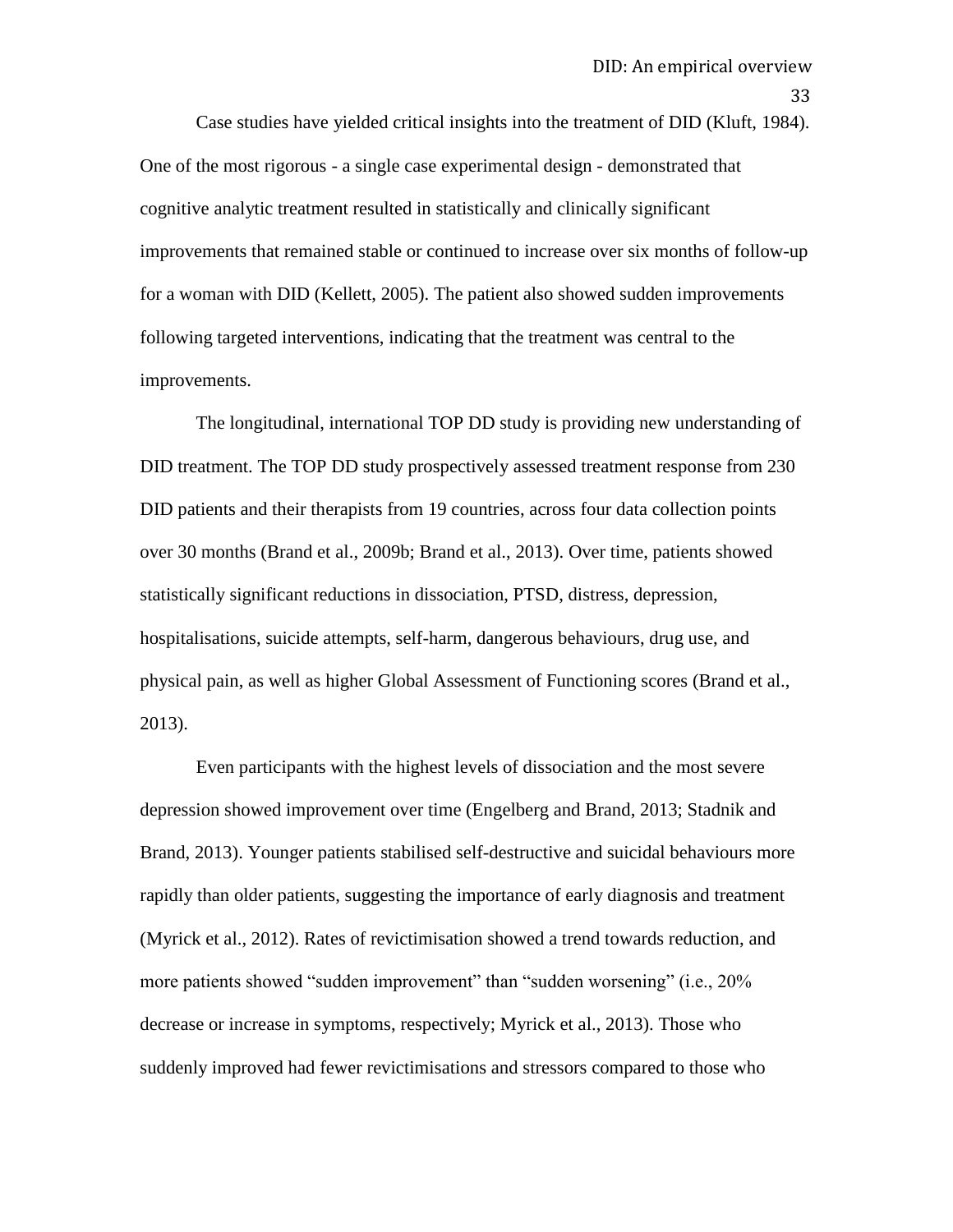worsened. Only 1.1% of patients showed worsening over more than one data collection point;, a rate that compares favourably to the 5%-10% of general patients who show worsening symptoms during treatment (Hansen et al., 2002). The consistency of statistical improvement across a range of symptoms and adaptive functioning, strongly suggests that treatment contributed to improvements.

It is important to consider health costs associated with DID. A Canadian treatment study of DID concluded that annual costs dropped from CAD\$75,000 to CAD\$36,000 (Canadian) in the three years after treatment for DID (Ross and Dua, 1993). This and other studies document considerable cost savings even for those who had been chronically ill before being appropriately treated for DID (Lloyd, 2011).

In summary, research indicates that DID treatment consistent with the standard of care outlined in the expert guidelines for this disorder is associated with improvements in functioning and reduction of a wide range of symptoms. Although randomised trials are difficult to conduct with DID patients due to their symptom complexity and high suicidality, current evidence suggests that DID treatment accounts for documented improvements. Studies using systematic treatment with blind assessments are critically needed to identify how to treat these patients most effectively. Trials could be developed that compare individual treatment alone to individual treatment plus manualised DID group therapy or web-based psychoeducational interventions.

#### **Conclusion**

The empirical literature on DID emerging over the past 30 years shows that, beyond the rhetoric and controversy, DID is a valid disorder characterised by amnesia, identity confusion, and coexistence of dissociative identities which can be differentiated

34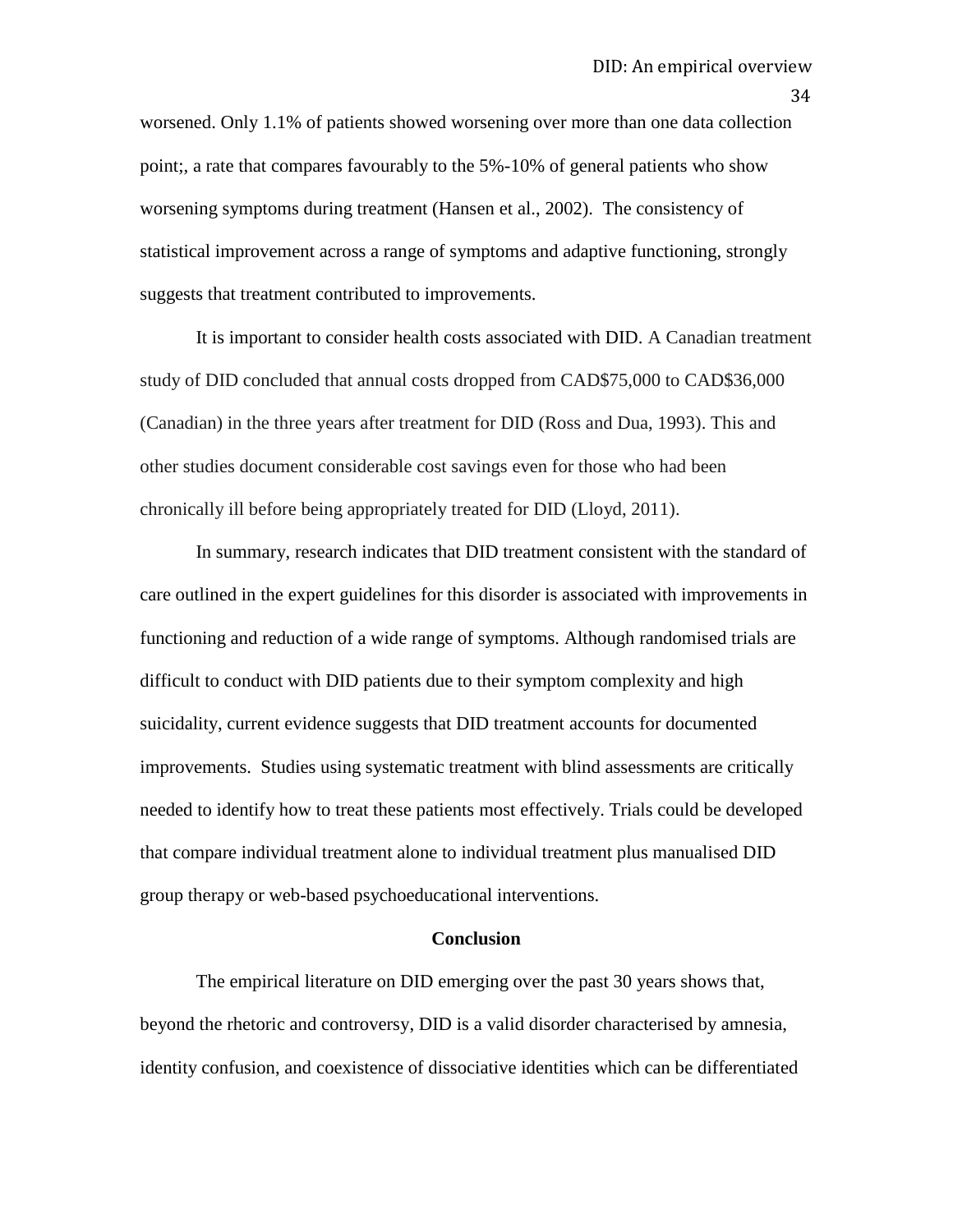from other psychiatric disorders as well as from feigned presentations of DID. Characteristic features include a complex array of co-existing symptoms associated with psychosis, mood, anxiety, affect regulation and personality functioning. A mix of subtle and overt developmental, interpersonal and cultural drivers produce DID, with childhood attachment-based trauma appearing to be a universal factor, while social idioms of self produce components of cultural specificity. *DID is found around the globe in almost every culture in which researchers have carefully assessed for the range of dissociative symptoms.*

Orbitofrontal, cortico-limbic and temporal anomalies are evident in DID, with different neurobiological profiles found across identities than those in simulation. Cognitive functioning, while varying across identities, appears to support biases in threat detection and management. Reported amnesia between identities may be produced by metacognitive processes, but studies are yet to assess transfer of autobiographical episodic memories for traumatic events. Despite the complexity of DID at neurobiological, cognitive, relational and symptomatic levels, assessment and treatment consistent with the expert consensus guidelines for this disorder (ISSTD, 2011) have produced consistently positive results. The challenge of randomised, well-controlled intervention protocols awaits empirical investigation.

While empirical research on DID accumulates, a diverse collection of challenges impact the development of studies and acceptance of their findings and implications. At issue are not only matters of "science", but the psychological and social challenges of assimilating and responding to what science comprises. A convergence of contextual issues relates as much to challenges to existing paradigms as to the principles of scientific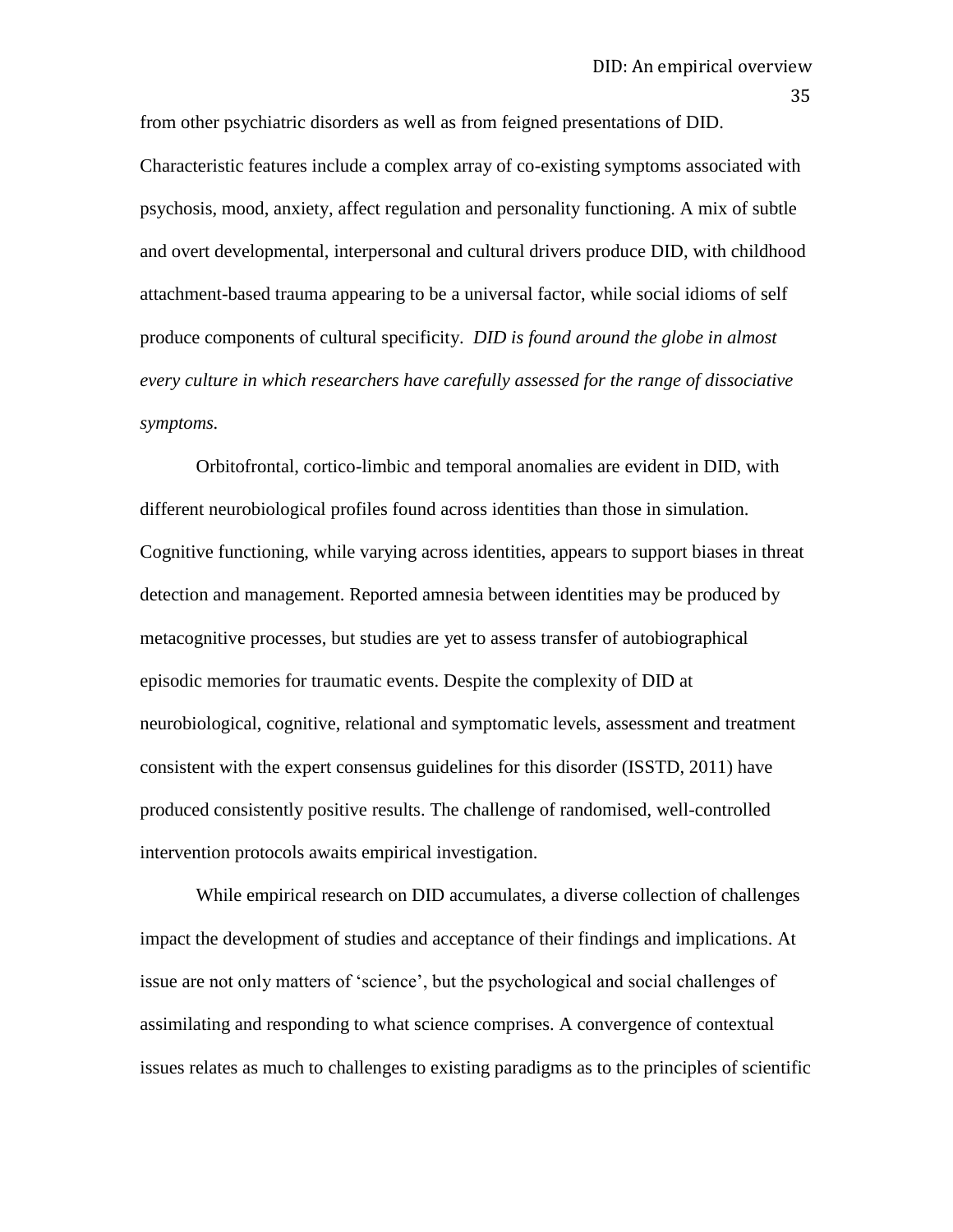inquiry. DID questions the concept of self as an autonomous and integrated entity, and thus challenges understanding of the nature of scientific enquiry itself. However, it is clear that research on DID is proceeding and advancing, providing fascinating insights into the power of the mind to cope with developmental trauma and severe attachment disruptions in the cultural contexts in which they occur.

Declaration of Conflicting Interests: The Authors declare that there is no conflict of interest

# References

Alvi T and Assad F (2011) Presentation of psychiatric co-morbidity in patients presenting with dissociative disorders. *Journal of Pakistani Psychiatric Society*  8(1): 18-21.

Allen JJB and Iacono WG (2001) Assessing the Validity of Amnesia in Dissociative Identity Disorder: A Dilemma for the DSM and the Courts. *Psychology, Public Policy and Law* 7(2): 311-344.

- American Psychiatric Association (1980) *Diagnostic and Statistical Manual of Mental Disorders* (3th ed.). Washington, DC: Author.
- American Psychiatric Association (2013) *Diagnostic and Statistical Manual of Mental Disorders* (5th ed). Arlington, VA: Author.
- Anderson-Fye EP and Becker AE (2004) Sociocultural aspects of eating disorders. In Thompson JK (ed) *Handbook of Eating Disorders and Obesity*. New Jersey: Wiley, pp.565−589.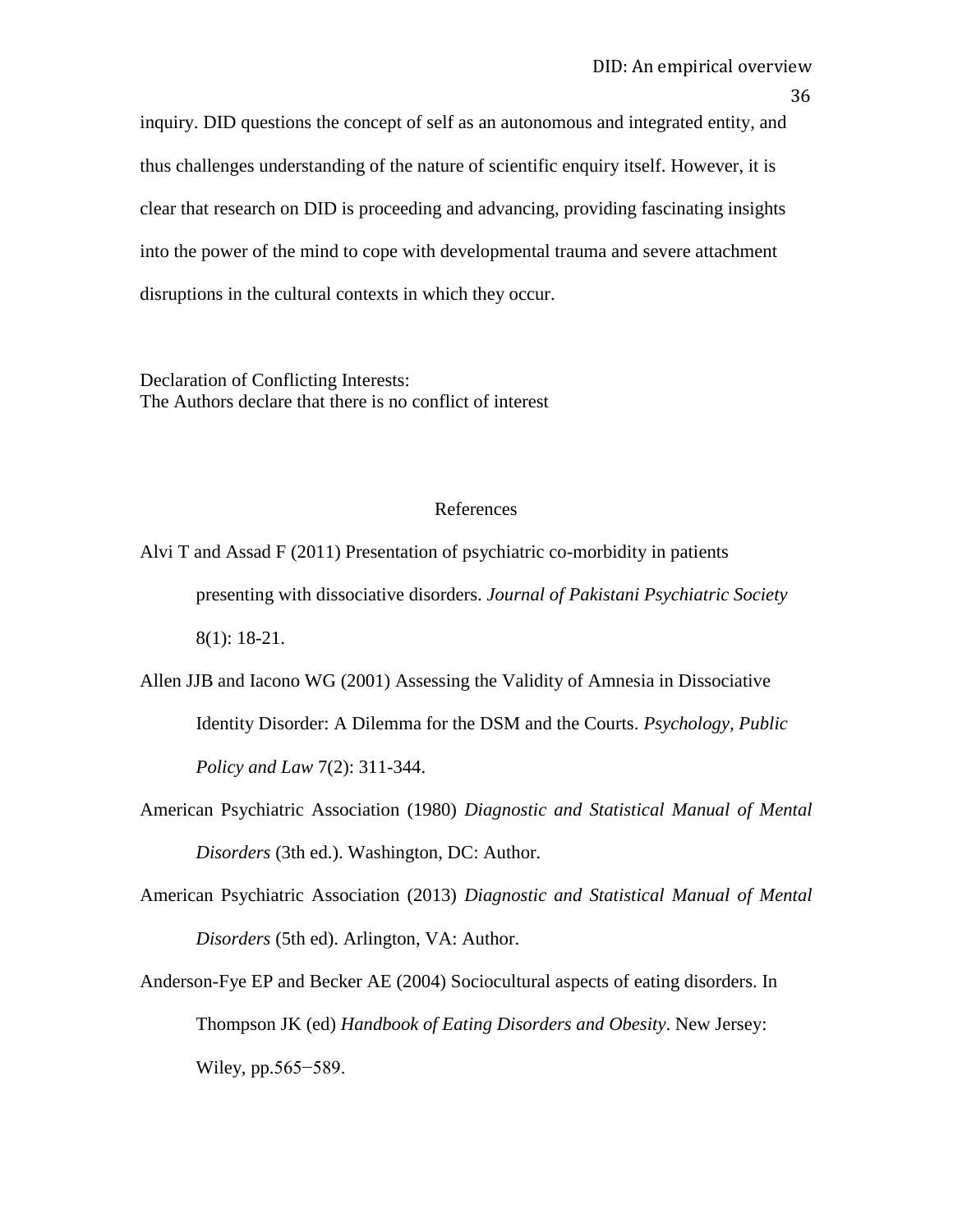Andrews G, Henderson S and Hall W (2001) Prevalence, comorbidity, disability and service utilisation. Overview of the Australian National Mental Health Survey. *British Journal of Psychiatry* 178: 145-153.

Barlow MR (2011) Memory for complex emotional material in dissociative identity disorder. *Journal of Trauma and Dissociation* 12(1): 53-66.

Bernstein EM and Putnam FW (1986) Development, reliability and validity of a dissociation scale. *Journal of Nervous and Mental Disease* 174(12): 727- 735.

- Bhuvaneswar C and Spiegel D (2013) An eye for an I: A 35-year-old woman with fluctuating oculomotor deficits and dissociative identity disorder. *International Journal of Clinical and Experimental Hypnosis* 61(3): 351-370.
- Bijl RV, Ravelli A and Van Zessen B (1998) Prevalence of psychiatric disorder in the general population: Results of the Netherlands Mental Health Survey and Incidence Study (NEMESIS). *Social Psychiatry Psychiatric Epidemiology* 33(12): 587–595.
- Boon S and Draijer N (1991) Diagnosing dissociative disorders in the Netherlands: A pilot study with the structured clinical interview for DSM-III-R dissociative disorders. *American journal of Psychiatry* 148(4): 458-462.
- Boon S and Draijer N (1993a) Multiple personality disorder in The Netherlands: A clinical investigation of 71 patients. *American Journal of Psychiatry* 150(3): 489- 494.
- Boon S and Draijer N (1993b) The differentiation of patients with MPD or DDNOS from patients with a cluster B personality disorder. *Dissociation* 6(2/3): 126-135.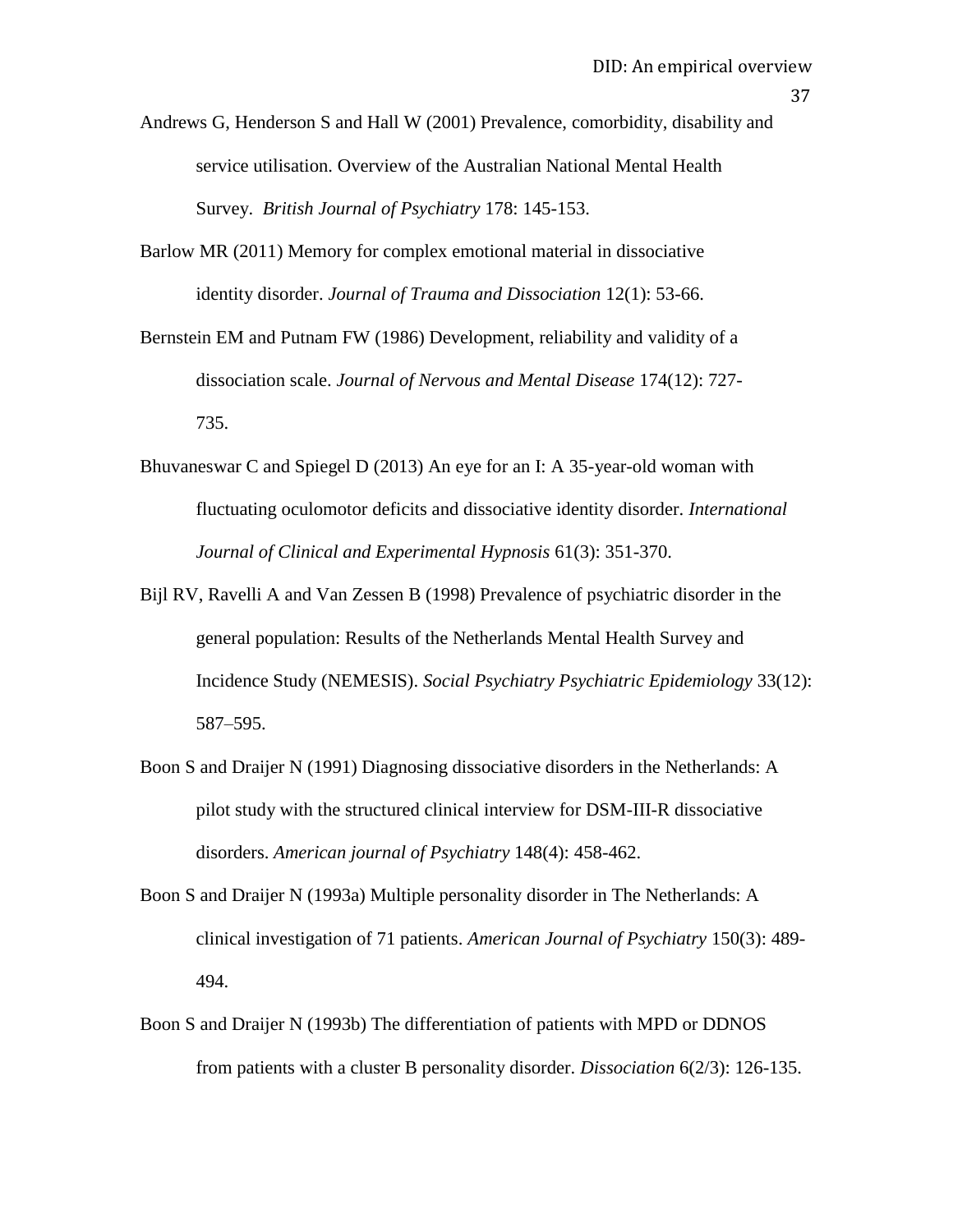- Boon S, Steele K and Van der Hart O (2011) *Coping with Trauma-Related Dissociation: Skills Training for Patients and Therapists*. New York: Norton.
- Brand BL, Armstrong JG, Loewenstein RJ et al. (2009c) Personality differences on the Rorschach of dissociative identity disorder, borderline personality disorder, and psychotic inpatients. *Psychological Trauma: Theory, Research, Practice, and Policy* 1(3): 188–205.
- Brand BL and Chasson GS (in press) Distinguishing Simulated from Genuine Dissociative Identity Disorder on the MMPI-2. *Psychological Trauma: Theory, Research, Practice, & Policy.*
- Brand BL, Classen CC, Lanius RA et al. (2009a) A naturalistic study of dissociative identity disorder and dissociative disorder not otherwise specified patients treated by community clinicians. *Psychological Trauma: Theory, Research, Practice & Policy* 1(2):153-171.
- Brand BL, Classen C, McNary SW et al. (2009b) A review of dissociative disorders treatment studies. *Journal of Nervous and Mental Disease* 197(9):646-654
- Brand BL, McNary SW, Loewenstein RJ et al. (2006) Assessment of genuine and simulated Dissociative Identity Disorder on the Structured Interview of Reported Symptoms. *Journal of Trauma & Dissociation 7*(1): 63-85.
- Brand BL, McNary SW, Myrick AC et al. (2013) A longitudinal, naturalistic study of dissociative disorder patients treated by community clinicians. *Psychological Trauma: Theory, Research, Practice & Policy* 5(4): 301-308.

Brand BL, Myrick AC, Loewenstein RJ et al. (2012) A survey of practices and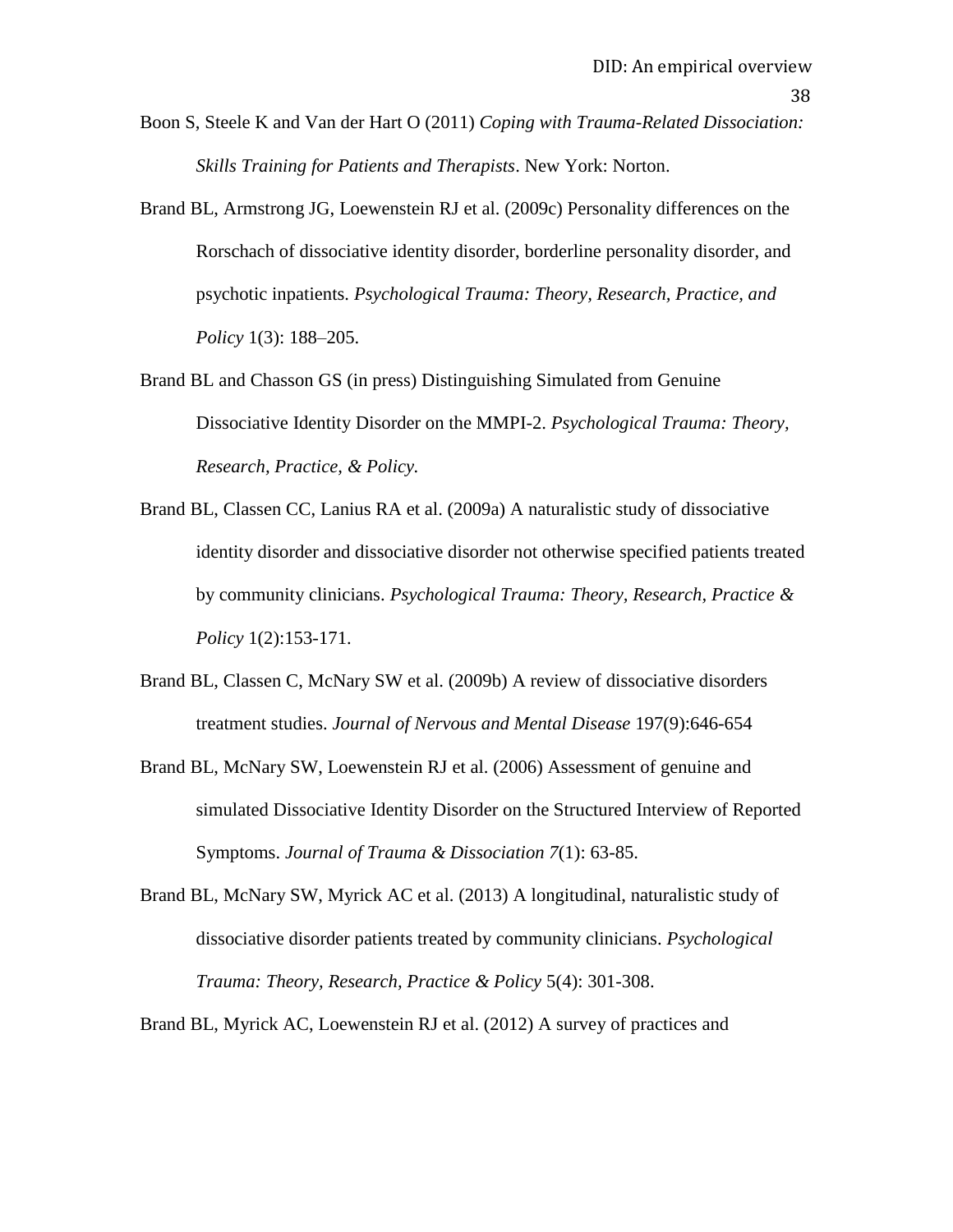recommended treatment interventions among expert therapists treating patients with dissociative identity disorder and dissociative disorder not otherwise specified. *Psychological Trauma: Theory, Research, Practice & Policy* 4(5): 490- 500.

- Brand BL, Stadnik R and Savoca A (2013) Personality Assessment Inventory profile and predictors of elevations among dissociative disorder patients. *Journal of Trauma & Dissociation* 14(5): 546-561.
- Brand BL, Tursich, M, Tzall, D, & Loewenstein, RJ (in press). Utility of the SIRS-2 in Distinguishing Genuine From Simulated Dissociative Identity Disorder, *Psychological Trauma: Theory, Research, Practice, & Policy*.
- Bryant RA (1995) Autobiographical memory across personalities in dissociative identity disorder: A case report. *Journal of Abnormal Psychology* 104(4): 625-631.
- Butcher JN, Graham JR, Ben-Porath YS et al. (2001) *Manual for the Administration and Scoring of the MMPI–2*. Minneapolis: University of Minnesota Press.
- Cardeña E, Van Duijl M, Weiner LA and Terhune DB (2009) Possession/trance phenomena. In Dell PF and O"Neil JA (eds) *Dissociation and the Dissociative Disorders*. New York: Routledge, pp.171-181.

Carr JE and Vitaliano PP (1985) The theoretical implications of converging research on depression and the culture-bound syndromes. In Kleinman A and Good B (eds) *Culture and Depression: Studies in the Anthropology and Cross-Cultural Psychiatry of Affect and Disorder.* Berkeley: University of California Press, pp.244-266.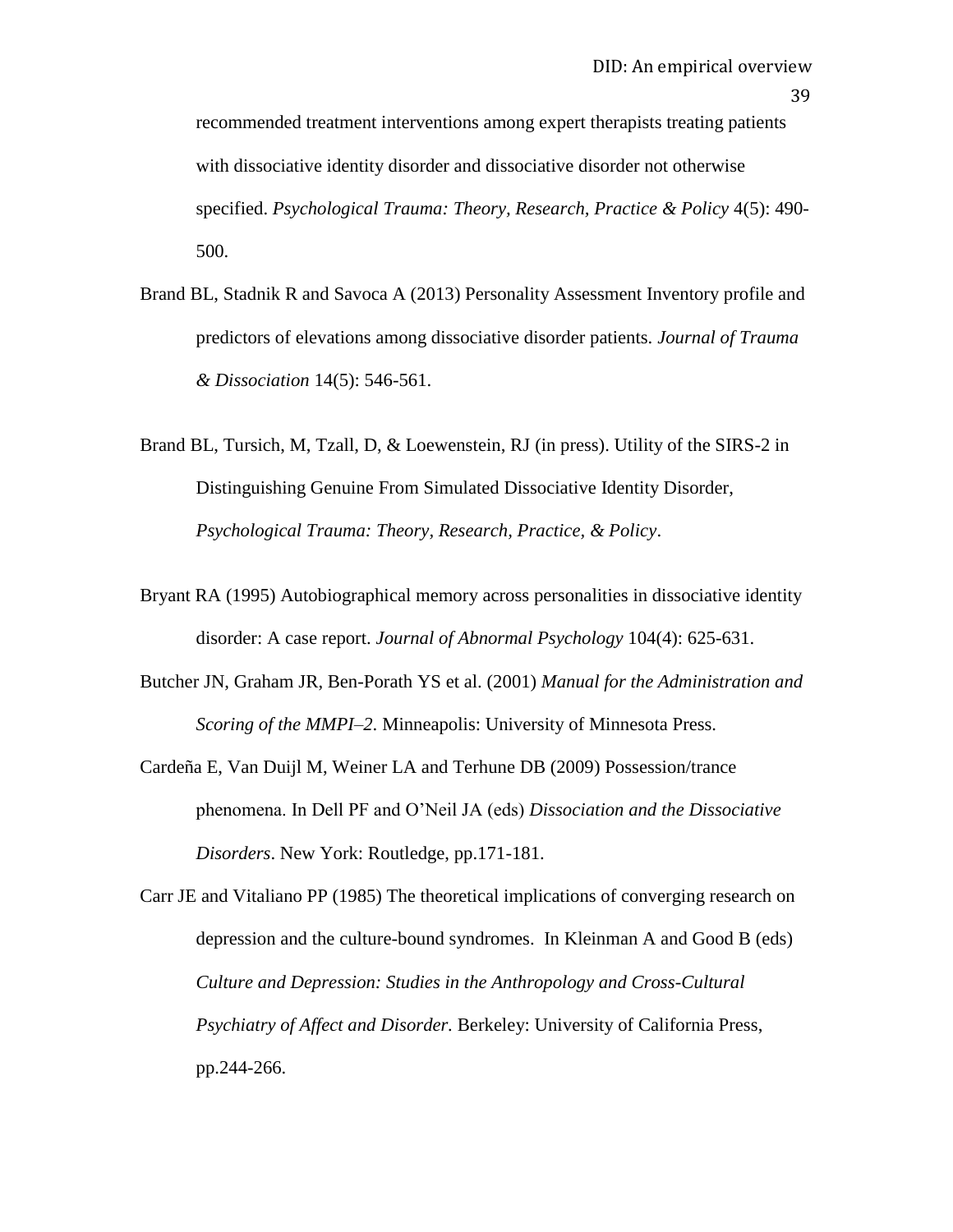Castillo R (1997) *Culture and Mental Illness.* CA: Brooks/Cole.

- Chand SP, Al Hussaini AA, Martin R et al. (2000). Dissociative disorders in the Sultanate of Oman. *Acta Psychiatrica Scandinavica* 102(3): 185-187.
- Chaturvedi SK, Desia G and Shaligram D (2010) Dissociative disorders in a psychiatric institute in India – A selected review and patterns over a decade. *International Journal of Social Psychiatry* 56(5): 533-539.
- Chu JA (2011) *Rebuilding Shattered Lives: Treating Complex PTSD and Dissociative Disorders* (2<sup>nd</sup> edition). New York: Wiley.
- Cocker KI, Edwards GA, Anderson JW and Meares RA (1994) Electrophysiological changes under hypnosis in multiple personality disorder: A two-case exploratory study. *Australian Journal of Clinical and Experimental Hypnosis* 22(2): 165-76.
- Coons PM (1994) Confirmation of childhood abuse in childhood and adolescent cases of multiple personality disorder and dissociative disorder not otherwise specified. *Journal of Nervous and Mental Disease* 182(8): 461-464.
- Coons PM and Bowman ES (2001) Ten-year follow-up study of patients with dissociative identity disorder. *Journal of Trauma & Dissociation* 2(1): 73-89.
- Coons PM, Bowman ES and Milstein V (1988) Multiple personality disorder: A clinical investigation of 50 cases. *[Journal of Nervous and Mental Disease](javascript:__doLinkPostBack()* 176(9): 519- 527.
- Coons PM and Sterne AL (1986) Initial and follow-up psychological testing on a group of patients with multiple personality disorder. *Psychological Reports* 58(1): 839- 845.

Cross SE and Markus HR (1999) The cultural constitution of personality. In Pervin L and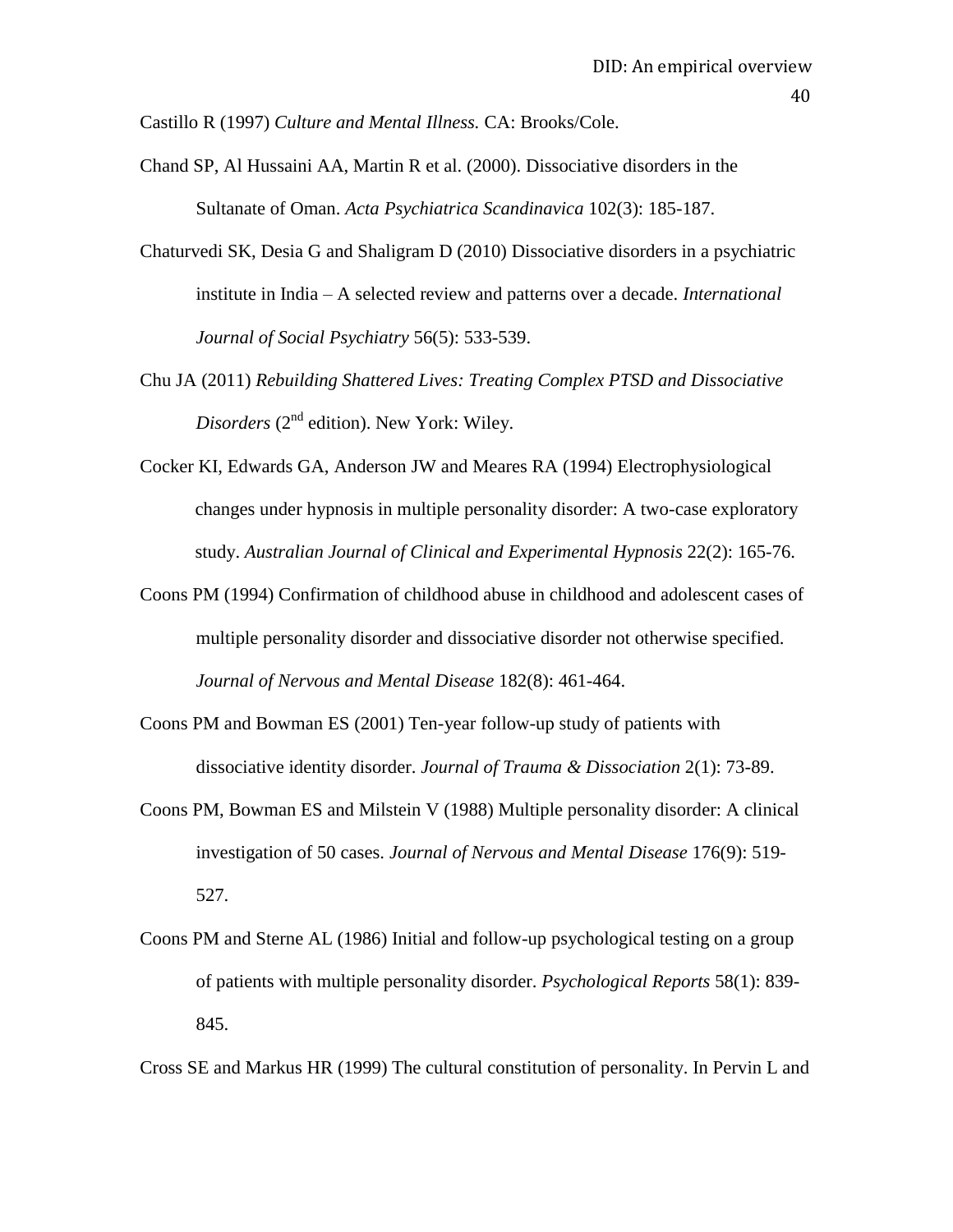John O (eds) *Handbook of Personality: Theory and Research*. New York: Guilford, pp.378-396.

- Dale KY, Flaten MA, Elden Å and Holte A (2008) [Dissociative identity disorder and](http://web.ebscohost.com.ezproxy.canterbury.ac.nz/ehost/viewarticle?data=dGJyMPPp44rp2%2fdV0%2bnjisfk5Ie46a9JtKuwT7Sk63nn5Kx95uXxjL6rrUq1pbBIr6meS7iorlKyrZ5oy5zyit%2fk8Xnh6ueH7N%2fiVauutU6vqbJIs66khN%2fk5VXj5KR84LPui%2ffepIzf3btZzJzfhruorki2o65Rt6mvRa6ntD7k5fCF3%2bq7fvPi6ozj7vIA&hid=128)  [prepulse inhibition of the acoustic startle reflex.](http://web.ebscohost.com.ezproxy.canterbury.ac.nz/ehost/viewarticle?data=dGJyMPPp44rp2%2fdV0%2bnjisfk5Ie46a9JtKuwT7Sk63nn5Kx95uXxjL6rrUq1pbBIr6meS7iorlKyrZ5oy5zyit%2fk8Xnh6ueH7N%2fiVauutU6vqbJIs66khN%2fk5VXj5KR84LPui%2ffepIzf3btZzJzfhruorki2o65Rt6mvRa6ntD7k5fCF3%2bq7fvPi6ozj7vIA&hid=128) *Neuropsychiatric Disease and Treatment* 4(3): 653-662.
- Dalenberg CJ, Brand B L, Gleaves DH et al. (2012) Evaluation of the evidence for the trauma and fantasy models of dissociation. *Psychological Bulletin* 138(3): 550- 588.
- Dell PF (2006) The Multidimensional Inventory of Dissociation (MID): A comprehensive measure of pathological dissociation. *Journal of Trauma & Dissociation* 7(2): 77-106.
- Dorahy MJ (2001a) Culture, cognition and dissociative identity disorder. In Schumaker JF and Ward T (eds) *Culture, Cognition and Psychopathology*. Westport, Conn: Praeger, pp.157-169.

Dorahy MJ (2001b) Dissociative identity disorder and memory dysfunction: The current state of experimental research, and its future directions. *Clinical Psychology Review* 21(5): 771-795.

- Dorahy MJ and Huntjens R (2007) Memory and attentional processes in dissociative identity disorder: A review of the empirical literature. In Vermetten E, Dorahy MJ and Spiegel D (eds) *Traumatic Dissociation: Neurobiology and Treatment*. Arlington, VA: American Psychiatric Publishing, Inc, pp.55-75.
- Dorahy MJ, Middleton W, and Irwin HJ (2005) The effect of emotional context on cognitive inhibition and attentional processing in dissociative identity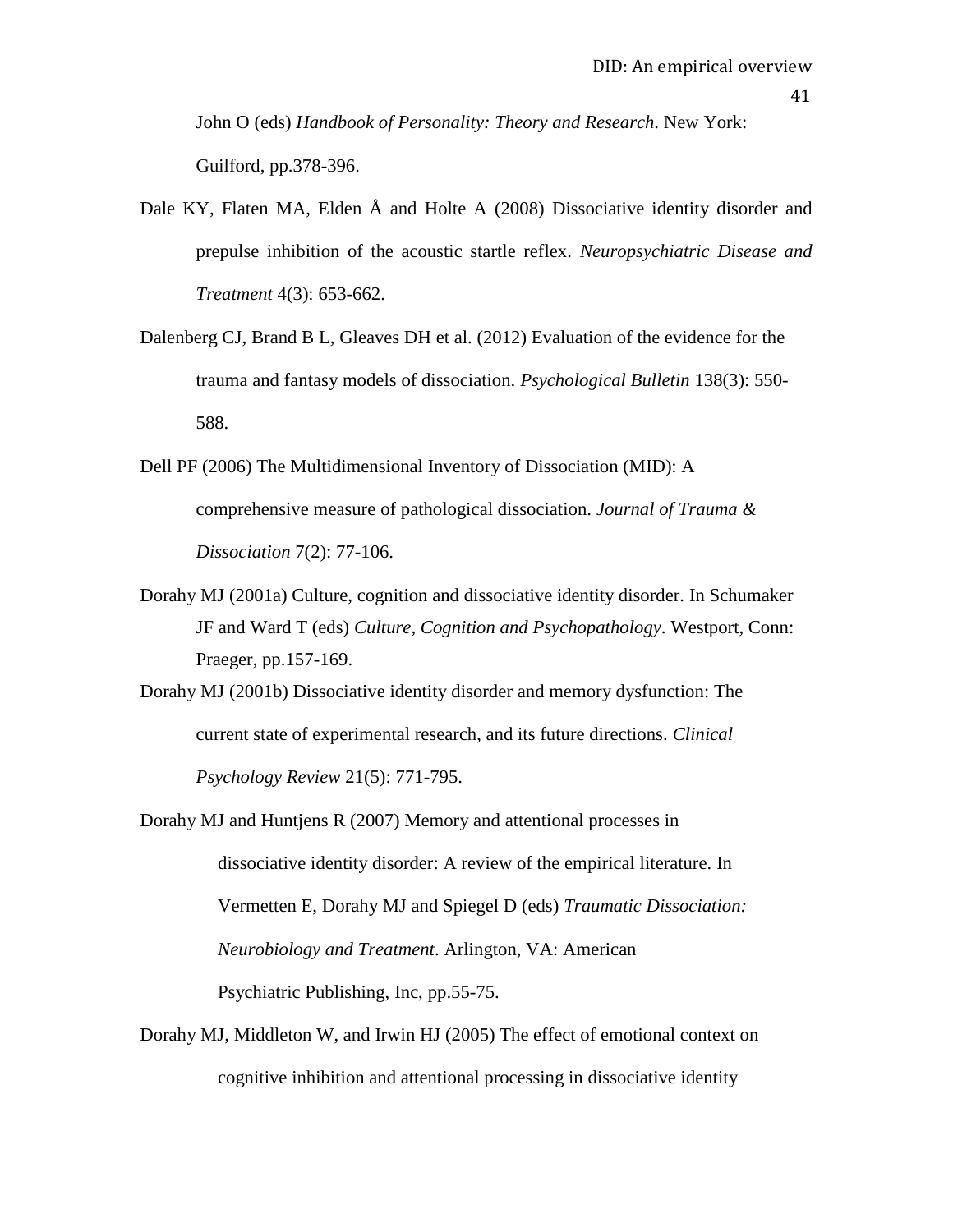disorder. *Behaviour Research and Therapy* 43(5): 555-568.

Dorahy MJ, Shannon C, Seagar L et al. (2009) [Auditory hallucinations in dissociative](http://www.ncbi.nlm.nih.gov/pubmed/20010024)  [identity disorder and schizophrenia with and without a childhood trauma history:](http://www.ncbi.nlm.nih.gov/pubmed/20010024)  [similarities and differences.](http://www.ncbi.nlm.nih.gov/pubmed/20010024) *Journal of Nervous and Mental Disease* 197(12): 892-898.

- Draijer N and Boon S (1999) The imitation of dissociative identity disorder: Patients at risk, therapists at risk. *Journal of Psychiatry & Law* 27: 423-458.
- Ehling T, Nijenhuis ERS and Krikke AP (2007) Volume of discrete brain structures in complex dissociative disorders: Preliminary findings. In de Kloet ER, Oitzl MS and Vermetten E (eds) *Progress in Brain Research* 167: *307-310.*
- Eich E, Macauley D, Loewenstein RJ et al. (1997) Memory, amnesia, and dissociative identity disorder. *Psychological Science* 8(6): 417-422.
- Ellason JW and Ross CA (1997) Two-year follow-up of inpatients with dissociative identity disorder. *American Journal of Psychiatry* 154(6): 832-839.
- Ellason JW, Ross CA, and Fuchs DL (1996) Lifetime Axis I and II comorbidity and childhood trauma history in dissociative identity disorder. *Psychiatry* 59(3): 255- 266.
- Engelberg J and Brand BL (2012) The effects of depression on self-harm and treatment outcome in patients with severe dissociative disorder. *Psi Chi Journal of Psychological Research, 17(3),* 115-124.
- Eshun S and Gurung RAR (Eds) (2009) *Culture & Mental Health: Sociocultural Influences on Mental Health*. Malden, MA: Blackwell.

Fink D, and Golinkoff M (1990) MPD, borderline personality disorder and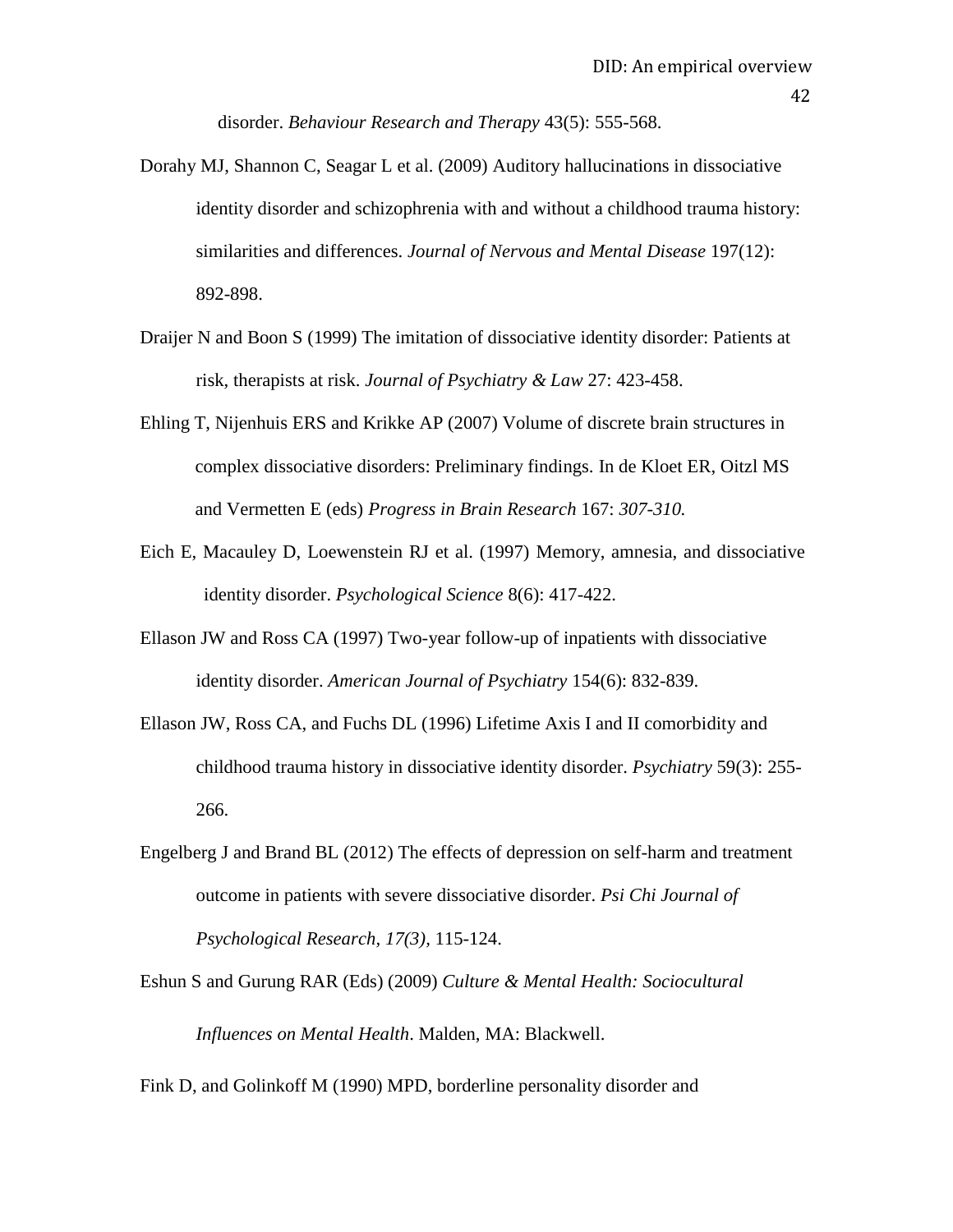schizophrenia: A comparative study of clinical features. *Dissociation* 3(3): 127- 134.

First MB, Spitzer RL Gibbon M and Williams JB (1997) *Structured Clinical Interview for DSM-IV Axis I Disorders (SCID-I), Clinician Version, User's Guide,* Washington DC: American Psychiatric Association.

- Fleming JA, and Hsieh CC (2002) Introduction to epidemiologic research methods. In Tsuang MT and Tohen M (ed) *Textbook of Psychiatric Epidemiology* (3rd ed). New York: Wiley, pp. 3-34.
- Foote B, Smolin Y, Kaplan M et al. (2006) Prevalence of dissociative disorders in psychiatric outpatients. *American Journal of Psychiatry* 163(4): 623-629.
- Forrest KA (2001) Toward an etiology of dissociative identity disorder: A neurodevelopmental approach. *Consciousness and Cognition* 10(3): 259-293.
- Friedl MC and Draijer N (2000). Dissociative disorders in Dutch Psychiatric inpatients. *American Journal of Psychiatry* 157(6): 1012-1013.
- Friedl MC, Draijer N, and De Jonge P (2000) Prevalence of dissociative disorders in psychiatric in-patients: The impact of study characteristics. *Acta Psychiatrica Scandinavica* 102(6): 423-428.
- Gast U, Rodewald F, Nickel V and Emrich HM (2001) Prevalence of dissociative disorders among psychiatric inpatients in a German university clinic. *Journal of Nervous and Mental Disease* 189(4): 249-257.
- Gingrich H (2009) Assessing dissociative symptoms and dissociative disorders in college students in the Philippines*. Journal of Aggression, Maltreatment and Trauma* 18(4): 403-418. Doi: 10.1080/10926770902901881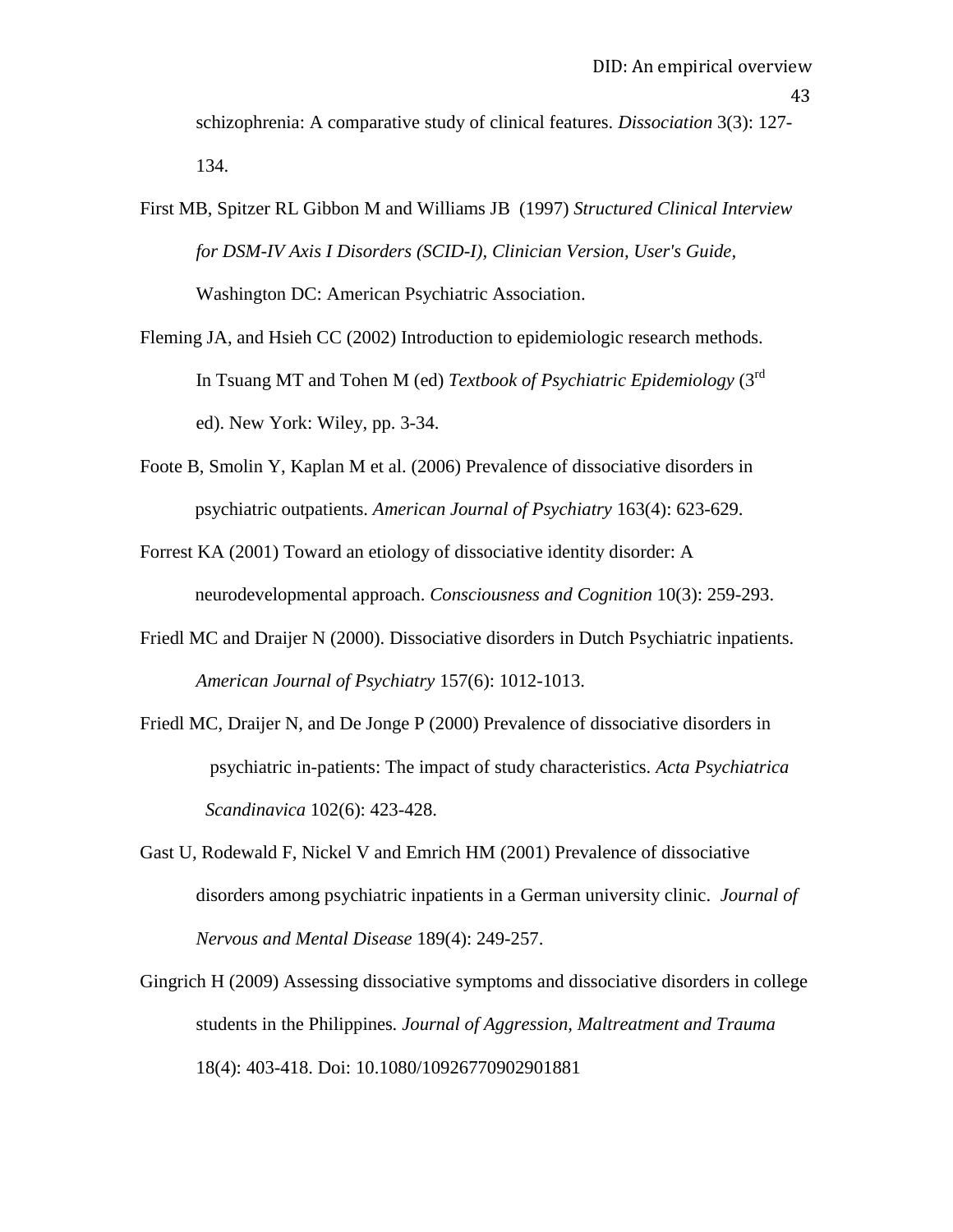Gleaves DH (1996) The sociocognitive model of dissociative identity disorder: A reexamination of the evidence. *Psychological Bulletin* 120(1): 42-59

- Gleaves DH, May M and Cardeña E (2001) An examination of the diagnostic validity of dissociative identity disorder. *Clinical Psychology Review* 21(4): 577-608.
- Hansen NB, Lambert MJ, and Forman EM (2002) The psychotherapy dose-response effect and its implications for treatment delivery services. *Clinical Psychology: Science and Practice* 9(3): 329-343.

Herman J (1992) *Trauma and Recovery*. New York: Basic Books.

- Hermans EJ, Nijenhuis ERS, Van Honk J et al. (2006) Identity state-dependent attentional bias for facial threat in dissociative identity disorder. *Psychiatry Research* 141(2): 233-236.
- Honig A, Romme MAJ, Ensink BJ et al. (1998) Auditory hallucinations: A comparison between patients and nonpatients. *Journal of Nervous and Mental Disease*  186(10): 646-651.
- Hopper A, Ciorciari J, Johnson G et al. (2002) EEG coherence and dissociative identity disorder. *Journal of Trauma & Dissociation* 3(1): 75-88.

Hornstein, G. (2013) Whose account matters? *Feminism and Psychology,* 23(1), 29-40.

- Horovitz RP and Braun BG (1984) Are multiple personalities borderline? An analysis of 33 cases. *Psychiatric Clinics of North America* 7(1): 69-87.
- Howell EF (2011). *Understanding and Treating Dissociative Identity Disorder*. Routledge: New York.
- Hughes JR, Kuhlman DT, Fichtner CG et al. (1990) Brain mapping in a case of multiple personality. *Clinical Electroencephalography* 21(4): 200-9.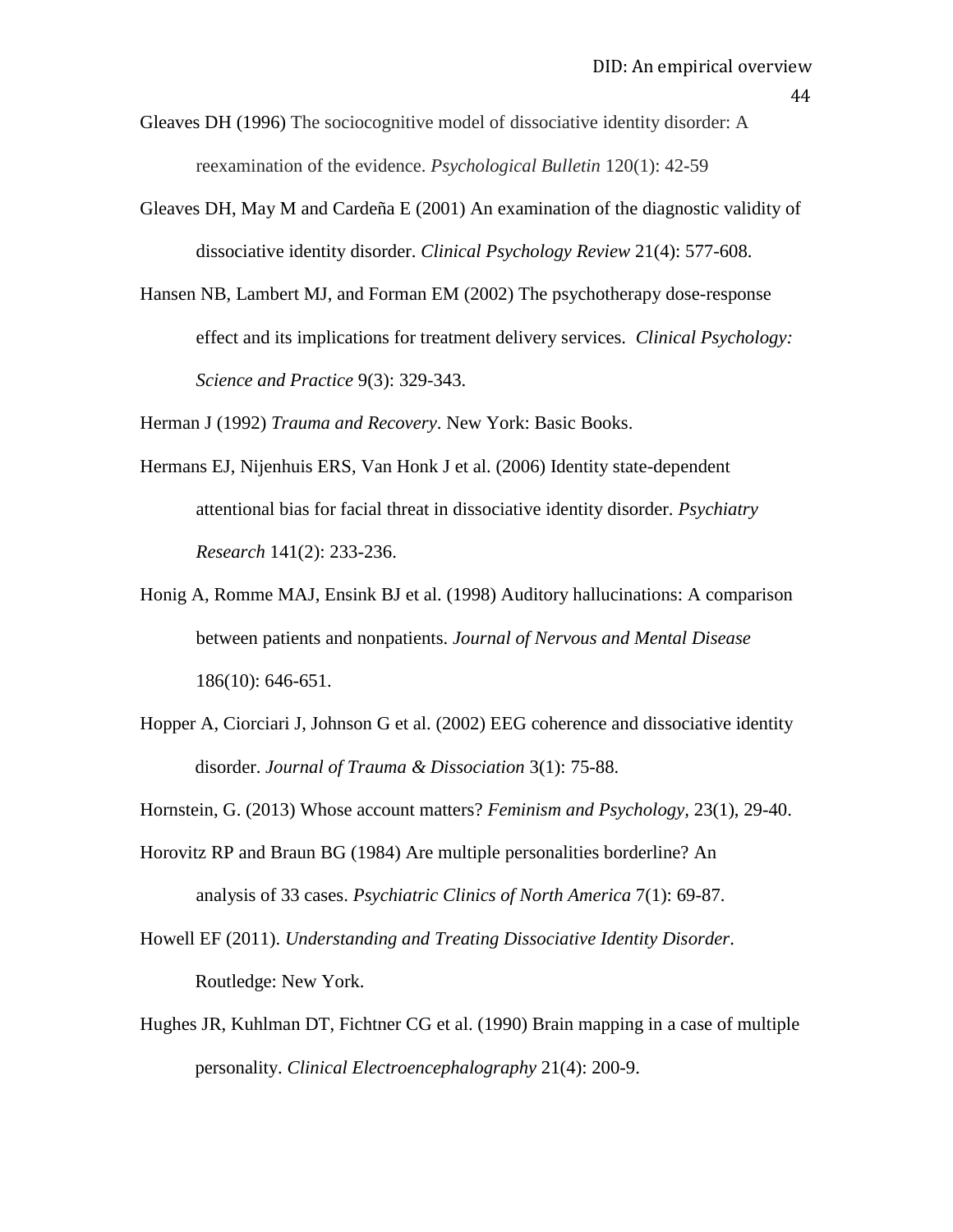Huntjens RJC, Postma A, Peters ML et al. (2003) Interidentity amnesia for neutral, episodic information in dissociative identity disorder. *Journal of Abnormal Psychology* 112(2): 290-297.

- Huntjens RJC, Verschuere B and McNally RJ (2012) Inter-identity autobiographical amnesia in patients with dissociative identity disorder. *Plos One,* 7(7): e40580. Doi: 10.1371/journal.pone.0040580
- International Society for the Study of Dissociation (Chu, JA, Dell, PF, Somer, E et al.) (2011) Guidelines for treating dissociative identity disorder in adults, third revision. *Journal of Trauma & Dissociation* 12(2): 115-87.
- Janet P (1907) *The Major Symptoms of Hysteria.* London/New York: Macmillan. Reprint of 1920 edition: New York: Hafner, 1965.
- Johnson JG, Cohen P, Kasen S and Brook JS (2006) Dissociative disorders among adults in the community, impaired functioning, and axis I and II comorbidity. *Journal of Psychiatric Research* 40(2): 131-140.
- Karadag F, Şar V, Tamar-Gürol D et al. (2005) Dissociative disorders among inpatients with drug or alcohol dependency. *Journal of Clinical Psychiatry*  66(10): 1247-1253.
- Kellett S (2005). The treatment of dissociative identity disorder with cognitive analytic therapy: Experimental evidence of sudden gains. *Journal of Trauma & Dissociation, 6*(3): 55-81.
- Kemp K, Gilbertson AD, and Torem M (1988) The differential diagnosis of multiple personality disorder from borderline personality disorder. *Dissociation* 1(4): 41- 46.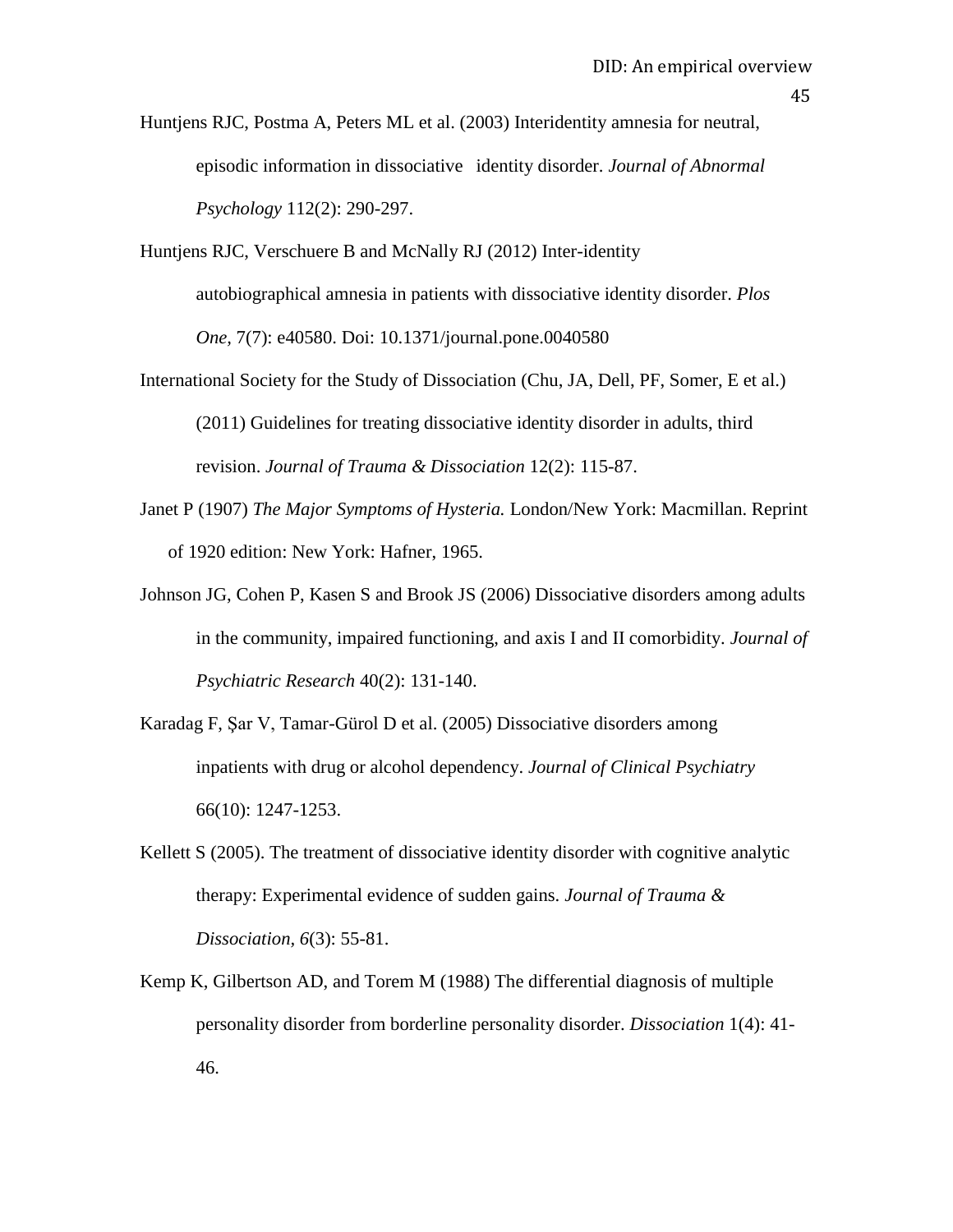- 46
- Kluft RP (1984). Treatment of multiple personality disorder: A study of 33 cases. *Psychiatric Clinics of North America* 7(1): 9-29.
- Kluft RP (1987) First rank symptoms as a diagnostic clue to multiple personality disorder. *American Journal of Psychiatry* 144(3): 293–298.
- Kluft RP (1993) Multiple personality disorder. In Spiegel D (ed) *Dissociative Disorders: A Clinical Review*. Lutherville, MD: Sidran Press, 17-44.
- Kluft RP (1997) The argument for the reality of delayed recall of trauma. In Appelbaum PS Uyehara LA and Elin MR (eds) *Trauma and Memory*. New York: Oxford University Press, 25-57.
- Kong LL, Allen JJB, and Glisky EL (2008) Interidentity memory transfer in dissociative identity disorder. *Journal of Abnormal Psychology* 117(3): 686-692.
- Korman GP and Molina AI (2010) *Cultura y depresión.*[Culture and depression]. Argentina: Akadia Editorial.
- Lanius RA, Bluhm R, Lanius U and Pain C (2006) A review of neuroimaging studies in PTSD: Heterogeneity of response to symptom provocation. *Journal of Psychiatric Research* 40(8): 709–729.
- Lapointe AR, Crayton JW, DeVito R et al. (2006) Similar or disparate brain patterns? The intra-personal EEG variability of three women with multiple personality disorder. *Clinical EEG and Neuroscience* 37(3): 235-42.
- Lewis DO, Yeager CA, Swica Y et al. (1997) Objective documentation of child abuse and dissociation in 12 murderers with dissociative identity disorder. *American Journal of Psychiatry* 154(12): 1703-1710.

Lewis-Fernández R, Hinton DE, Laria AJ et al. (2010) Culture and the anxiety disorders: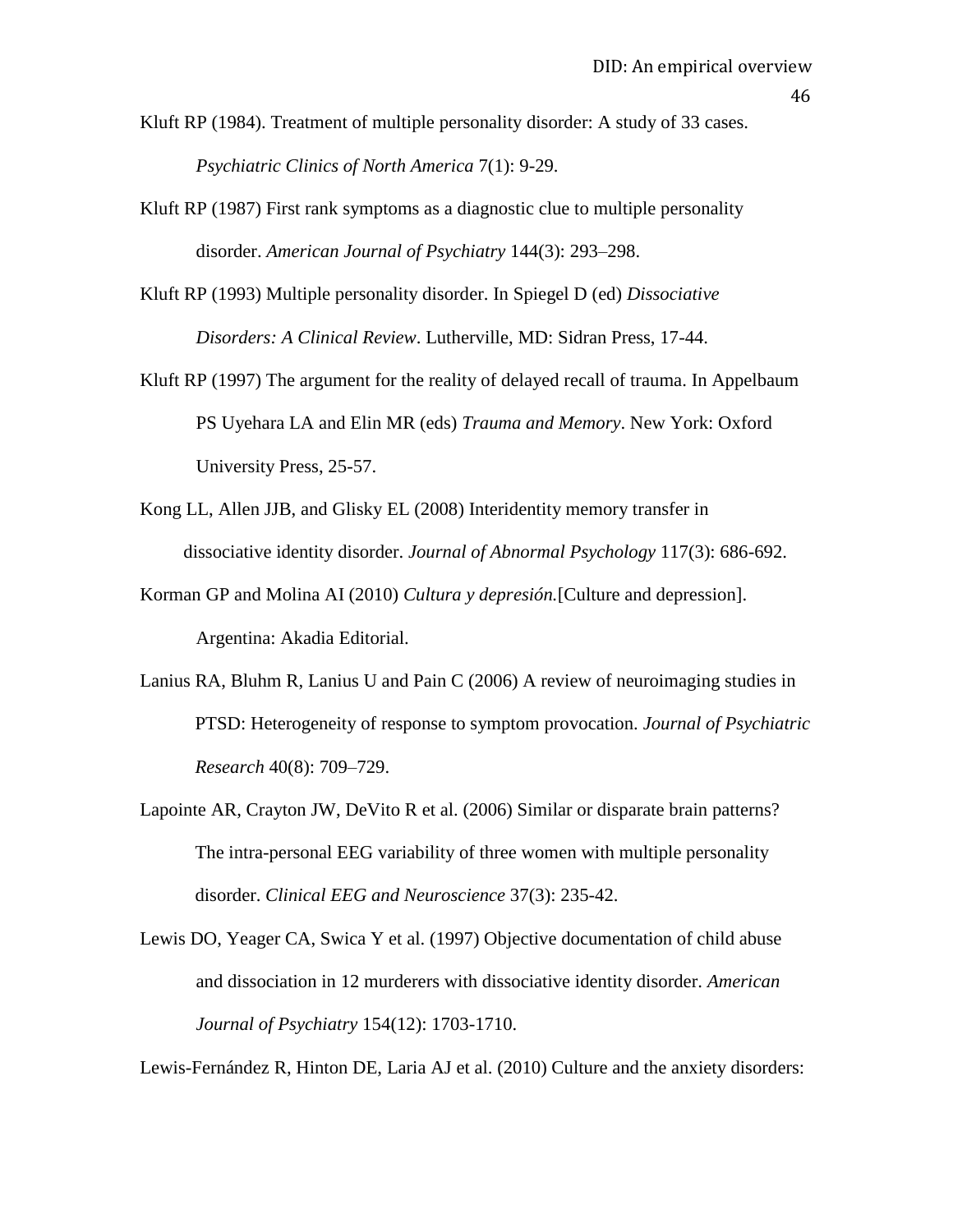Recommendations for DSM-V. *Depression and Anxiety* 27(2): 212-229.

- Lewis-Fernández R, Martínez-Taboas A, Şar V et al. (2007) The cross-cultural assessment of dissociation. In Wilson JP and So-Kum Tang CC (eds) *Cross-Cultural Assessment of Trauma and PTSD*. New York: Springer, 279-317.
- Lipsanen T, Korkeila J, Peltola P et al. (2004). Dissociative disorders among psychiatric patients: Comparison with a nonclinical sample. *European Psychiatry* 19: 53-55.
- Lloyd M (2011) How investing in therapeutic services provides a clinical cost saving in the long term. *Health Service Journal* (online): [http://tinyurl.com/74sefbz.](http://tinyurl.com/74sefbz.%20Accessed%2011/2012)  [Accessed 11/2012.](http://tinyurl.com/74sefbz.%20Accessed%2011/2012)
- Markus HR and Kitayama S (2010) Cultures and selves: A cycle of mutual constitution. *Perspectives on Psychological Science* 5(4): 420-430.
- Martínez-Taboas A (1991) Multiple personality in Puerto Rico: Analysis of fifteen cases. *Dissociation: Progress in the Dissociative Disorders* 4(4): 189-192.
- McDowell DM, Levin FR and Nunes EV (1999) Dissociative identity disorder and substance abuse: The forgotten relationship. *Journal of Psychoactive Drugs* 31(1): 71-83.
- McHugh P and Putnam F (1995) Resolved: multiple personality disorder is an individually and socially created artifact. *Journal of the American Academy of Child and Adolescent Psychiatry* 34: 957-962.
- Merskey H (1992) The manufacture of personalities. The production of multiple personality disorder. *The British Journal of Psychiatry* 160: 327-340.
- Mesulam M-M (1981) Dissociative states with abnormal temporal lobe EEG: Multiple personality and the illusion of possession. *Archives of Neurology* 38(3): 176-181.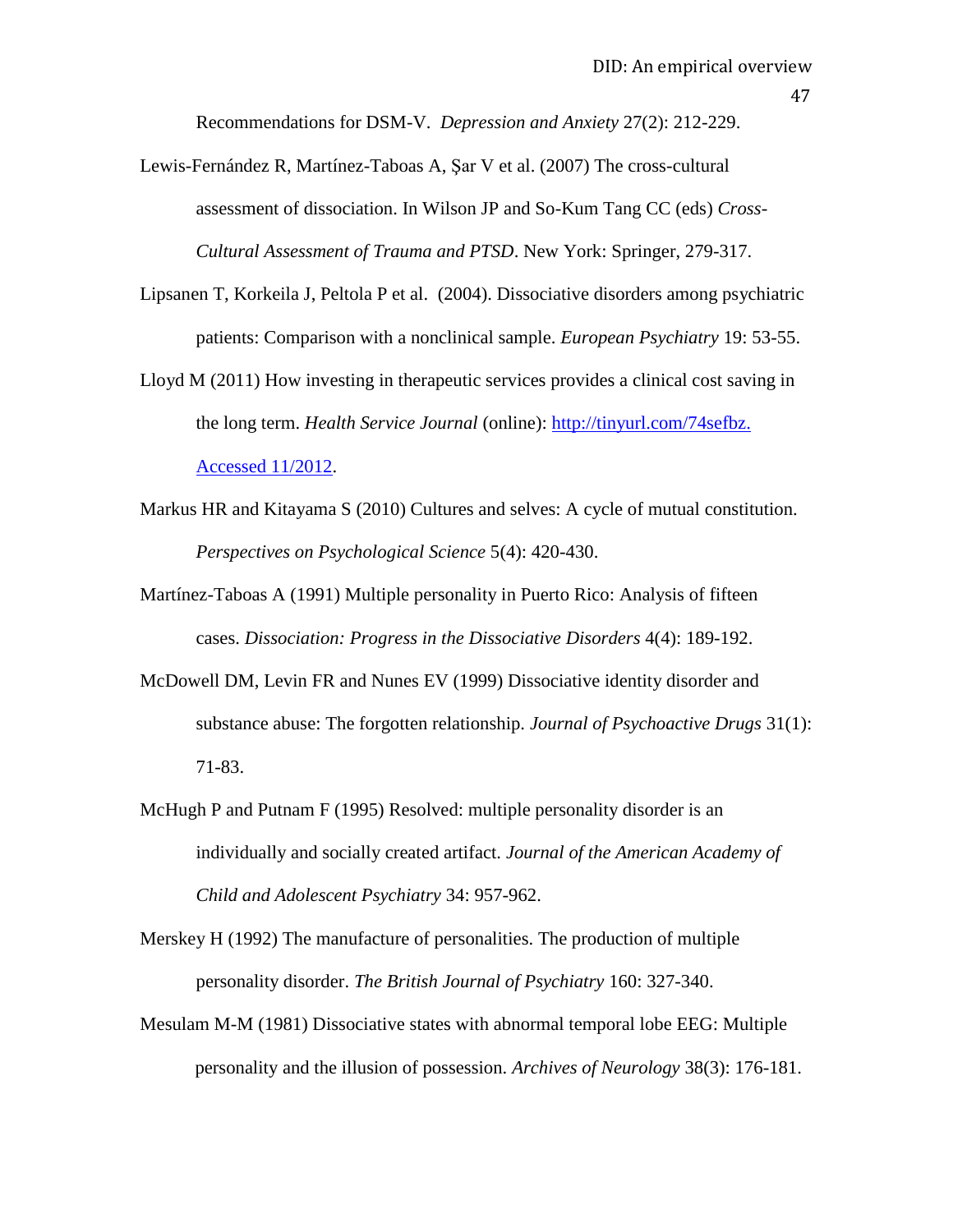Middleton W and Butler J (1998) Dissociative identity disorder: An Australian series. *Australia and New Zealand Journal of Psychiatry* 32(6): 794-804.

- Modestin J, Ebner G, Junghan M and Erni T (1996) Dissociative experiences and psychiatric disorders in acute psychiatric inpatients *Comprehensive Psychiatry*  37(5): 355-361.
- Moore SA and Zoellner LA (2007) Overgeneral autobiographical memory and traumatic events: An evaluative review. *Psychological Bulletin* 133(3): 419-437.
- Morey LC (1991) *Personality Assessment Inventory: Professional Manual.* Odessa, FL: Psychological Assessment Resources, Inc.
- Mueller-Pfeiffer C, Rufibach K, Perron N et al. (2012) Global functioning and disability in dissociative disorders. *Psychiatry Research* 200(2/3): 475-481.
- Mueller-Pfeiffer C, Rufibach K, Wyss D et al. (2013) Screening for dissociative disorders in psychiatric out- and day care-patients. *Journal of Psychopathology and Behavioral Assessment*. Doi: 10.1007/s10862-013-9367-0
- Mulder RT (2012) Cultural aspects of personality disorder. In Widiger TA (ed) *The Oxford Handbook of Personality Disorders*. New York: Oxford University Press, pp.260-274.
- Myrick AC, Brand BL, McNary SW et al. (2012) An Exploration of Young Adults' Progress in Treatment for Dissociative Disorder. *Journal of Trauma & Dissociation* 13(5): 582-595.
- Myrick AC, Brand BL and Putnam FW (2013) For better or worse: the role of revictimization and stress in the course of treatment for dissociative disorders. *Journal of Trauma & Dissociation* 14(4): 375-389.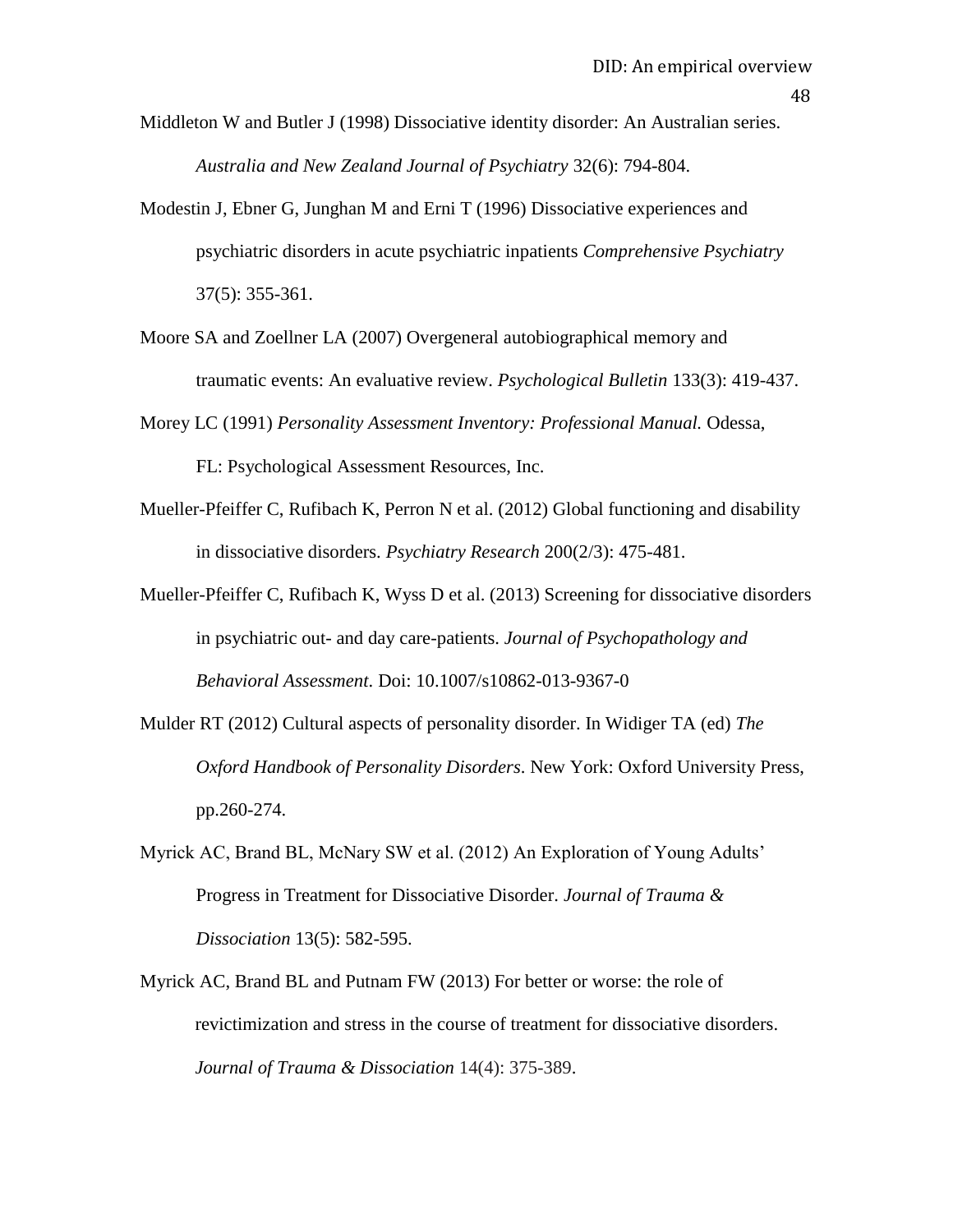Nijenhuis ERS, Van Dyck R, Spinhoven P et al. (1999). Somatoform dissociation discriminates among diagnostic categories over and above general psychopathology. *Australian and New Zealand of Journal of Psychiatry* 33(4): 511-520.

- Nissen MJ, Ross JL, Willingham DB et al. (1988) Memory and awareness in a patient with multiple personality disorder. *Brain and Cognition* 8(1): 117-134.
- Öztürk E and Şar V (2005) 'Apparently normal' family: A contemporary agent of transgenerational trauma and dissociation. *Journal of Trauma Practice* 4(3-4): 287-303.
- Peters ML, Uyterlinde SA, Consemulder J et al. (1998) Apparent amnesia on experimental memory tests in dissociative identity disorder. *Consciousness and Cognition* 7(1): 27-41.
- Prince M (1905) *The Dissociation of a Personality.* New York: Longmans, Green. Reprint: Greenwood Press, New York, 1969.
- Prince M, and Peterson F (1909) Experiments in psychogalvanic reactions from coconscious ideal in a case of multiple personality. *Journal of Abnormal Psychology* 3: 114-131.
- Putnam FW (2006) Dissociative disorders. In Cicchetti D and Cohen DJ (eds) *Developmental Psychopathology*. New York: Wiley, Vol. II, pp.657-695.
- Putnam FW, Carlson EB, Ross CA et al. (1996). Patterns of dissociation in clinical and nonclinical samples. *Journal of Nervous and Mental Disease* 184(11): 673-679.
- Reinders AATS, Nijenhuis ERS, Paans AMJ et al. (2003) One brain, two selves. *NeuroImage* 20(4): 2119–2125.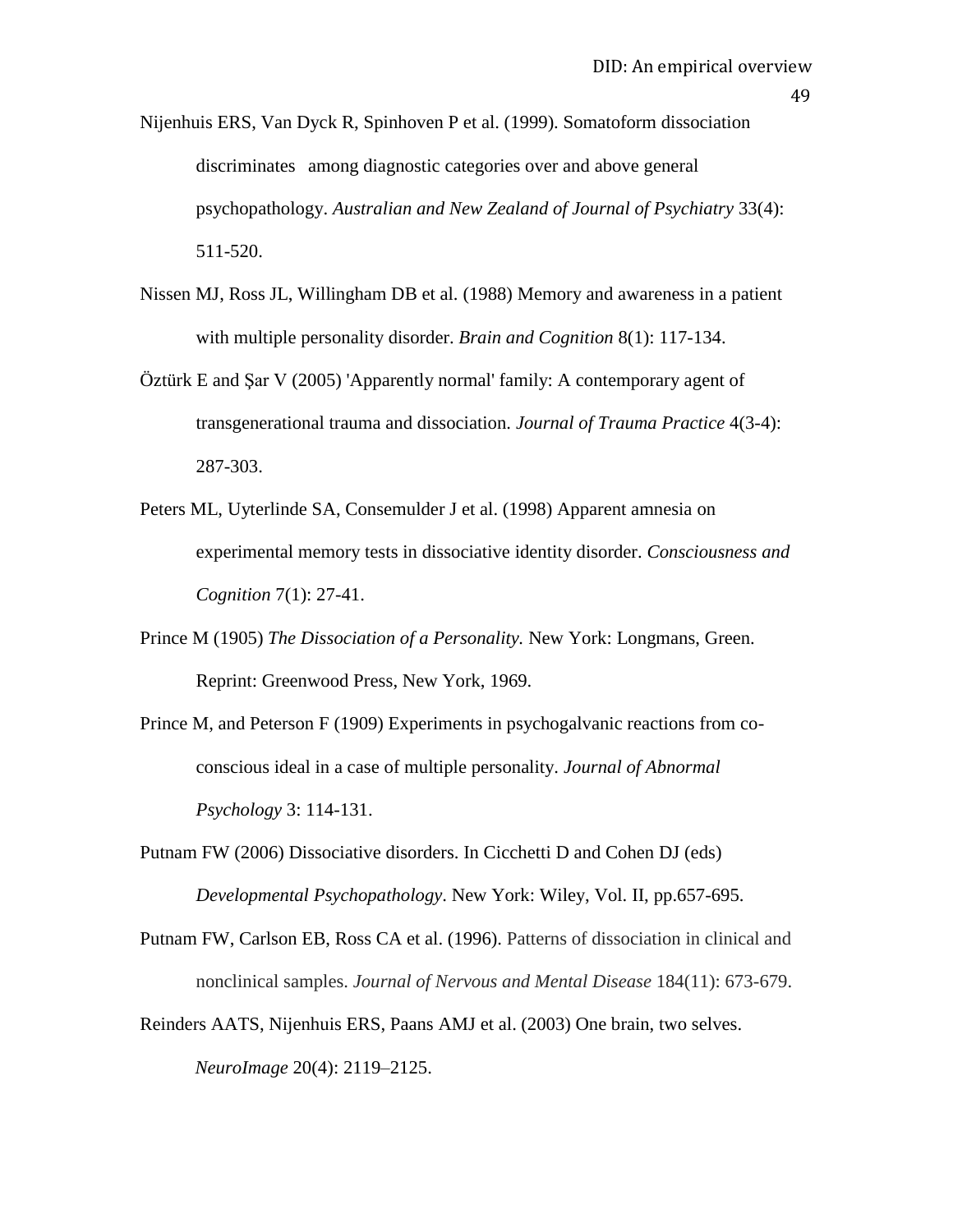Reinders AATS, Nijenhuis ERS, Quak J et al. (2006) Psychobiological characteristics of dissociative identity disorder: A symptom provocation study. *Biological Psychiatry* 60(7): 730-740.

- Reinders AATS, Willemsen A, Vos H et al. (2012) Fact or factitious? A psychobiological study of authentic and simulated dissociative identity states. *Plos One* 7(6): e39279. doi:10.1371/journal.pone.0039279.
- Rhoades GF and Şar V (eds) (2005) *Trauma And Dissociation in a Cross-Cultural Perspective.* Binghamton, NY: Haworth Press.
- Robins E and Guze S (1970) Establishment of diagnostic validity in psychiatric illness: its application to schizophrenia. *American Journal of Psychiatry* 126(7): 983-987.
- Rodewald F, Dell PF, Wilhelm-Gößling C et al. (2011a). Are major dissociative disorders characterized by a qualitatively different kind of dissociation. *Journal of Trauma & Dissociation* 12(1): 9-24.
- Rodewald F, Wilhelm-Gößling C, Emrich HM et al. (2011b). Axis-I comorbidity in female patients with dissociative identity disorder and dissociative identity disorder not otherwise specified. *Journal of Nervous and Mental Disease* 199(2): 122-131.
- Rogers R, Sewell KW, and Gillard ND (2010) *Structured Interview of Reported Symptoms-2 (SIRS-2) and Professional Manual*. Lutz, FL: Psychological Assessment Resources.
- Ross CA (1991) Epidemiology of multiple personality disorder and dissociation. *Psychiatric Clinics of North America* 14(3): 503–517.

Ross CA (2004) *Schizophrenia: Innovations in Diagnosis and Treatment.* Birmingham,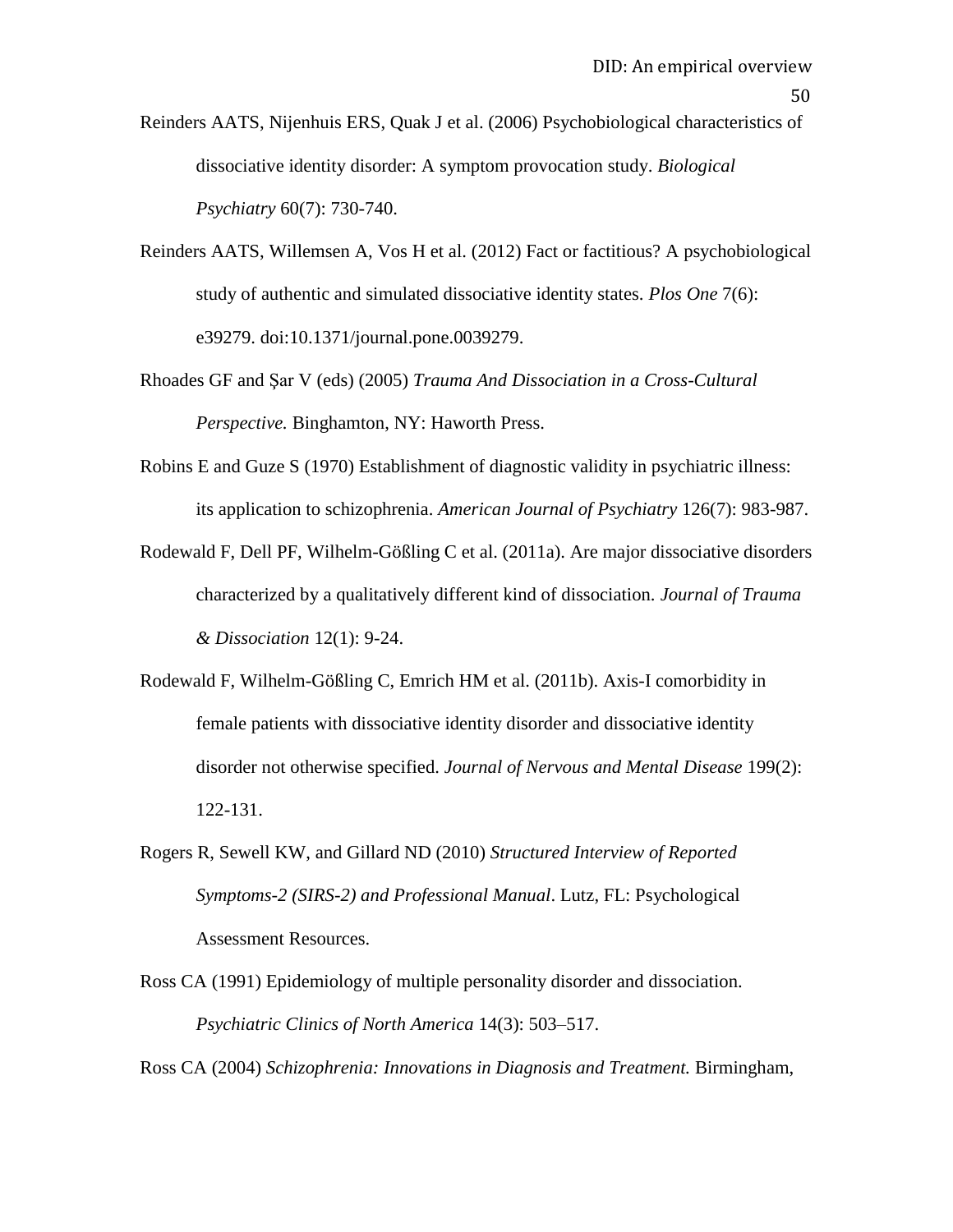NY: Haworth Press.

- Ross CA (1997) *Dissociative Identity Disorder: Diagnosis, Clinical Features, and Treatment of Multiple Personality.* New York: Wiley.
- Ross CA (2011) Possession experiences in dissociative identity disorder: A preliminary study. *Journal of Trauma & Dissociation* 12(4): 393-400.

Ross CA, Anderson G, Fleisher WP and Norton GR (1991) The frequency of multiple personality disorder among psychiatric inpatients. *American Journal of Psychiatry* 148(12): 1717-1720.

- Ross C and Dua V (1993) Psychiatric health care costs of multiple personality disorder. *American Journal of Psychotherapy* 47(1): 103-112.
- Ross CA, Duffy, CMM and Ellason JW (2002) Prevalence, reliability and validity of dissociative disorders in an inpatient setting. *Journal of Trauma and Dissociation* 3(1): 7-17.
- Ross CA, Heber S, Norton GR et al. (1989a) Differences between multiple personality disorder and other diagnostic groups on structured Interview. *Journal of Nervous and Mental Disease* 177(8): 487-491.
- Ross CA, Heber S, Norton GR et al. (1989b) The Dissociative Disorders Interview Schedule: a structured interview. *Dissociation* 2(3): 169-172.
- Ross CA, Miller SD, Reagor P et al. (1990a) Schneiderian symptoms in multiple personality disorder and schizophrenia. *[Comprehensive Psychiatry](javascript:__doLinkPostBack()* 31(2): 111- 118.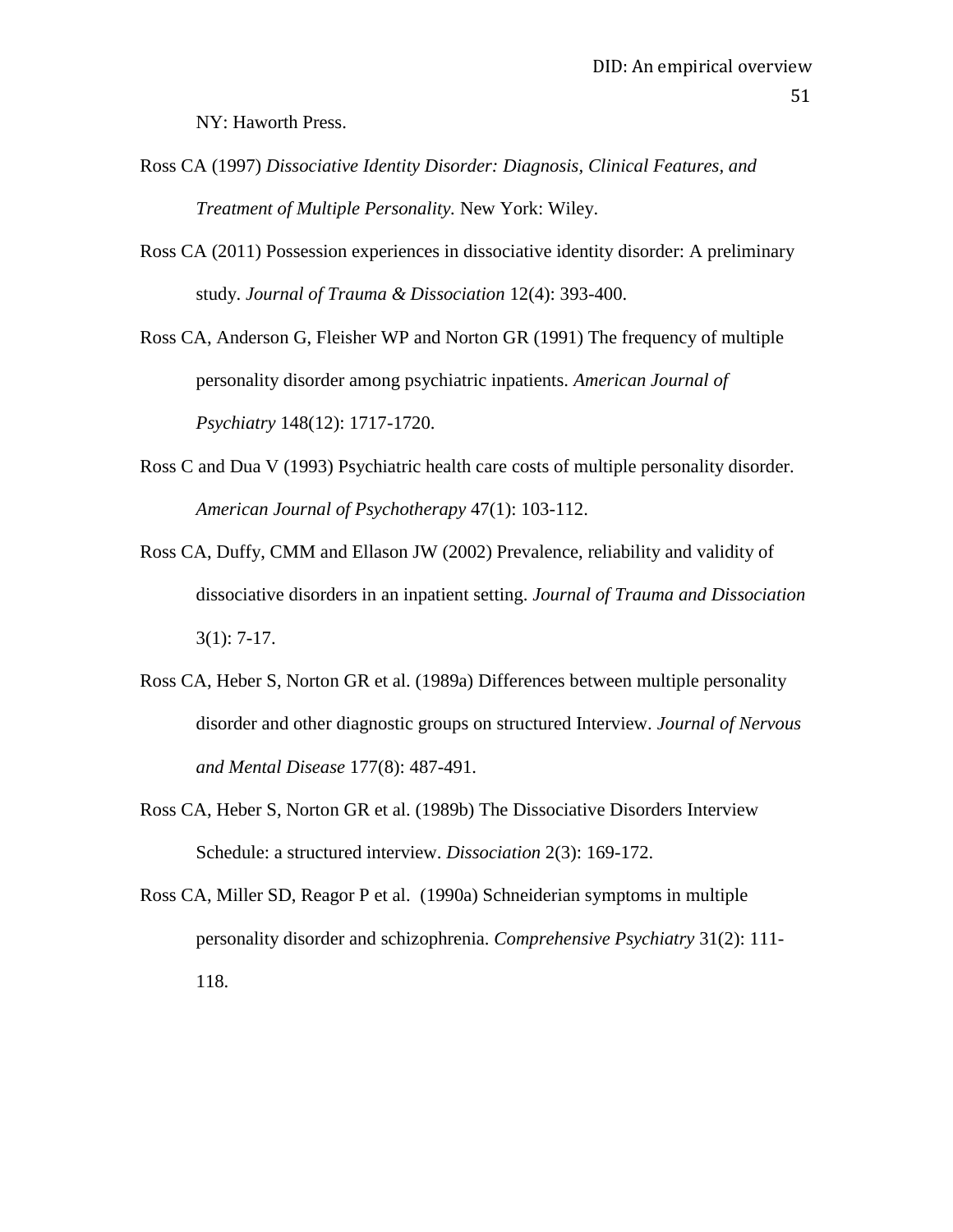- Ross CA, Miller SD, Reagor P et al. (1990b) Structured interview data on 102 cases of multiple personality disorder from four centers. *American Journal of Psychiatry*  147(5): 596-601.
- Ross CA and Ness L (2010) Symptom patterns in dissociative identity disorder patients and the general population. *Journal of Trauma & Dissociation* 11(4): 458-468.
- Şar V (2011) Epidemiology of dissociative disorders: An overview. *Epidemiology Research International* doi:10.1155/2011/404538.
- Şar V, Akyuz G and Dogan O (2007) Prevalence of dissociative disorders among women in the general population. *Psychiatry Research* 149(1-3): 169-176.
- Şar V, Alioğlu F, Akyüz G (in press) Experiences of possession and paranormal phenomena among women in the general population: Are they related to traumatic stress and dissociation? *Journal of Trauma and Dissociation.*
- Şar V, Krüger C, Martinez-Taboas A et al. (2013) Sociocognitive and posttraumatic models of dissociation are not opposed. *Journal of Nervous and Mental Disease* 201(5): 439-440.
- Şar V, Kundakci T, Kiziltan E et al. (2003) The Axis-I Dissociative Disorder Comorbidity of Borderline Personality Disorder Among Psychiatric Outpatients. *Journal of Trauma & Dissociation* 4(1): 119-136.
- Şar V, Koyuncu A and Öztürk E (2007) Dissociative disorders in the emergency psychiatric ward. *General Hospital Psychiatry* 29(1): 45-50.
- Şar V and Öztürk E (2009) Psychotic presentations of dissociative identity disorder. In: Dell PF and O"Neil JA (eds) *Dissociation and Dissociative Disorders:DSM-V and Beyond.* New York: Routledge, pp.535-545.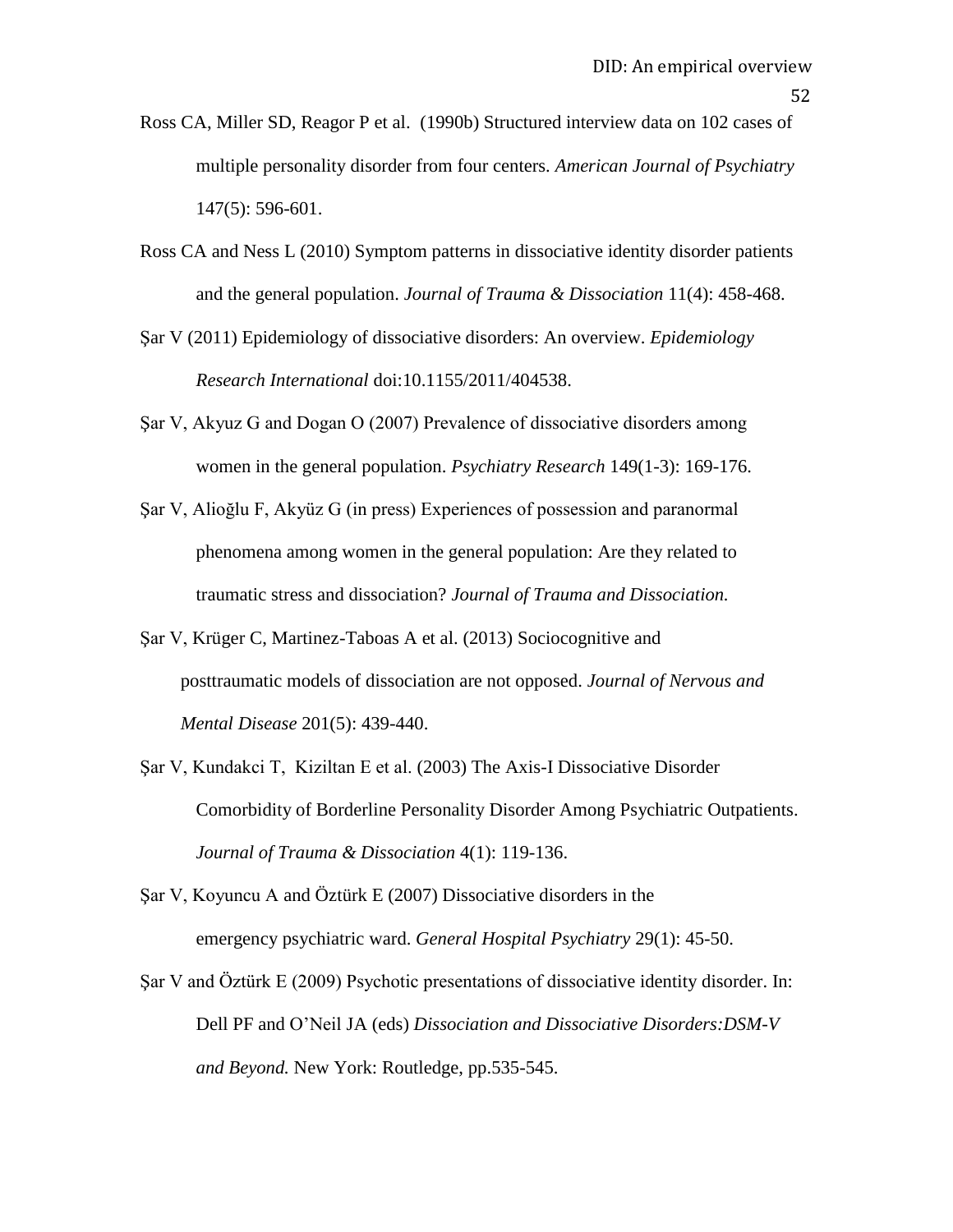Şar V, Öztürk E, Islam S et al. (2012). Zwischen Selbstreflexion und Selbst-

Überzeugtsein: Kognitive Einsicht bei dissoziativen und schizophrenen Störungen und das Dissoziationsparadox. In: Özkan I, Sachsse U, and Streeck-Fischer A. (eds) *Zeit heilt nicht alle Wunden: Kompendium zur Psychotraumatologie.* Göttingen: Vandenhoeck Ruprecht, pp.161-172.

- Şar V and Ross CA (2006) Dissociative disorders as a confounding factor in psychiatric research. *Psychiatric Clinics of North America* 29(1): 129-144.
- Şar V and Ross CA (2009) A research agenda for the dissociative disorders field. In Dell, PF and O"Neil JA (eds) *Dissociation and the Dissociative Disorders: DSM-V and Beyond*. New York: Routledge, pp.693-708.
- Şar V, Taycan O, Bolat N et al. (2010). Childhood trauma and dissociation in schizophrenia*. Psychopathology* 43: 33-40.
- Şar V, Unal SN, Kızıltan E et al. (2001) HMPAO SPECT study of cerebral perfusion in dissociative identity disorder. *Journal of Trauma & Dissociation* 2(2): 5–25.
- Şar V, Unal SN and Öztürk E (2007) Frontal and occipital perfusion changes in dissociative identity disorder. *Psychiatry Research-Neuroimaging* 156(3): 217– 223.
- Şar V, Yargiç LI and Tutkun H (1996) Structured interview data on 35 cases of dissociative identity disorder in Turkey. *American Journal of Psychiatry* 153(10): 1329-1333.
- Savoy RL, Frederick BB, Keuroghlian AS et al. (2012) Voluntary switching between identities in dissociative identity disorder: A functional MRI case study. *Cognitive Neuroscience* 3(2): 112-119.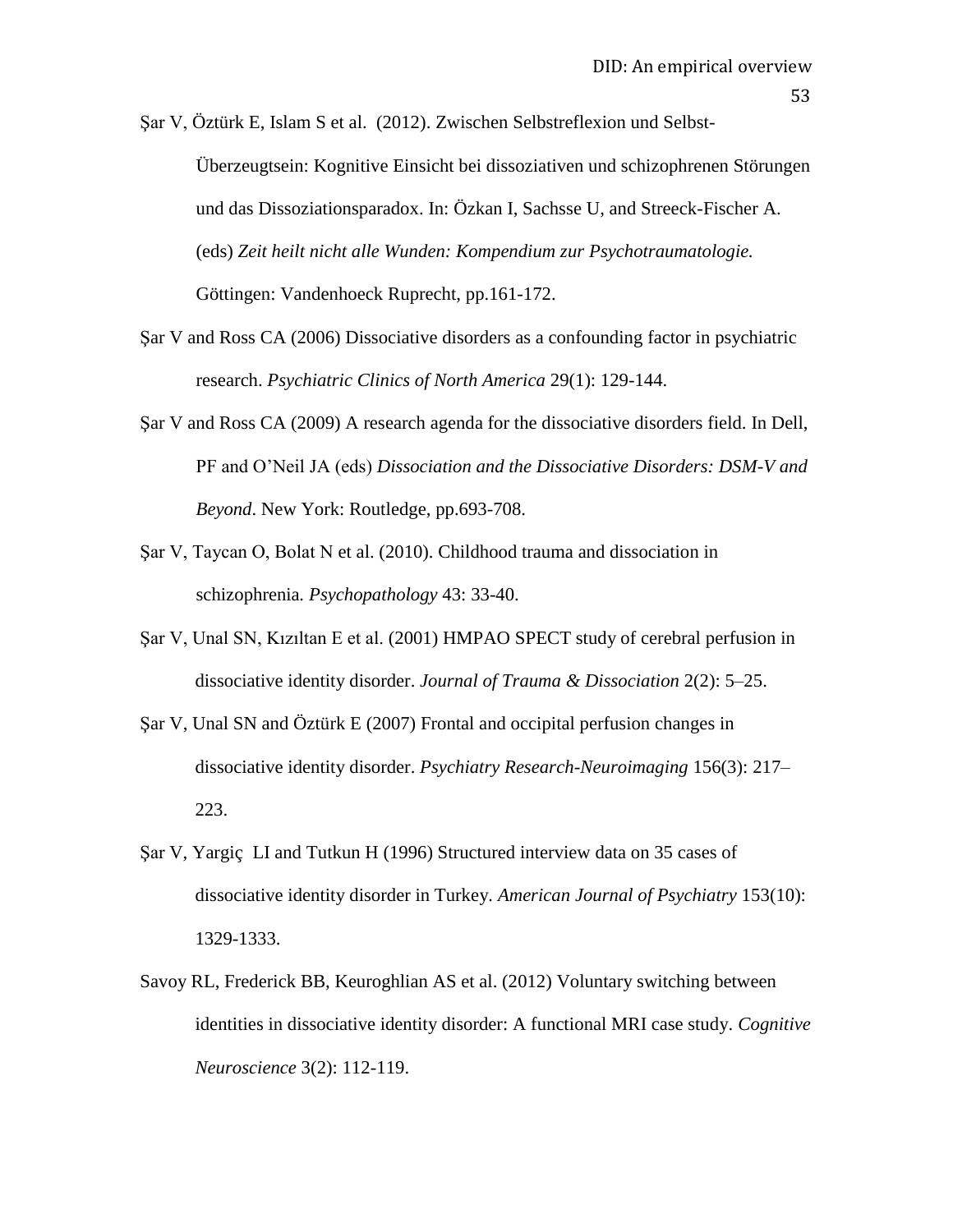- Saxe GN, Van der Kolk BA, Berkowitz R et al. (1993) Dissociative disorders in psychiatric inpatients. *American Journal of Psychiatry* 150(7): 1037-1042.
- Saxe GN, Vasile RG, Hill TC et al. (1992). SPECT imaging and multiple personality disorder. *The Journal of Nervous and Mental Disease 180(10)*: 662-663.
- Schacter DL, Kihlstrom JF, Kihlstrom LC et al. (1989) Autobiographical memory in a case of multiple personality disorder. *Journal of Abnormal Psychology* 98(4): 508-514.
- Schlumpf YR, Nijenhuis ERS, Chalavi S et al. (2013) Dissociative part-dependent biopsychosocial reactions to backward masked angry and neutral faces: An fMRI study of dissociative identity disorder. *NeuroImage: Clinical* 3: 54-64.
- Spiegel D, Lewis-Fernández R, Lanius R et al. (2013) Dissociative disorders in DSM-5. *Annual Review of Clinical Psychology* 9: 299-326.
- Stadnik R and Brand BL (2013). What contributes to predicting change in treatment of dissociation: Initial levels of dissociation, PTSD, or overall distress? *Journal of Trauma & Dissociation,* 14(3), 328-341.
- Stein DJ, Koenen KC, Friedman MJ et al. (2013) Dissociation in posttraumatic stress disorder: evidence from the world mental health surveys. *Biological Psychiatry* 73(4): 302-312
- Steinberg M (1994a) *Interviewer's guide to the Structured Clinical Interview for DSM-IV Dissociative Disorders - Revised (SCID-D-R)* (2nd ed.). Washington, DC: American Psychiatric Press.
- Steinberg M (1994b) *Structured Clinical Interview for DSM-IV Dissociative Disorders - Revised (SCID-D-R)* (2<sup>nd</sup> Ed.). Washington, DC: American Psychiatric Press.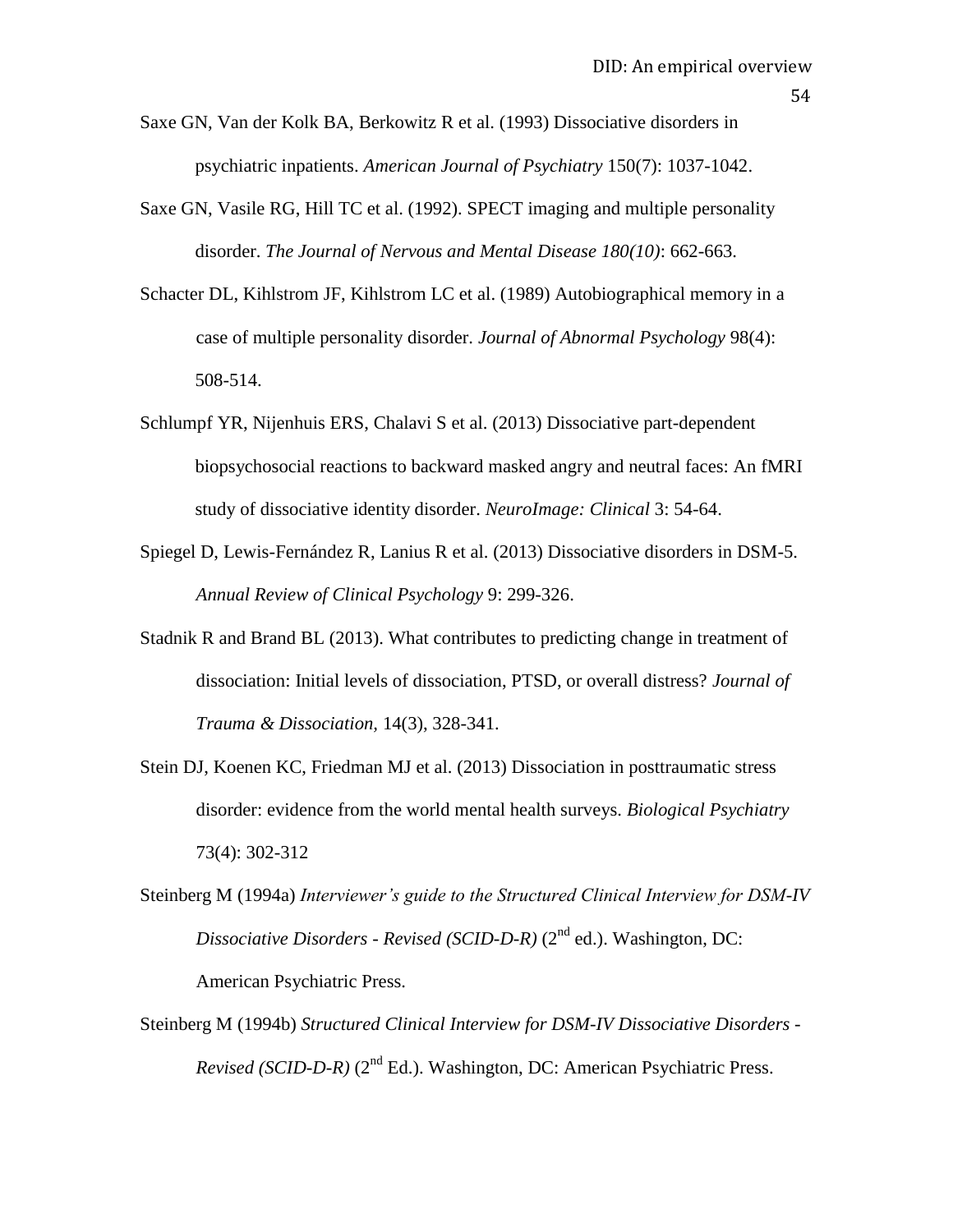Steinberg M, Cicchetti D, Buchanan J et al. (1994) Distinguishing between multiple personality disorder (dissociative identity disorder) and schizophrenia using the structured clinical interview for DSM-IV dissociative disorders. *Journal of Nervous and Mental Disease* 182(9): 495-502.

- Steinberg M, Rounsaville B and Cicchetti D (1990) The Structured Clinical Interview for DSM-III-R Dissociative Disorders: preliminary report on a new diagnostic instrument. *American Journal of Psychiatry* 147(1): 76-82.
- Steinberg M, Rounsaville B and Cicchetti D (1991) Detection of dissociative disorders in psychiatric patients by a screening instrument and a structured diagnostic interview. *The American Journal of Psychiatry* 148(8): 1050-1054*.*
- Stompe T and Friedmann A (2007) Culture and schizophrenia. In Bhugra D and Bhui K (eds) *Textbook of Cultural Psychiatry*. New York: Cambridge University Press, pp.314-322.
- Stringer AY and Cooley EL (1994) [Divided attention performance in multiple](http://web.ebscohost.com.ezproxy.canterbury.ac.nz/ehost/viewarticle?data=dGJyMPPp44rp2%2fdV0%2bnjisfk5Ie46a9JtKuwT7Sk63nn5Kx95uXxjL6rrUq1pbBIr6meSrirtlKyrp5oy5zyit%2fk8Xnh6ueH7N%2fiVauutU6vqbJIs66khN%2fk5VXj5KR84LPui%2ffepIzf3btZzJzfhrunt1Gyo7JJsKi3Ra6mrz7k5fCF3%2bq7fvPi6ozj7vIA&hid=128)  [personality disorder.](http://web.ebscohost.com.ezproxy.canterbury.ac.nz/ehost/viewarticle?data=dGJyMPPp44rp2%2fdV0%2bnjisfk5Ie46a9JtKuwT7Sk63nn5Kx95uXxjL6rrUq1pbBIr6meSrirtlKyrp5oy5zyit%2fk8Xnh6ueH7N%2fiVauutU6vqbJIs66khN%2fk5VXj5KR84LPui%2ffepIzf3btZzJzfhrunt1Gyo7JJsKi3Ra6mrz7k5fCF3%2bq7fvPi6ozj7vIA&hid=128) *Neuropsychiatry, Neuropsychology, & Behavioral Neurology* 7(1): 51-56
- Taylor E (1983) *William James on Exceptional Mental States: The 1896 Lowell Lectures*. Amherst: MA: The University of Massachusetts Press.
- Tsai GE, Condie D, Wu MT and Chang IW (1999) Functional magnetic resonance imaging of personality switches in a woman with dissociative identity disorder. *Harvard Review of Psychiatry* 7(2): 119–122.

Tutkun H, Şar V, Yargiç LI et al. (1998) Frequency of dissociative disorders among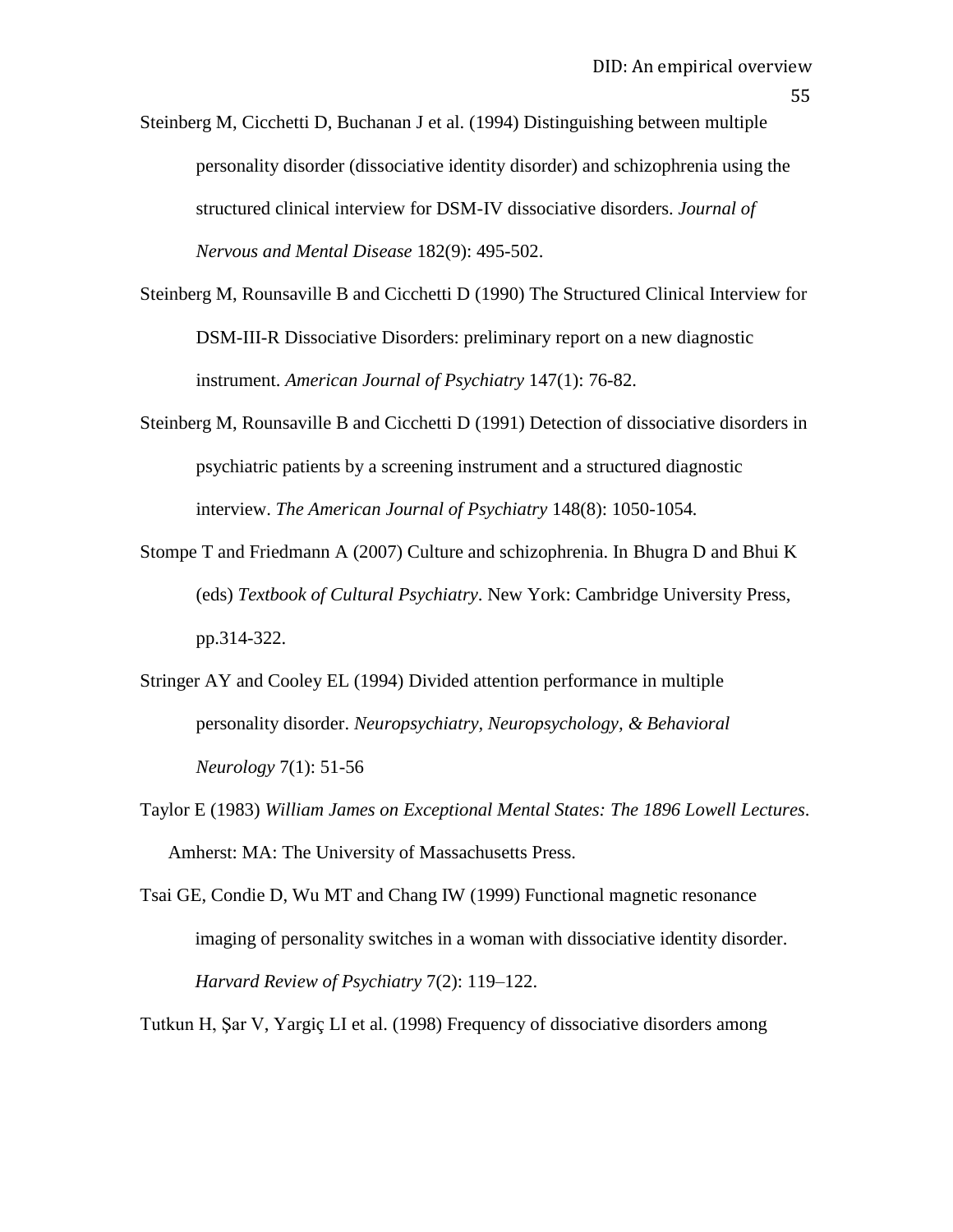psychiatric inpatients in a Turkish university clinic. *American Journal of Psychiatry* 155(6): 800-805.

- Tutkun H, Yargiç LI and Şar V (1995). Dissociative identity disorder: A clinical investigation of 20 cases in Turkey. *Dissociation* 8(1): 3-9.
- Umesue M, Matsuo T, Iwata N and Tashiro N (1996) Dissociative disorders in Japan: a pilot study with the Dissociative Experiences Scale and a semistructured interview. *Dissociation* 9: 182-189.
- Van der Hart O, Bolt H and Van der Kolk BA (2005) Memory fragmentation in dissociative identity disorder. *Journal of Trauma and Dissociation* 6(1): 55-70.
- Van der Hart O, Nijenhuis ERS and Steele K (2006) *The Haunted Self: Structural Dissociation and the Treatment of Chronic Traumatization.* New York: Norton.
- Van der Hart O, Witztum E and Friedman B (1993) From hysterical psychosis to reactive dissociative psychosis. *Journal of Traumatic Stress* 6(1): 43-64.
- Van Duijl M, Nijenhuis E, Komproe IH et al. (2010). Dissociative symptoms and reported trauma among patients with spirit possession and matched healthy controls in Uganda. *Culture, Medicine & Psychiatry,* 34(2)*,* 380-400.
- Vermetten E, Schmahl C, Lindner S et al. (2006). Hippocampal and Amygdalar Volumes in Dissociative Identity Disorder. *American Journal of Psychiatry*  163(4): 630-636.
- Waldvogel B, Ulrich A, and Strasburger H (2007) Sighted and blind in one person. *Nervenarzt* 78: 1303–1309.
- Waller NG, Putnam FW and Carlson EB (1996) Types of dissociation and dissociative types: A taxometric analysis of dissociative experiences. *Psychological Methods*

56